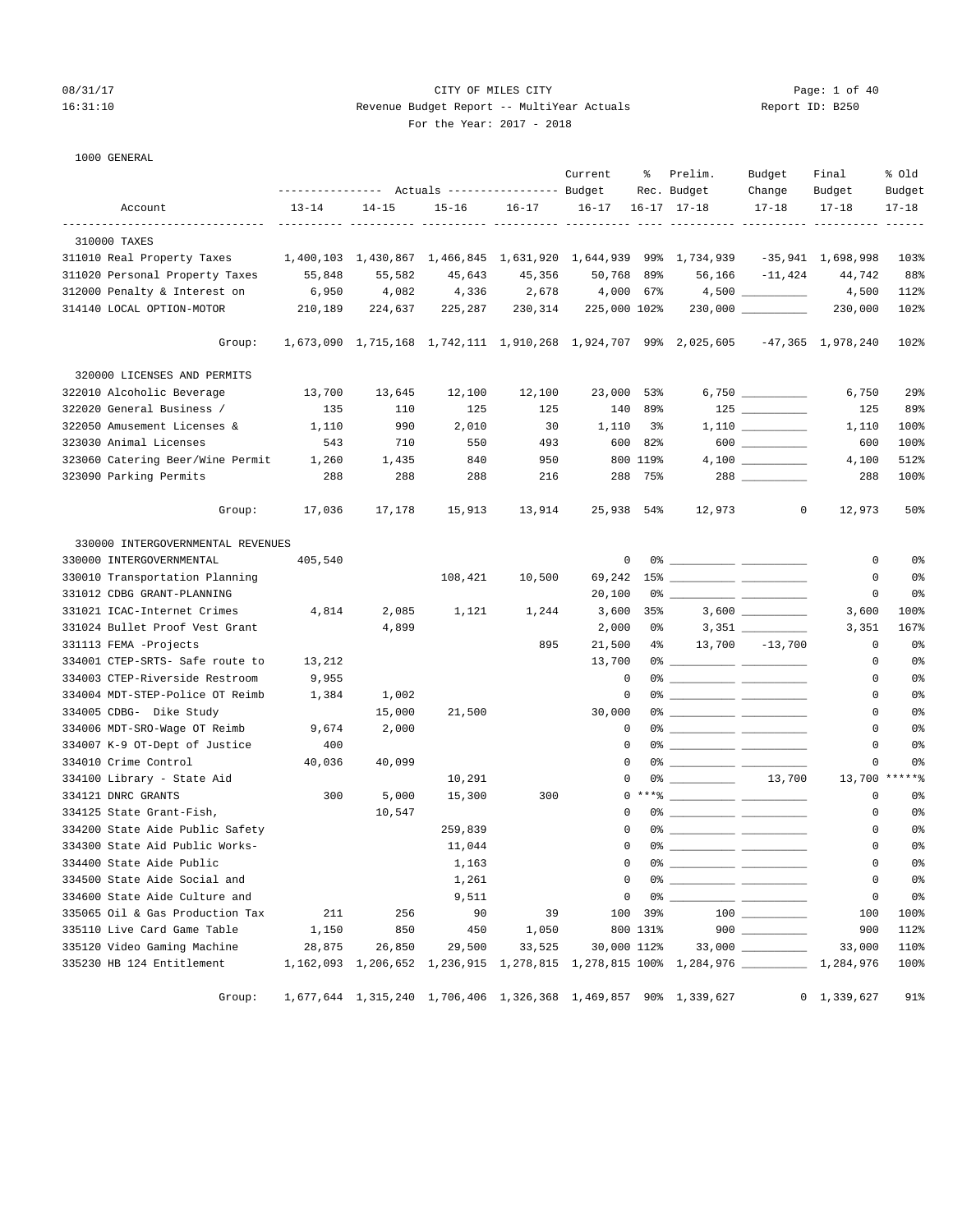## 08/31/17 Page: 2 of 40 16:31:10 Revenue Budget Report -- MultiYear Actuals Report ID: B250 For the Year: 2017 - 2018

1000 GENERAL

|                                  |           |                                                 |           |           | Current      | ႜ          | Prelim.                                                                                                                                                                                                                                                                                                                                             | Budget              | Final                           | % old          |
|----------------------------------|-----------|-------------------------------------------------|-----------|-----------|--------------|------------|-----------------------------------------------------------------------------------------------------------------------------------------------------------------------------------------------------------------------------------------------------------------------------------------------------------------------------------------------------|---------------------|---------------------------------|----------------|
|                                  |           | --------------- Actuals ---------------- Budget |           |           |              |            | Rec. Budget                                                                                                                                                                                                                                                                                                                                         | Change              | Budget                          | Budget         |
| Account                          | $13 - 14$ | $14 - 15$                                       | $15 - 16$ | $16 - 17$ | $16 - 17$    |            | $16 - 17$ $17 - 18$                                                                                                                                                                                                                                                                                                                                 | $17 - 18$           | $17 - 18$                       | $17 - 18$      |
| 340000 Charges for Services      |           |                                                 |           |           |              |            |                                                                                                                                                                                                                                                                                                                                                     |                     | ---------- ---------- --------- |                |
| 341010 Sale of Maps and          | 445       | 210                                             | 185       | 100       |              | 185 54%    |                                                                                                                                                                                                                                                                                                                                                     |                     | 150                             | 81%            |
| 341014 Board of Appeals, Zone    | 200       | 50                                              | 25        | 75        |              | $0***$     |                                                                                                                                                                                                                                                                                                                                                     |                     |                                 | 50 ******      |
| 341015 Subdivision Review        | 1,210     | 2,960                                           | 2,030     | 1,520     |              | 2,000 76%  |                                                                                                                                                                                                                                                                                                                                                     |                     | 2,000                           | 100%           |
| 341030 Police Services           | 139       | 85                                              | 181       | 159       |              | 100 159%   |                                                                                                                                                                                                                                                                                                                                                     | $150$ _________     | 150                             | 150%           |
| 341071 Site Plan Review Fee      | 920       | 1,300                                           | 690       | 120       | 1,000 12%    |            |                                                                                                                                                                                                                                                                                                                                                     |                     | 500                             | 50%            |
| 341075 Serv/Cnty-Interlocal Agmt | 74,753    | 76,263                                          | 73,540    | 179,421   | 112,794 159% |            |                                                                                                                                                                                                                                                                                                                                                     | 182,282             | 182,282                         | 161%           |
| 341095 Administration &          |           |                                                 | 26        |           | 0            |            |                                                                                                                                                                                                                                                                                                                                                     |                     | 0                               | 0%             |
| 342010 Law Enforcement Fees      | 1,884     | 812                                             | 1,988     | 2,730     | 1,500 182%   |            |                                                                                                                                                                                                                                                                                                                                                     |                     | 3,500                           | 233%           |
| 342011 Fire reimbursement FRUSA  |           |                                                 |           | 200       |              | $0***$ $*$ |                                                                                                                                                                                                                                                                                                                                                     |                     |                                 | $5,000$ *****% |
| 342013 Flood Plain Fees          | 3,125     | 4,575                                           | 4,756     | 4,100     |              | 4,000 103% |                                                                                                                                                                                                                                                                                                                                                     |                     | 6,000                           | 150%           |
| 342014 SRO-County/School Dist.   | 32,538    | 34,937                                          | 36,502    |           | 0            |            |                                                                                                                                                                                                                                                                                                                                                     |                     | 0                               | 0%             |
| 342020 Special F Serv            | 175       | 35                                              |           |           | 175          |            |                                                                                                                                                                                                                                                                                                                                                     |                     | 0                               | 0%             |
| 342021 District Hydrant Flow     | 4,850     | 4,850                                           | 5,000     | 5,000     |              | 5,000 100% |                                                                                                                                                                                                                                                                                                                                                     |                     | 5,000                           | 100%           |
| 342022 Special F Ser/Fire        | 33,812    | 34,300                                          | 35,148    | 35,959    | 48,000 75%   |            |                                                                                                                                                                                                                                                                                                                                                     |                     | 45,000                          | 93%            |
| 342025 Fire Dept Equip           | 2,715     | 5,540                                           | 1,680     | 4,255     | 3,000 142%   |            |                                                                                                                                                                                                                                                                                                                                                     |                     | 4,000                           | 133%           |
| 344010 Animal Control/Pound Fees | 6,351     | 5,275                                           | 4,504     | 3,850     | 5,000 77%    |            |                                                                                                                                                                                                                                                                                                                                                     |                     | 4,000                           | 80%            |
| 346020 Park Fees                 | 2,011     | 2,260                                           | 1,980     | 2,875     | 1,500 192%   |            |                                                                                                                                                                                                                                                                                                                                                     |                     | 3,500                           | 233%           |
| 346030 Swimming Pool Fees        | 14,292    | 13,066                                          | 9,044     | 10,886    | 14,000 78%   |            |                                                                                                                                                                                                                                                                                                                                                     | $12,000$ _________  | 12,000                          | 85%            |
| Group:                           | 179,420   | 186,518                                         | 177,279   | 251,250   | 198,254 127% |            | 273,132                                                                                                                                                                                                                                                                                                                                             | $\overline{0}$      | 273,132                         | 137%           |
| 350000 FINES AND FORFEITURES     |           |                                                 |           |           |              |            |                                                                                                                                                                                                                                                                                                                                                     |                     |                                 |                |
| 351030 Fines/Surcharges/etc      | 201,828   | 190,642                                         | 202,538   | 191,528   | 200,000 96%  |            |                                                                                                                                                                                                                                                                                                                                                     |                     | 190,000                         | 95%            |
| 351031 Adm Fees (Court)          |           | 12,612                                          | 20,551    | 19,582    | 25,000 78%   |            |                                                                                                                                                                                                                                                                                                                                                     | $20,000$ _________  | 20,000                          | 80%            |
| 351032 DUI Proceeds/equip(Court) | 3,384     |                                                 |           |           | 0            |            |                                                                                                                                                                                                                                                                                                                                                     |                     | 0                               | 0 <sup>°</sup> |
| 351035 Animal Control Court      | 8,645     | 6,125                                           | 7,660     | 10,498    | 7,500 140%   |            |                                                                                                                                                                                                                                                                                                                                                     |                     | 10,000                          | 133%           |
| 351036 Restitution Collection    | 99        | 59                                              |           | 113       |              |            |                                                                                                                                                                                                                                                                                                                                                     |                     | 100                             | $*****$        |
| 351037 Public Defender Fee       |           |                                                 |           | 130       |              |            | $\begin{picture}(150,10) \put(0,0){\line(1,0){10}} \put(15,0){\line(1,0){10}} \put(15,0){\line(1,0){10}} \put(15,0){\line(1,0){10}} \put(15,0){\line(1,0){10}} \put(15,0){\line(1,0){10}} \put(15,0){\line(1,0){10}} \put(15,0){\line(1,0){10}} \put(15,0){\line(1,0){10}} \put(15,0){\line(1,0){10}} \put(15,0){\line(1,0){10}} \put(15,0){\line($ |                     | 0                               | 0 <sup>o</sup> |
| Group:                           | 213,956   | 209,438                                         | 230,749   | 221,851   | 232,500 95%  |            | 220,100                                                                                                                                                                                                                                                                                                                                             | $\overline{0}$      | 220,100                         | 94%            |
| 360000 MISCELLANEOUS REVENUE     |           |                                                 |           |           |              |            |                                                                                                                                                                                                                                                                                                                                                     |                     |                                 |                |
| 361005 MidRivers Franchise Fees  | 85,033    | 91,826                                          | 123,895   | 96,090    | 98,000 98%   |            |                                                                                                                                                                                                                                                                                                                                                     | $96,000$ __________ | 96,000                          | 97%            |
| 361010 Land Rental               | 32,542    | 28,355                                          | 33,718    | 37,183    | 32,000 116%  |            |                                                                                                                                                                                                                                                                                                                                                     | 48,800 _________    | 48,800                          | 152%           |
| 361020 Building Rentals          | 16,200    | 16,200                                          | 16,200    | 16,200    | 16,100 101%  |            |                                                                                                                                                                                                                                                                                                                                                     |                     | 16,100                          | 100%           |
| 362020 MISC REVENUE              | 9,242     | 2,762                                           | 21,251    | 11,451    | 19,000 60%   |            | 10,692                                                                                                                                                                                                                                                                                                                                              | 23,000              | 33,692                          | 177%           |
| 362022 Health Ins-MMIA Emp       |           |                                                 | $-192$    | 4,719     |              | $0***8$    |                                                                                                                                                                                                                                                                                                                                                     |                     | 0                               | 0 <sup>o</sup> |
| 362070 WAGE ANALYSIS             |           |                                                 |           |           | 10,050       |            | $0\%$ __                                                                                                                                                                                                                                                                                                                                            |                     | 0                               | 0%             |
| 365000 Contributions and         | 5,100     |                                                 | 3,025     | 1,763     | 1,000 176%   |            |                                                                                                                                                                                                                                                                                                                                                     |                     | 1,000                           | 100%           |
| 365010 RIVERSIDE PARK            | 35        |                                                 |           |           | $\mathsf 0$  | 0%         |                                                                                                                                                                                                                                                                                                                                                     |                     | 0                               | 0%             |
| 365012 Swimming Lessions         |           |                                                 | 420       |           | 500          | 0%         |                                                                                                                                                                                                                                                                                                                                                     |                     | 500                             | 100%           |
| 365013 Shop With A Cop           |           | 8,536                                           | 6,170     |           | 5,000        | 0%         |                                                                                                                                                                                                                                                                                                                                                     |                     | 5,000                           | 100%           |
| 365014 Denton Field Project/2015 |           | 7,029                                           | 21,400    | 77        | 44,576       | 0%         |                                                                                                                                                                                                                                                                                                                                                     |                     | 0                               | 0%             |
| 365015 Florence Stacy Foundation |           | 1,708                                           | 8,730     | 11,553    | 66,917       | 17%        |                                                                                                                                                                                                                                                                                                                                                     |                     | 6,000                           | 8 <sup>°</sup> |
| 365016 Milwaukee Park            |           |                                                 | 2,000     |           | 16,217       | 0%         |                                                                                                                                                                                                                                                                                                                                                     |                     | 0                               | 0 <sup>°</sup> |
| 365040 DONATIONS-FIRE/AMB        |           |                                                 | 370       | 1,594     | 1,964        | 81%        |                                                                                                                                                                                                                                                                                                                                                     |                     | 1,500                           | 76%            |
| 366040 Misc.-BHS                 | 900       | 1,050                                           | 800       | 2,150     |              | 800 269%   |                                                                                                                                                                                                                                                                                                                                                     | $800$               | 800                             | 100%           |
| 366050 Sale of Junk/Salvage-PD   | 3,190     |                                                 | 2,885     | 3,335     | 1,000 334%   |            |                                                                                                                                                                                                                                                                                                                                                     |                     | 3,000                           | 300%           |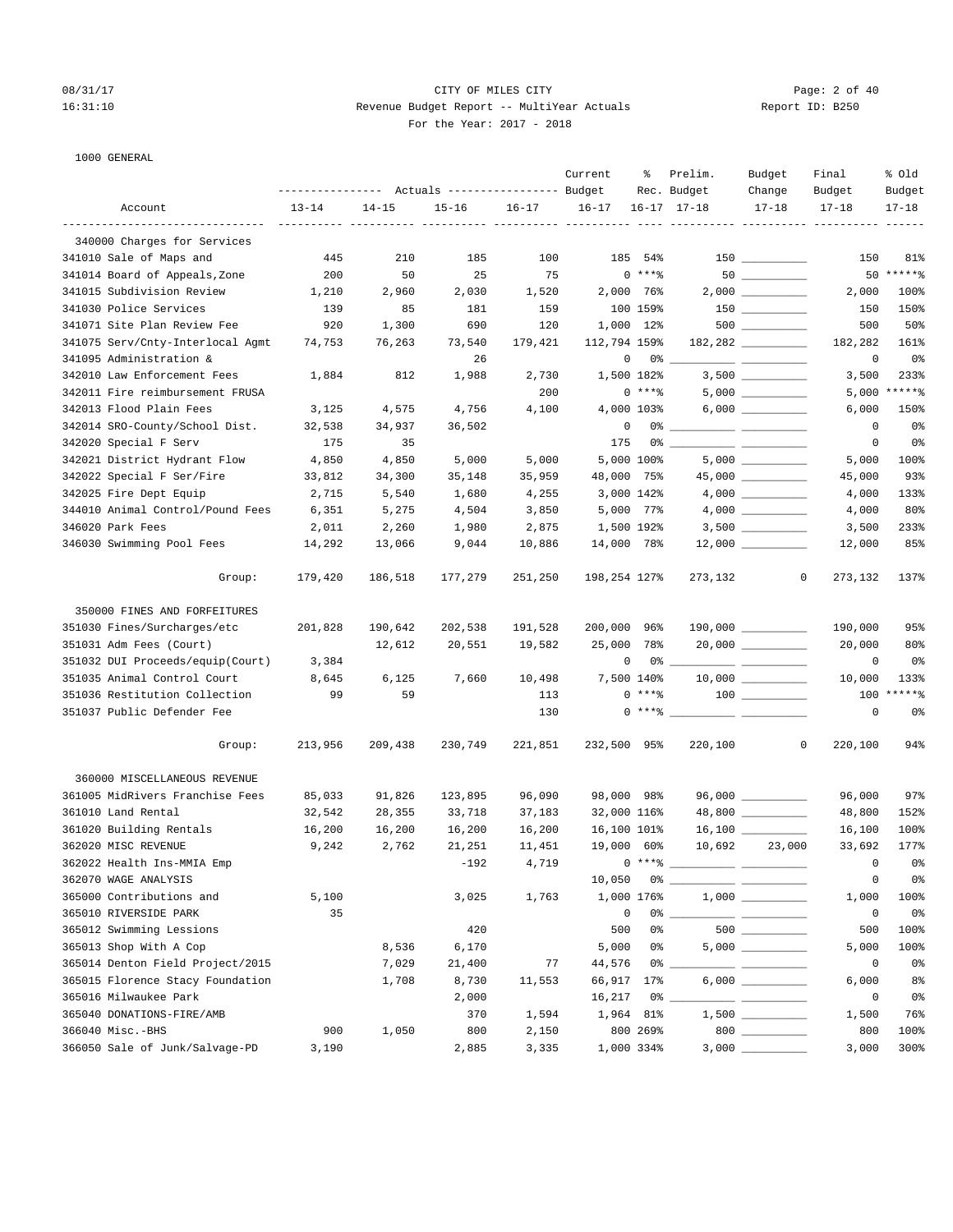#### 08/31/17 Page: 3 of 40 16:31:10 Revenue Budget Report -- MultiYear Actuals Report ID: B250 For the Year: 2017 - 2018

|  | 1000 GENERAL |
|--|--------------|
|--|--------------|

|                                 |                                                 |           |           |           | Current    | ႜႜ             | Prelim.                                                                                             | Budget       | Final       | % old     |
|---------------------------------|-------------------------------------------------|-----------|-----------|-----------|------------|----------------|-----------------------------------------------------------------------------------------------------|--------------|-------------|-----------|
|                                 | --------------- Actuals ---------------- Budget |           |           |           |            |                | Rec. Budget                                                                                         | Change       | Budget      | Budget    |
| Account                         | $13 - 14$                                       | $14 - 15$ | $15 - 16$ | $16 - 17$ | $16 - 17$  |                | $16 - 17$ $17 - 18$                                                                                 | $17 - 18$    | $17 - 18$   | $17 - 18$ |
| 367000 Sale of Junk or Salvage  | 63                                              |           | 1,100     |           |            | $\overline{0}$ | 0 % 200 % 200 % 200 % 200 % 200 % 200 % 200 % 200 % 200 % 200 % 200 % 200 % 200 % 200 % 200 % 200 % |              | 0           | 0%        |
| Group:                          | 152,305                                         |           |           |           |            |                | 157,466 241,772 186,115 313,124 59% 189,392 23,000                                                  |              | 212,392     | 67%       |
| 370000 INVESTMENT EARNINGS      |                                                 |           |           |           |            |                |                                                                                                     |              |             |           |
| 371010 Investment Earnings      | 1,974                                           | 1,953     | 2,871     | 5,128     | 2,100 244% |                |                                                                                                     |              | 3,500       | 166%      |
| Group:                          | 1,974                                           | 1,953     | 2,871     | 5,128     |            | 2,100 244%     | 3,500                                                                                               | $\mathbf{0}$ | 3,500       | 166%      |
| 380000 OTHER FINANCING SOURCES  |                                                 |           |           |           |            |                |                                                                                                     |              |             |           |
| 381070 Proceeds/Loans/Intercap  |                                                 |           |           | 175,000   |            |                | 302,500 58% 430,000 _________                                                                       |              | 430,000     | 142%      |
| 382020 Compensation for Loss of | 2,242                                           |           |           | 11,547    |            |                | $0 \times + *$ $*$                                                                                  |              | $\mathbf 0$ | 0%        |
| 383000 Interfund Operating      | 512,008                                         | 550,114   | 561,775   | 552,959   |            |                | 606,367 91% 578,898 -5,639                                                                          |              | 573,259     | 94%       |
| Group:                          | 514,250                                         | 550,114   | 561,775   | 739,506   |            |                | 908,867 81% 1,008,898 -5,639 1,003,259                                                              |              |             | 110%      |
| Fund:                           |                                                 |           |           |           |            |                | 4,429,675 4,153,075 4,678,876 4,654,400 5,075,347 92% 5,073,227 -30,004 5,043,223                   |              |             | 99%       |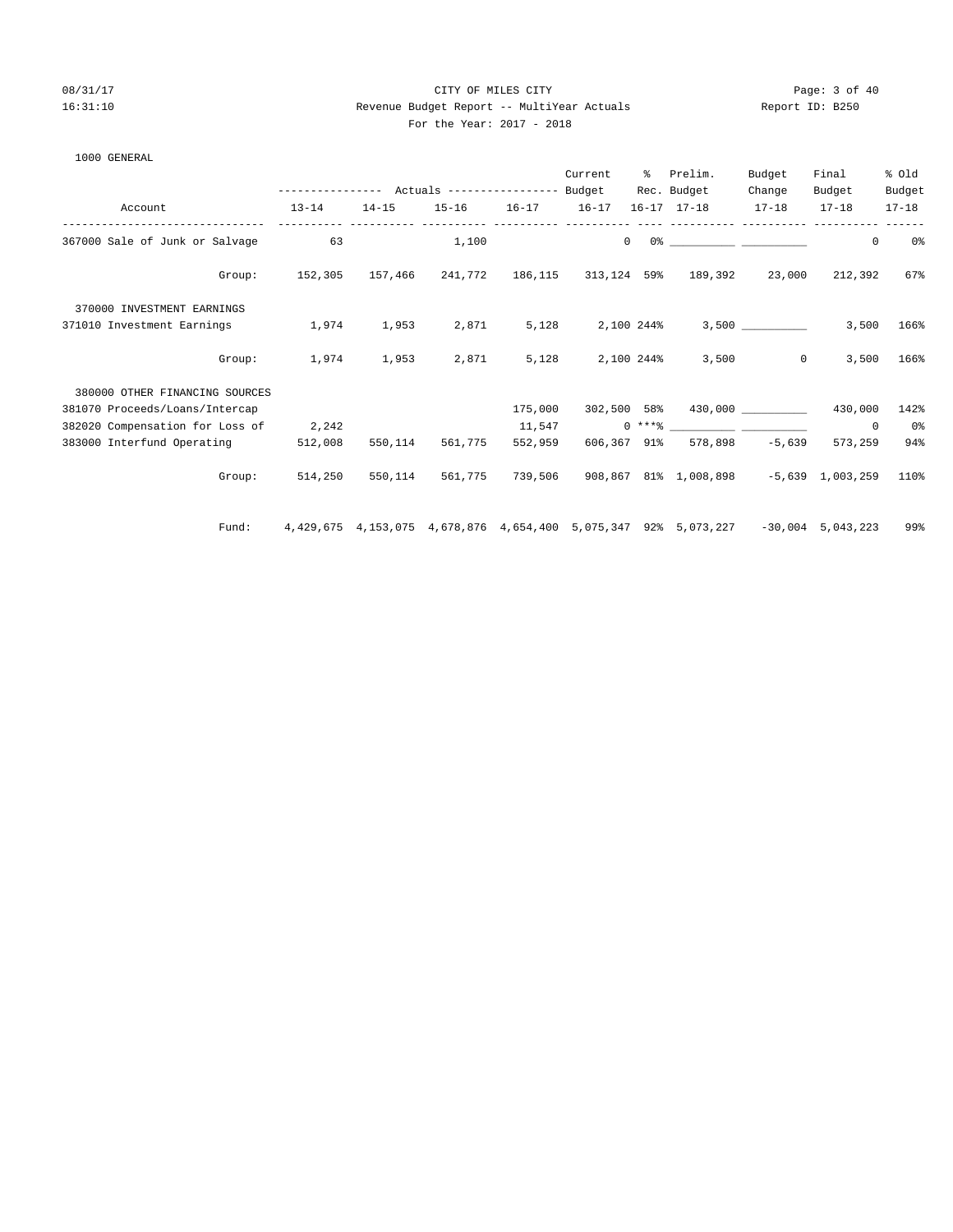## 08/31/17 Page: 4 of 40 16:31:10 Revenue Budget Report -- MultiYear Actuals Report ID: B250 For the Year: 2017 - 2018

#### 2220 LIBRARY

|                                        |           |           |             |                                             | Current   | ႜၟ             | Prelim.                                                        | Budget   | Final                          | % Old     |
|----------------------------------------|-----------|-----------|-------------|---------------------------------------------|-----------|----------------|----------------------------------------------------------------|----------|--------------------------------|-----------|
|                                        |           |           |             |                                             |           |                | Rec. Budget                                                    | Change   | Budget                         | Budget    |
| Account                                | $13 - 14$ | $14 - 15$ | ----------- | 15-16 16-17 16-17<br>----------- ---------- |           |                | 16-17 17-18 17-18 17-18                                        |          |                                | $17 - 18$ |
| 340000 Charges for Services            |           |           |             |                                             |           |                |                                                                |          |                                |           |
| 341075 Serv/Cnty-Interlocal Agmt       | 38,645    | 39,024    | 39,414      |                                             |           |                | 39,808 39,808 100% 40,206                                      |          | 40,206                         | 101%      |
| 346070 Library Fees                    | 3,802     | 3,037     | 2,636       | 2,639                                       | 4,000 66% |                |                                                                | 4,000    | 4,000                          | 100%      |
| 346074 Book Sales                      | 646       | 772       | 333         | 401                                         |           |                | 400 100% 400                                                   |          | 400                            | 100%      |
| Group:                                 |           |           |             |                                             |           |                | $43,093$ $42,833$ $42,383$ $42,848$ $44,208$ $97\%$ $44,606$ 0 |          | 44,606                         | 100%      |
| 360000 MISCELLANEOUS REVENUE           |           |           |             |                                             |           |                |                                                                |          |                                |           |
| 362020 MISC REVENUE                    | 112       |           |             |                                             |           | $\overline{0}$ |                                                                |          | 0                              | 0%        |
| 365035 Donation-Library Board of 7,050 |           | 6,736     | 6,565       | 5,168                                       |           |                |                                                                |          | $\mathbf 0$                    | 0%        |
| Group:                                 | 7,162     | 6,736     | 6,565       |                                             | 5,168     |                | $0 \leftarrow \ast \ast \ast$ 0                                | $\Omega$ | 0                              | 0 %       |
| 380000 OTHER FINANCING SOURCES         |           |           |             |                                             |           |                |                                                                |          |                                |           |
| 383000 Interfund Operating 283,487     |           |           |             |                                             |           |                | 287,739 289,572 293,796 293,791 100\$ 297,919 287,739 297,919  |          |                                | 101%      |
| Group:                                 |           |           |             |                                             |           |                | 283,487 287,739 289,572 293,796 293,791 100% 297,919     0     |          | 297,919 101%                   |           |
| Fund:                                  | 333,742   |           |             |                                             |           |                | 337,308 338,520 341,812 337,999 101% 342,525                   |          | 342,525 101%<br>$\overline{0}$ |           |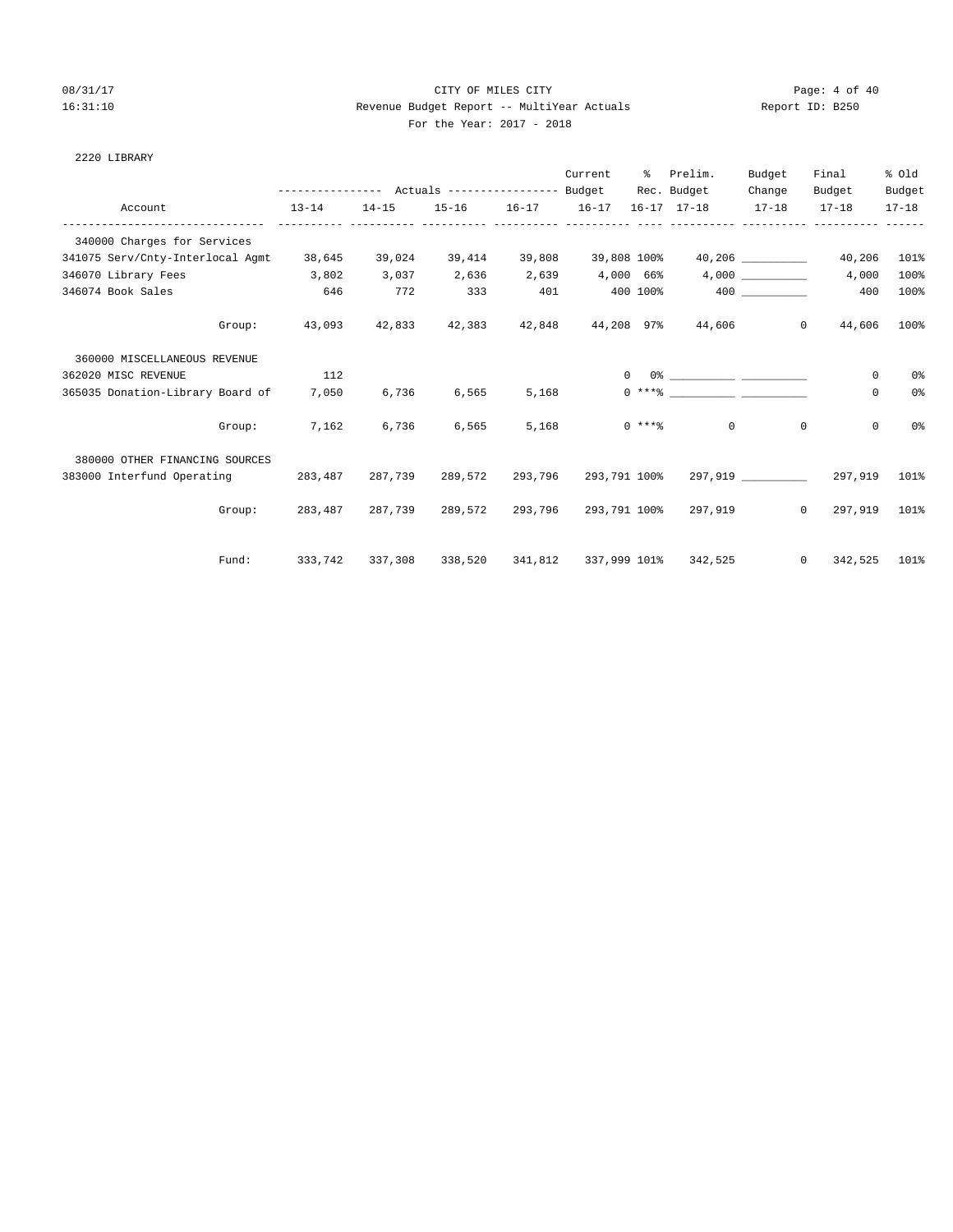## 08/31/17 Page: 5 of 40 16:31:10 Revenue Budget Report -- MultiYear Actuals Report ID: B250 For the Year: 2017 - 2018

| 2260 EMERGENCY DISASTER        |                |           |                         |           |           |             |                                        |           |             |                     |                |
|--------------------------------|----------------|-----------|-------------------------|-----------|-----------|-------------|----------------------------------------|-----------|-------------|---------------------|----------------|
|                                |                |           |                         |           | Current   |             | % Prelim.                              | Budget    | Final       |                     | % Old          |
|                                |                |           | Actuals --------------- |           | Budget    |             | Rec. Budget                            | Change    | Budget      |                     | Budget         |
| Account                        | $13 - 14$      | $14 - 15$ | $15 - 16$               | $16 - 17$ | $16 - 17$ |             | $16 - 17$ $17 - 18$                    | $17 - 18$ | $17 - 18$   |                     | $17 - 18$      |
| 310000 TAXES                   |                |           |                         |           |           |             |                                        |           |             |                     |                |
| 311010 Real Property Taxes     | 84             |           |                         |           |           | $\mathbf 0$ |                                        |           |             | $\mathsf{O}\xspace$ | 0%             |
| 311020 Personal Property Taxes | $\overline{a}$ |           |                         |           |           | $\mathbf 0$ | $0$ 왕 아이는 아이들은 아이들의 사람들은 아이들이 아이들이 있다. |           |             | 0                   | 0 <sup>°</sup> |
| 312000 Penalty & Interest on   | 53             | 39        | 41                      | 26        |           | $0$ ****    |                                        |           |             | $\mathsf{O}$        | 0 <sup>°</sup> |
| Group:                         | 139            | 39        | 41                      | 26        |           | $0***8$     | $\mathbf 0$                            |           | $\mathbf 0$ | $\mathsf 0$         | 0%             |
| Fund:                          | 139            | 39        | 41                      | 26        |           | $0$ ****    | $\mathbf 0$                            |           | $\mathbf 0$ | 0                   | 0%             |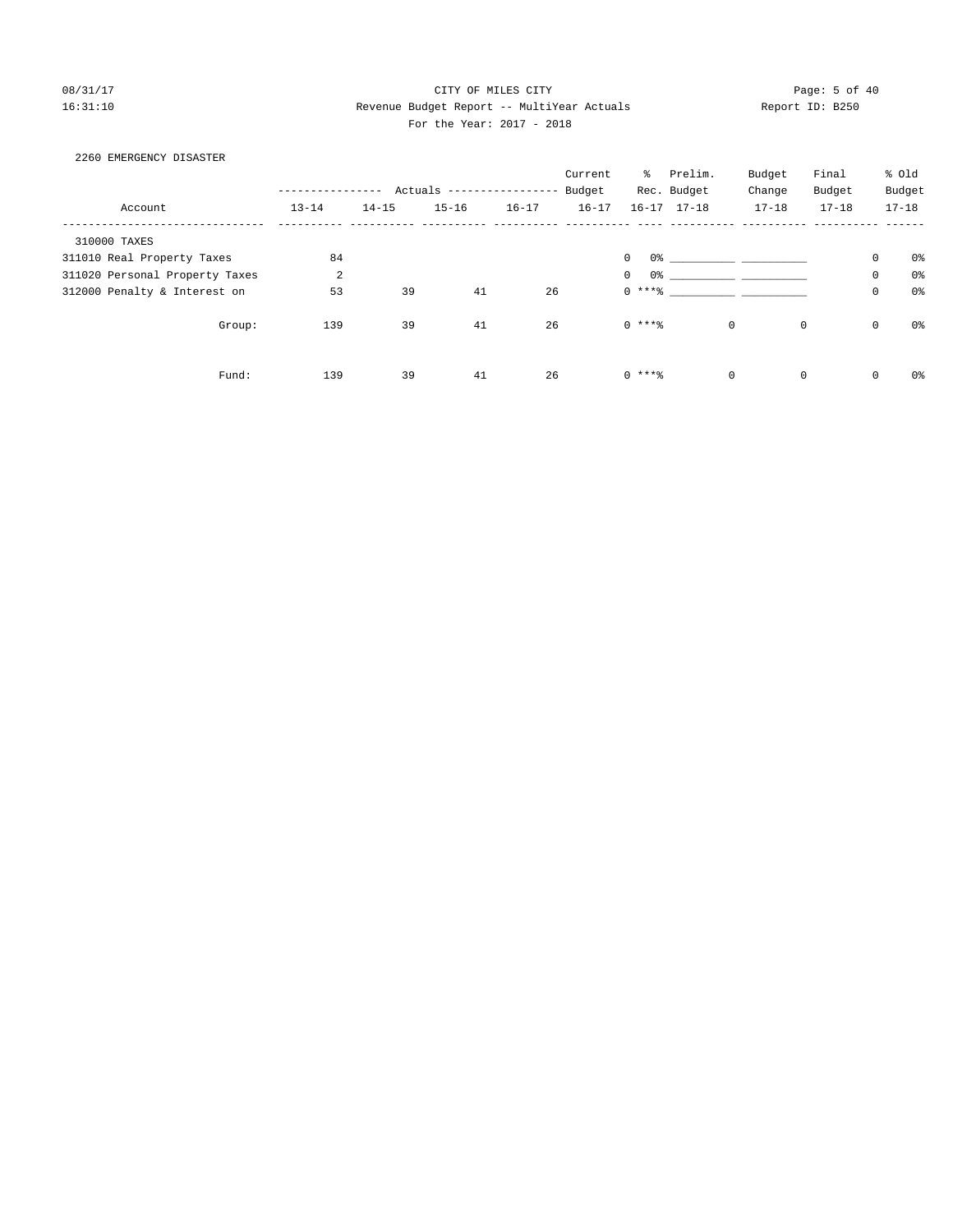## 08/31/17 Page: 6 of 40 16:31:10 Revenue Budget Report -- MultiYear Actuals Report ID: B250 For the Year: 2017 - 2018

| 2270 Health                    |        |           |           |                            |           |           |                    |                     |           |              |             |                 |
|--------------------------------|--------|-----------|-----------|----------------------------|-----------|-----------|--------------------|---------------------|-----------|--------------|-------------|-----------------|
|                                |        |           |           |                            |           | Current   | ိ                  | Prelim.             | Budget    | Final        |             | % old           |
|                                |        |           |           | Actuals ------------------ |           | Budget    |                    | Rec. Budget         | Change    | Budget       |             | Budget          |
| Account                        |        | $13 - 14$ | $14 - 15$ | $15 - 16$                  | $16 - 17$ | $16 - 17$ |                    | $16 - 17$ $17 - 18$ | $17 - 18$ | $17 - 18$    |             | $17 - 18$       |
| 340000 Charges for Services    |        |           |           |                            |           |           |                    |                     |           |              |             |                 |
| 344030 Health Inspection Fees  |        | 660       | 24,408    | 10,676                     |           | 20,000    |                    |                     |           |              | $\mathsf 0$ | 0 <sub>8</sub>  |
|                                | Group: | 660       | 24,408    | 10,676                     |           | 20,000    | 0%                 | $\mathbf{0}$        |           | $\mathbf{0}$ | $\mathbf 0$ | 0 <sub>8</sub>  |
| 360000 MISCELLANEOUS REVENUE   |        |           |           |                            |           |           |                    |                     |           |              |             |                 |
| 362020 MISC REVENUE            |        |           | 128       |                            |           |           | $\Omega$           | $0$ %               |           |              | 0           | 0 <sub>8</sub>  |
|                                | Group: |           | 128       |                            |           |           | $\mathbf 0$<br>0 응 | $\mathbb O$         |           | $\mathbb O$  | $\mathsf 0$ | 0 <sup>°</sup>  |
| 380000 OTHER FINANCING SOURCES |        |           |           |                            |           |           |                    |                     |           |              |             |                 |
| 383000 Interfund Operating     |        | 30,000    | 30,000    | 16,500                     | 6,500     | 16,500    | 39%                |                     |           |              | 7,500       | 45%             |
|                                | Group: | 30,000    | 30,000    | 16,500                     | 6,500     |           | 16,500 39%         | 7,500               |           | $\mathbf 0$  | 7,500       | 45%             |
|                                | Fund:  | 30,660    | 54,536    | 27,176                     | 6,500     |           | 36,500 18%         | 7,500               |           | 0            | 7,500       | 20 <sup>o</sup> |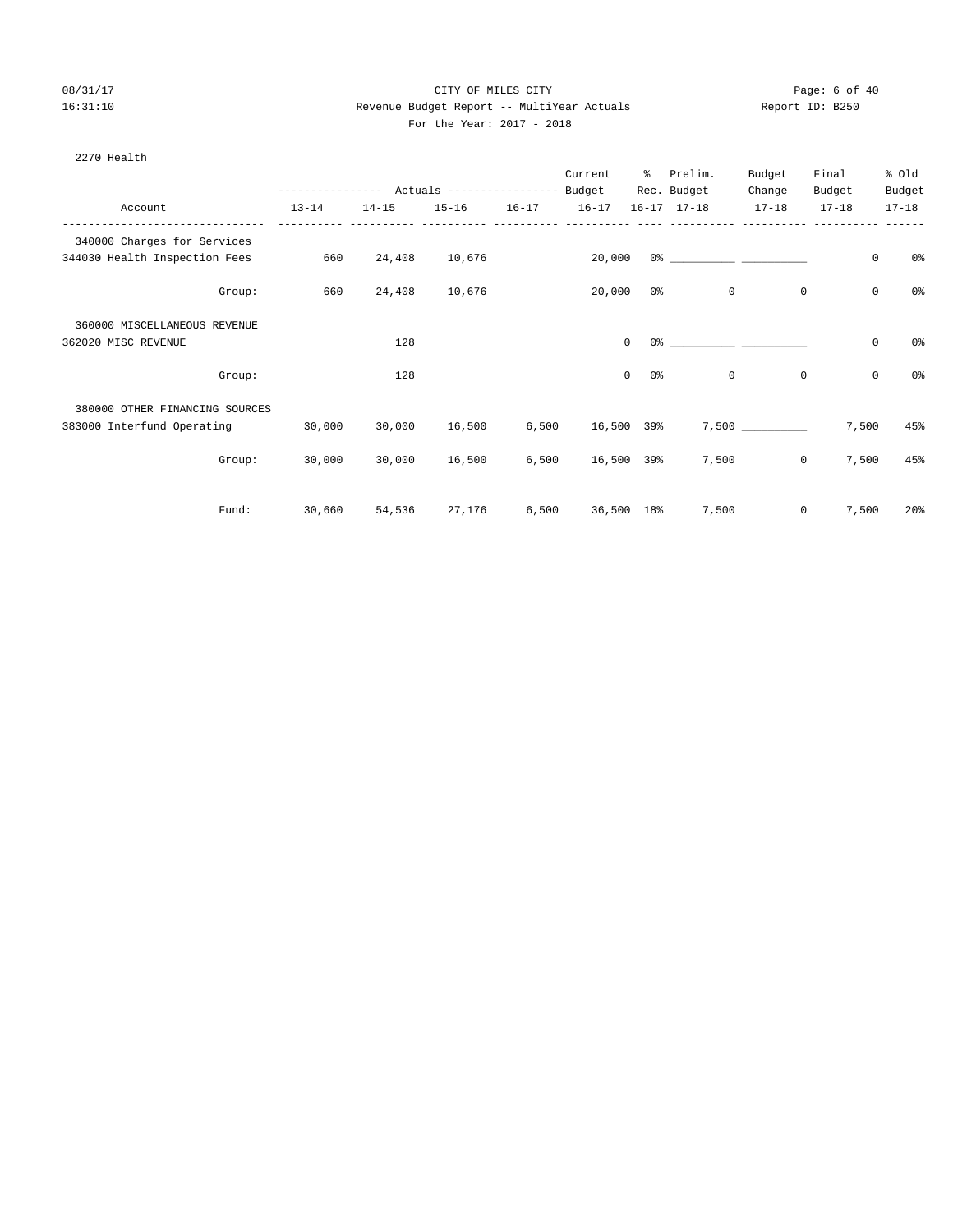## 08/31/17 Page: 7 of 40 16:31:10 Revenue Budget Report -- MultiYear Actuals Report ID: B250 For the Year: 2017 - 2018

#### 2310 TIFD-Downtown

|                                   |           |           |                                                 |       | Current | ႜႜ                 | Prelim.                                    | Budget        | Final                       | % Old             |
|-----------------------------------|-----------|-----------|-------------------------------------------------|-------|---------|--------------------|--------------------------------------------|---------------|-----------------------------|-------------------|
|                                   |           |           | --------------- Actuals ---------------- Budget |       |         |                    | Rec. Budget                                | Change        | Budget                      | Budget            |
| Account                           | $13 - 14$ | $14 - 15$ | 15-16 16-17 16-17                               |       |         |                    | $16 - 17$ $17 - 18$                        | $17 - 18$     | $17 - 18$                   | $17 - 18$         |
| 310000 TAXES                      |           |           |                                                 |       |         |                    |                                            |               |                             |                   |
| 311010 Real Property Taxes        |           |           |                                                 |       |         | $\mathbf{0}$<br>0% |                                            | 24,000 12,000 |                             | $36,000$ ***** \$ |
| 311020 Personal Property Taxes    |           |           |                                                 |       |         | $\mathbf 0$<br>0 % | $1,000 -1,000$                             |               |                             | $0$ $0$ %         |
| Group:                            |           |           |                                                 |       |         | $\mathbf 0$<br>0 % |                                            |               | 25,000 11,000 36,000 ****** |                   |
| 330000 INTERGOVERNMENTAL REVENUES |           |           |                                                 |       |         |                    |                                            |               |                             |                   |
| 331171 HP-CDBG-ED Grant           |           |           |                                                 |       | 190,000 |                    |                                            |               | $\mathbf 0$                 | $0\,$             |
| 331172 Montana Main St Grant      |           |           |                                                 |       | 10,000  | 0 %                | 10,000 000                                 |               | 10,000                      | 100%              |
| Group:                            |           |           |                                                 |       | 200,000 |                    | $0\%$ 10,000                               | $\circ$       | 10,000                      | 5 <sup>°</sup>    |
| 340000 Charges for Services       |           |           |                                                 |       |         |                    |                                            |               |                             |                   |
| 346080 Preservation Service Fees  |           |           |                                                 |       | 10,000  |                    |                                            |               | 0                           | 0 <sup>o</sup>    |
| Group:                            |           |           |                                                 |       | 10,000  |                    | $0$ 응<br>$\circ$                           | $\mathbb O$   | 0                           | 0 <sup>o</sup>    |
| 360000 MISCELLANEOUS REVENUE      |           |           |                                                 |       |         |                    |                                            |               |                             |                   |
| 365020 Private Grant              |           |           | 750                                             |       | 8,800   |                    | $0$ % 이 아이들은 아이들은 아이들이 아이들이 아이들이 아이들이 있었다. |               | 0                           | 0%                |
| Group:                            |           |           | 750                                             |       |         | $8,800$ $0$ %      | $\mathbf 0$                                | $\mathbf 0$   | 0                           | 0%                |
| 380000 OTHER FINANCING SOURCES    |           |           |                                                 |       |         |                    |                                            |               |                             |                   |
| 383000 Interfund Operating        |           |           | 12,000                                          | 5,800 |         |                    |                                            |               | 0                           | 0%                |
| Group:                            |           |           | 12,000                                          | 5,800 |         |                    | 5,800 100%<br>$\circ$                      | $\mathbf{0}$  | $\mathbf 0$                 | 0%                |
| Fund:                             |           |           | 12,750                                          | 5,800 |         |                    | 224,600 3% 35,000                          | 11,000        | 46,000                      | 20%               |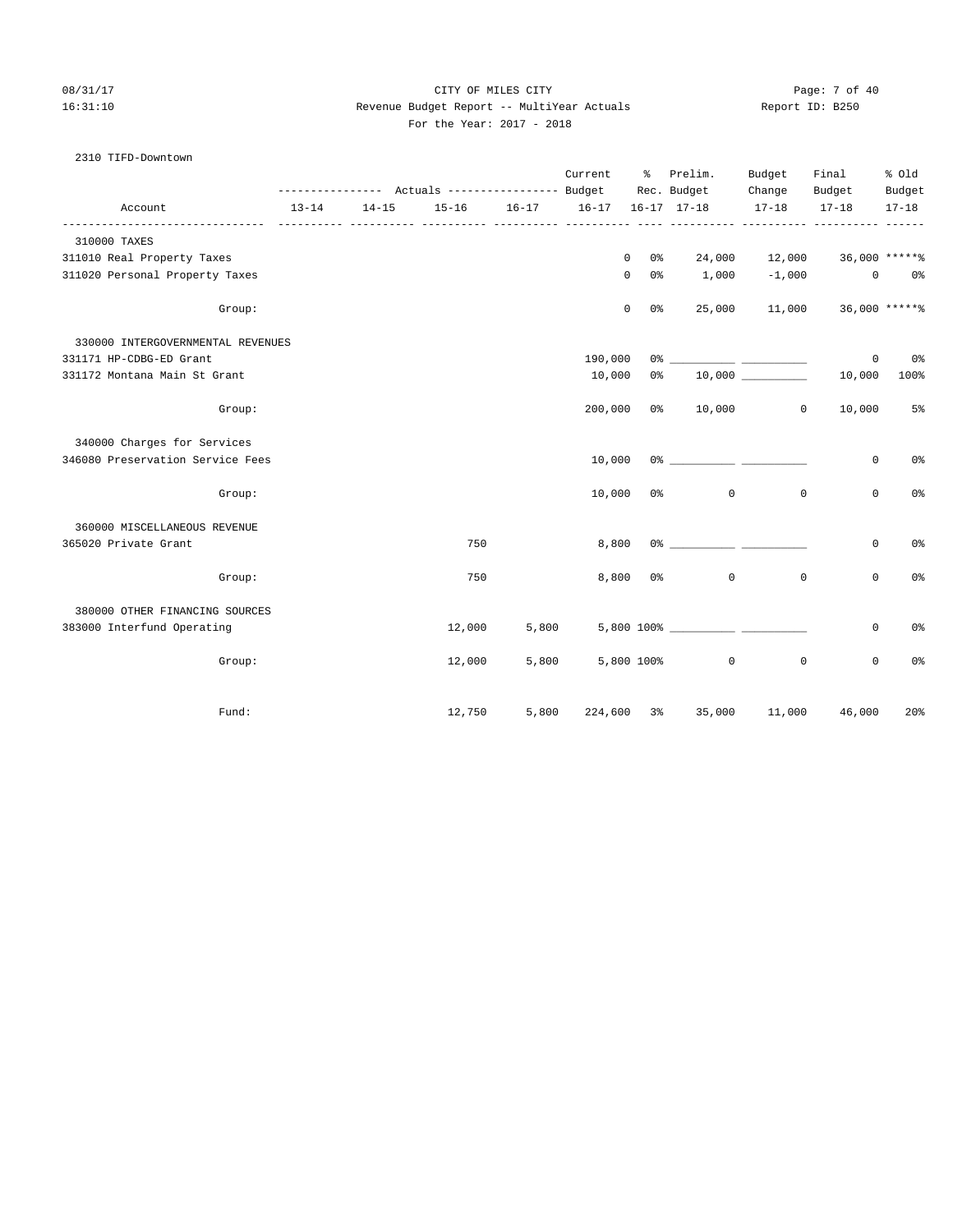# 08/31/17 Page: 8 of 40 16:31:10 Revenue Budget Report -- MultiYear Actuals Report ID: B250 For the Year: 2017 - 2018

2350 Local Government/Study Commission

|                                |           |           |           |                   | Current   | ႜႜၟ            | Prelim.             | Budget      | Final     | % Old     |
|--------------------------------|-----------|-----------|-----------|-------------------|-----------|----------------|---------------------|-------------|-----------|-----------|
|                                |           | Actuals   |           | ----------------- | Budget    |                | Rec. Budget         | Change      | Budget    | Budget    |
| Account                        | $13 - 14$ | $14 - 15$ | $15 - 16$ | $16 - 17$         | $16 - 17$ |                | $16 - 17$ $17 - 18$ | $17 - 18$   | $17 - 18$ | $17 - 18$ |
| 310000 TAXES                   |           |           |           |                   |           |                |                     |             |           |           |
| 311010 Real Property Taxes     |           | 6,708     | 8,322     | 81                | 11,739 1% |                |                     | 3,848       | 3,848     | 32%       |
| 311020 Personal Property Taxes |           | 247       | 256       | 19                |           | $0***8$        |                     |             | 0         | 0%        |
| Group:                         |           | 6,955     | 8,578     | 100               | 11,739    | 1 <sup>8</sup> | 3,848               | $\mathbf 0$ | 3,848     | 32%       |
| Fund:                          |           | 6,955     | 8,578     | 100               | 11,739    | $1\%$          | 3,848               | $\mathbf 0$ | 3,848     | 32%       |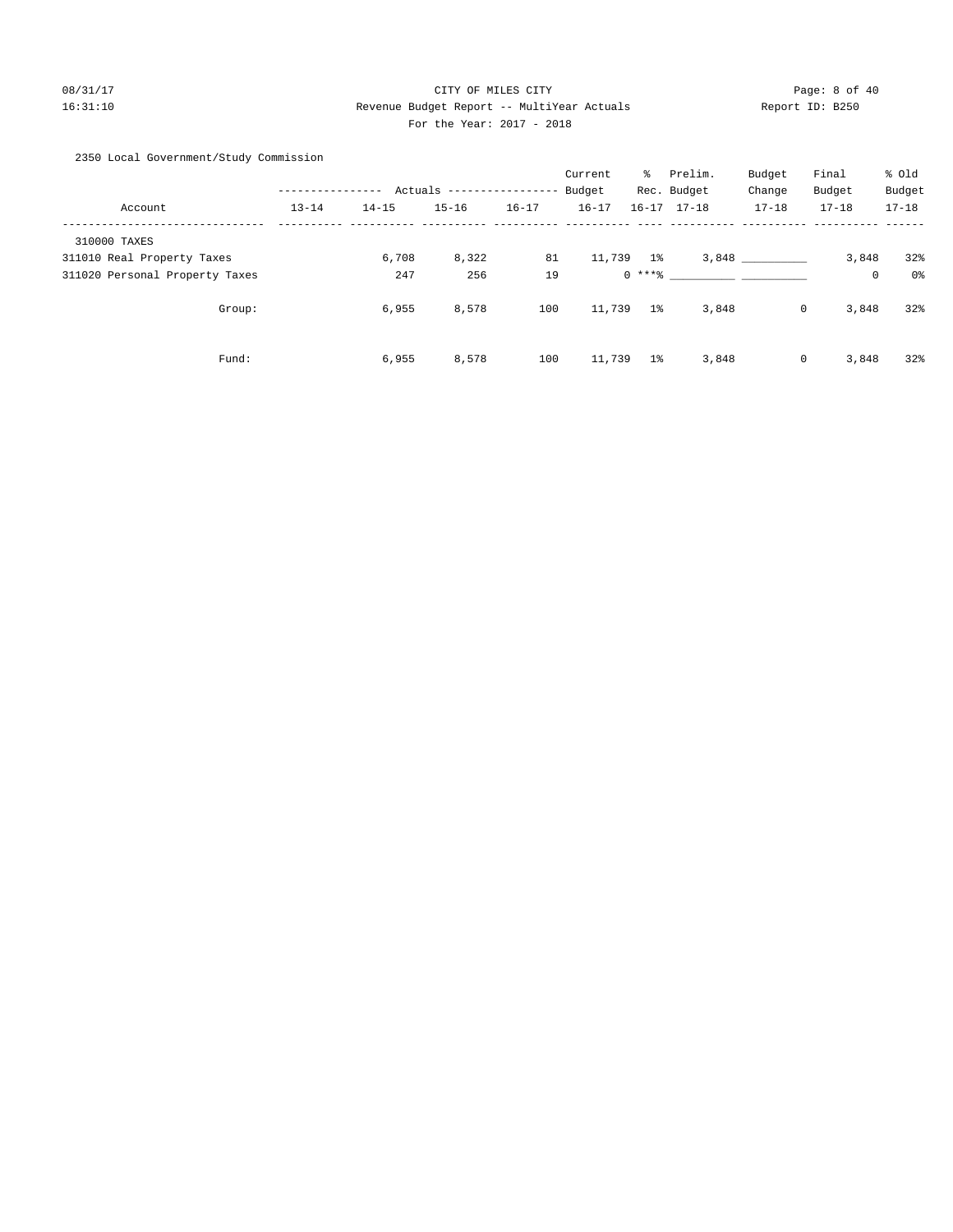#### 08/31/17 Page: 9 of 40 16:31:10 Revenue Budget Report -- MultiYear Actuals Report ID: B250 For the Year: 2017 - 2018

| 2372 Permissive Medical Levy |
|------------------------------|
|------------------------------|

|                                    |               |           |                            |           | Current             | ွေ                  | Prelim.             | Budget      | Final               | % Old     |
|------------------------------------|---------------|-----------|----------------------------|-----------|---------------------|---------------------|---------------------|-------------|---------------------|-----------|
|                                    | ------------- |           | Actuals ------------------ |           | Budget              |                     | Rec. Budget         | Change      | Budget              | Budget    |
| Account                            | $13 - 14$     | $14 - 15$ | $15 - 16$                  | $16 - 17$ | $16 - 17$           |                     | $16 - 17$ $17 - 18$ | $17 - 18$   | $17 - 18$           | $17 - 18$ |
| 310000 TAXES                       |               |           |                            |           |                     |                     |                     |             |                     |           |
| 311010 Real Property Taxes 137,566 |               | 156,603   | 161,229                    | 185,382   | 186,949 99%         |                     | 202,653             | $-5,639$    | 197,014             | 105%      |
| 311020 Personal Property Taxes     | 5,596         | 6,052     | 5,016                      | 5,142     | 5,769 89%           |                     |                     |             | 5,769               | 100%      |
| 312000 Penalty & Interest on       | 222           | 136       | 145                        | 89        |                     |                     | $0 \; * * *$ 8      |             | 0                   | 0%        |
| Group:                             | 143,384       | 162,791   | 166,390                    |           | 190,613 192,718 99% |                     | 208,422             | $-5,639$    | 202,783             | 105%      |
| 380000 OTHER FINANCING SOURCES     |               |           |                            |           |                     |                     |                     |             |                     |           |
| 383000 Interfund Operating         | 7,875         |           |                            |           |                     | $\Omega$            |                     |             | $\mathsf{O}\xspace$ | 0%        |
| Group:                             | 7,875         |           |                            |           |                     | 0 %<br>$\mathbf{0}$ | 0                   | $\mathbf 0$ | $\mathsf{O}\xspace$ | 0%        |
| Fund:                              | 151,259       | 162,791   | 166,390                    | 190,613   | 192,718 99%         |                     | 208,422             | $-5,639$    | 202,783             | 105%      |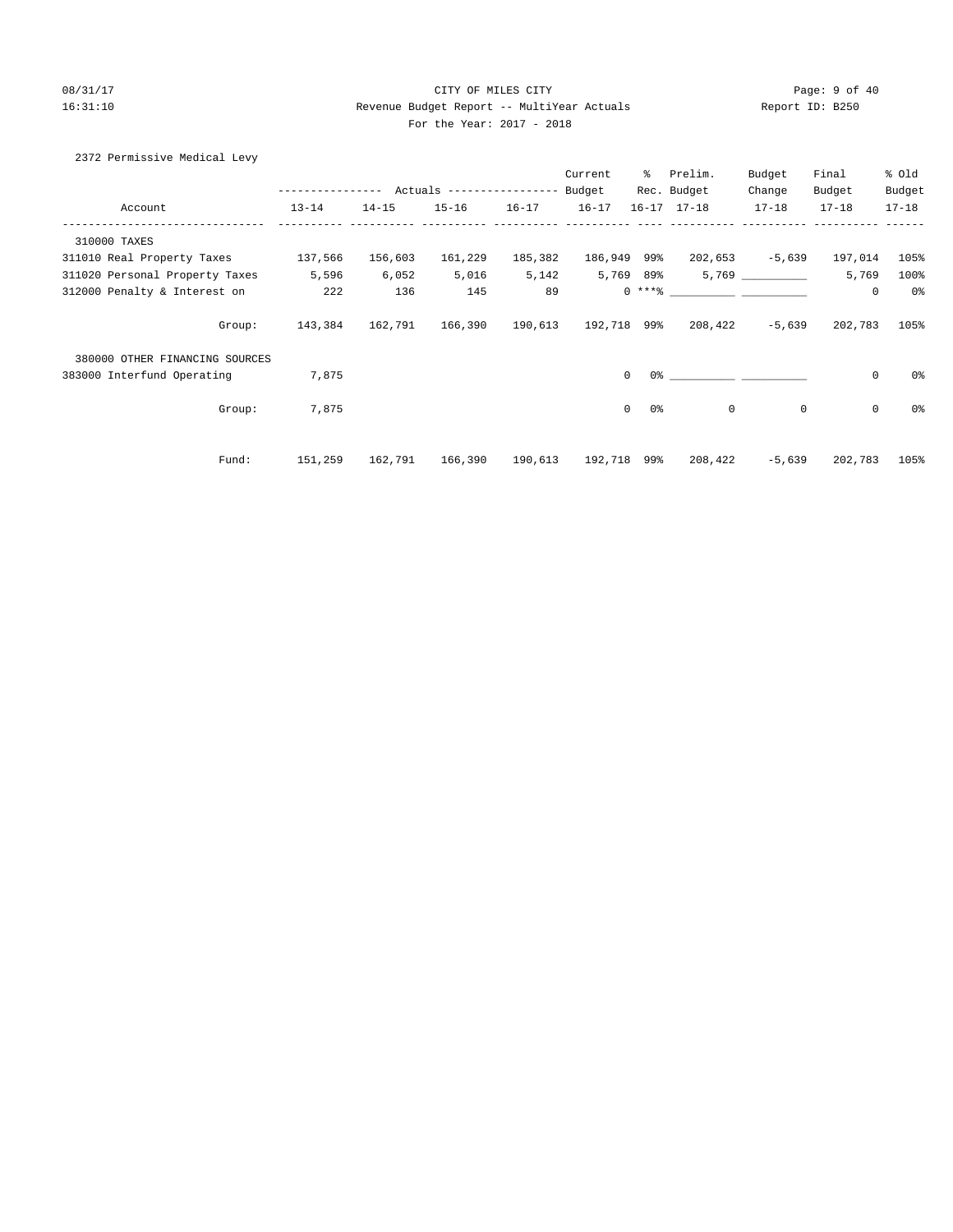# 08/31/17 Page: 10 of 40 16:31:10 Revenue Budget Report -- MultiYear Actuals Report ID: B250 For the Year: 2017 - 2018

# 2394 BUILDING CODE ENFORCEMENT

|                                                          |           |           |                           |           | Current   | ွေ          | Prelim.             | Budget    | Final                   | % old     |
|----------------------------------------------------------|-----------|-----------|---------------------------|-----------|-----------|-------------|---------------------|-----------|-------------------------|-----------|
|                                                          |           |           | Actuals ----------------- |           | Budget    |             | Rec. Budget         | Change    | Budget                  | Budget    |
| Account                                                  | $13 - 14$ | $14 - 15$ | $15 - 16$                 | $16 - 17$ | $16 - 17$ |             | $16 - 17$ $17 - 18$ | $17 - 18$ | $17 - 18$               | $17 - 18$ |
| 320000 LICENSES AND PERMITS<br>323010 Building & Related | 141,986   | 65,201    | 122,708                   | 127,314   |           | 75,000 170% | 145,600             |           | 145,600                 | 194%      |
|                                                          |           |           |                           |           |           |             |                     |           |                         |           |
| Group:                                                   | 141,986   | 65,201    | 122,708                   | 127,314   |           | 75,000 170% | 145,600             |           | 145,600<br>$\mathbf{0}$ | 194%      |
|                                                          |           |           |                           |           |           |             |                     |           |                         |           |
| Fund:                                                    | 141,986   | 65,201    | 122,708                   | 127,314   |           | 75,000 170% | 145,600             |           | 145,600<br>$\mathbf{0}$ | 194%      |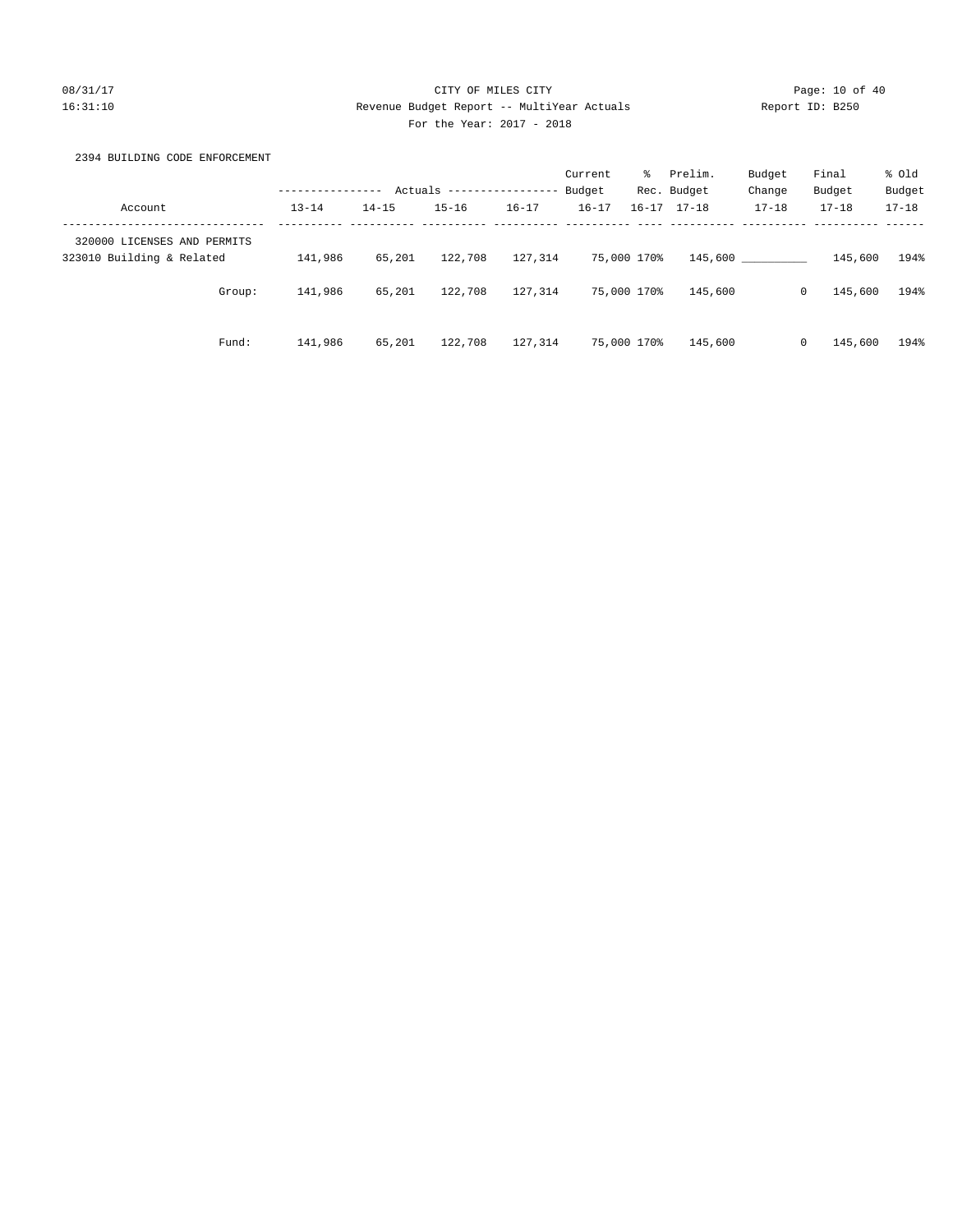# 08/31/17 Page: 11 of 40 16:31:10 Revenue Budget Report -- MultiYear Actuals Report ID: B250 For the Year: 2017 - 2018

2400 LTG M D#165-(Gen City)

|                                |                  |           |                                  |           | Current     | $\approx$ | Prelim.             | Budget                | Final     | % Old     |
|--------------------------------|------------------|-----------|----------------------------------|-----------|-------------|-----------|---------------------|-----------------------|-----------|-----------|
|                                | ---------------- |           | Actuals ----------------- Budget |           |             |           | Rec. Budget         | Change                | Budget    | Budget    |
| Account                        | $13 - 14$        | $14 - 15$ | $15 - 16$                        | $16 - 17$ | $16 - 17$   |           | $16 - 17$ $17 - 18$ | $17 - 18$             | $17 - 18$ | $17 - 18$ |
| 360000 MISCELLANEOUS REVENUE   |                  |           |                                  |           |             |           |                     |                       |           |           |
| 363010 Maintenance Assessments | 152,450          | 163,284   | 169,987                          | 170,154   | 173,514 98% |           |                     | $204,872$ ___________ | 204,872   | 118%      |
| 363040 Penalty & Interest on   | 1,400            | 724       | 779                              | 452       | 500         | 90%       |                     | 500 000               | 500       | 100%      |
| Group:                         | 153,850          | 164,008   | 170,766                          | 170,606   | 174,014 98% |           | 205,372             | $\circ$               | 205,372   | 118%      |
| 370000 INVESTMENT EARNINGS     |                  |           |                                  |           |             |           |                     |                       |           |           |
| 371010 Investment Earnings     | 78               | 87        | 149                              | 204       |             | 100 204%  |                     | 100 000               | 100       | 100%      |
| Group:                         | 78               | 87        | 149                              | 204       |             | 100 204%  | 100                 | 0                     | 100       | 100%      |
| Fund:                          | 153,928          | 164,095   | 170,915                          | 170,810   | 174,114 98% |           | 205,472             | $\mathbf{0}$          | 205,472   | 118%      |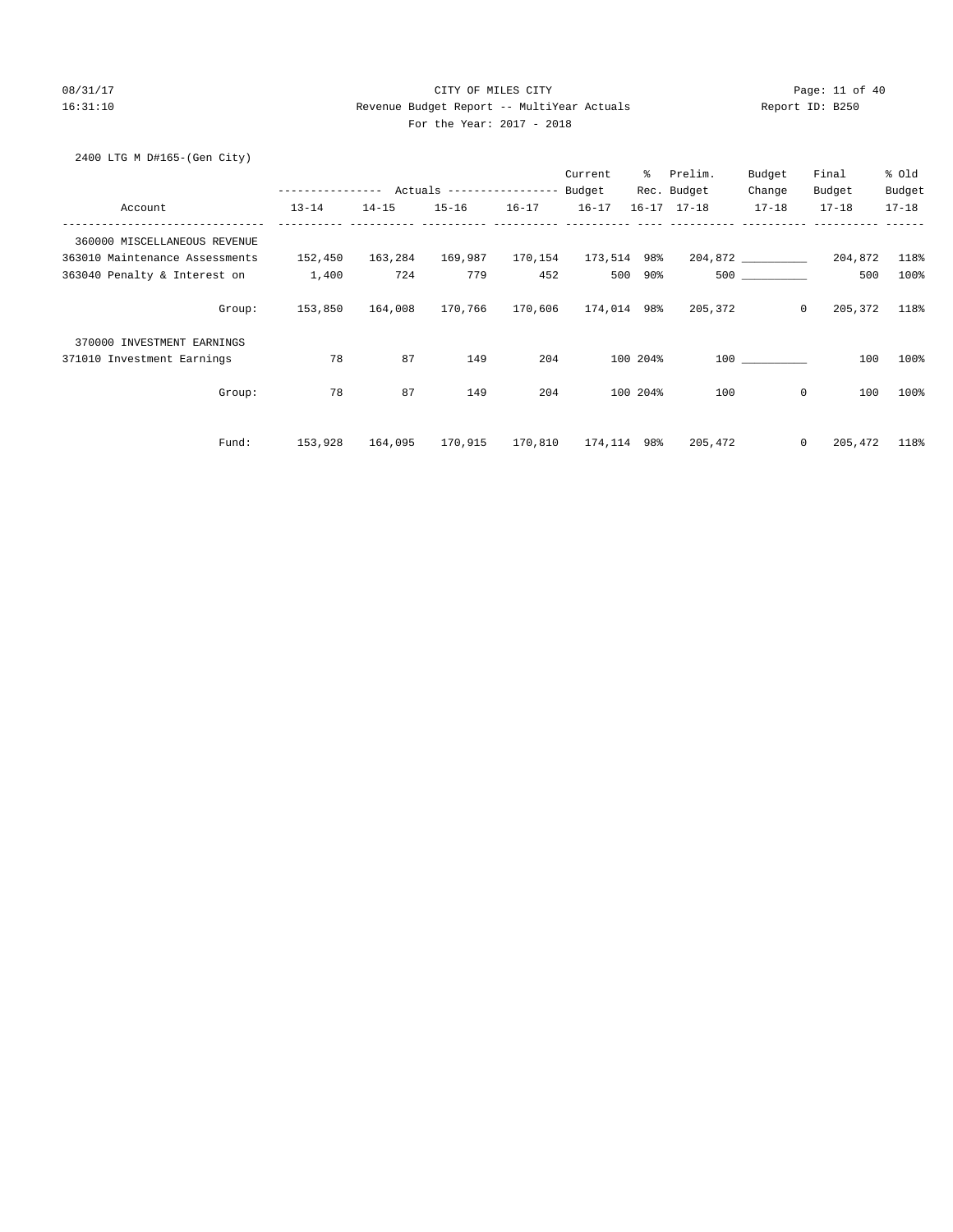# 08/31/17 Page: 12 of 40 16:31:10 Revenue Budget Report -- MultiYear Actuals Report ID: B250 For the Year: 2017 - 2018

# 2420 LTG M D#167-(MilesAddn Etc)

|                                |                  |           |                                  |           | Current   | ៖          | Prelim.             | Budget            | Final     | % old       |
|--------------------------------|------------------|-----------|----------------------------------|-----------|-----------|------------|---------------------|-------------------|-----------|-------------|
|                                | ---------------- |           | Actuals ----------------- Budget |           |           |            | Rec. Budget         | Change            | Budget    | Budget      |
| Account                        | $13 - 14$        | $14 - 15$ | $15 - 16$                        | $16 - 17$ | $16 - 17$ |            | $16 - 17$ $17 - 18$ | $17 - 18$         | $17 - 18$ | $17 - 18$   |
| 360000 MISCELLANEOUS REVENUE   |                  |           |                                  |           |           |            |                     |                   |           |             |
| 363010 Maintenance Assessments | 27,530           | 33,133    | 31,400                           | 29,749    |           | 30,310 98% |                     | 27,357 __________ | 27,357    | $90\%$      |
| 363040 Penalty & Interest on   | 265              | 146       | 134                              | 130       |           | 100 130%   |                     | 100 000           | 100       | 100%        |
| Group:                         | 27,795           | 33,279    | 31,534                           | 29,879    |           | 30,410 98% | 27,457              | $\circ$           | 27,457    | $90\%$      |
| 370000 INVESTMENT EARNINGS     |                  |           |                                  |           |           |            |                     |                   |           |             |
| 371010 Investment Earnings     | 16               | 17        | 34                               | 71        |           | $0***8$    |                     |                   |           | $55$ ****** |
| Group:                         | 16               | 17        | 34                               | 71        |           | $0$ ****   | 55                  | $\mathbf{0}$      |           | $55$ ****** |
| Fund:                          | 27,811           | 33,296    | 31,568                           | 29,950    |           | 30,410 98% | 27,512              | $\mathbf{0}$      | 27,512    | 90%         |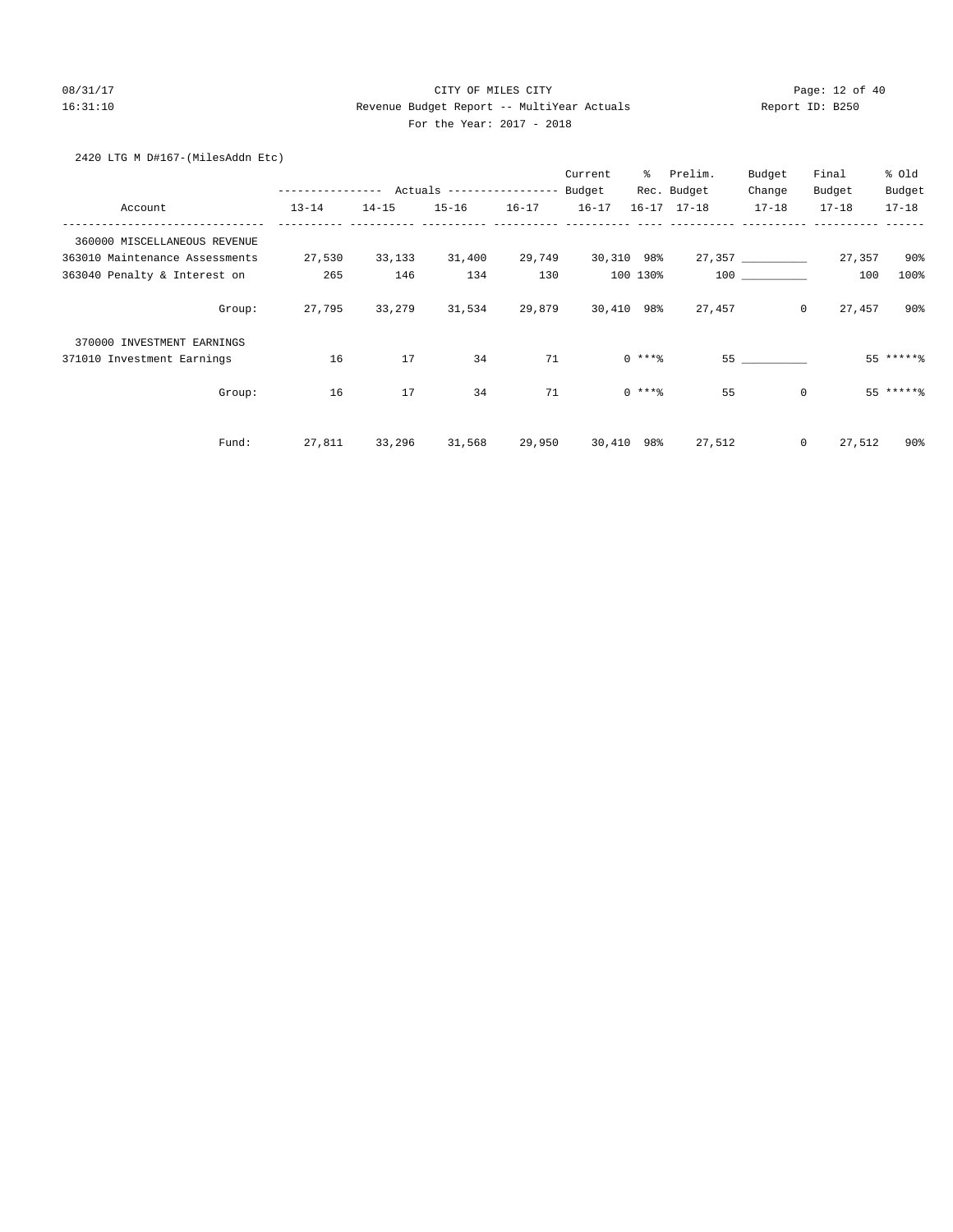# 08/31/17 Page: 13 of 40 16:31:10 Revenue Budget Report -- MultiYear Actuals Report ID: B250 For the Year: 2017 - 2018

# 2430 LTG M D#171-(Balsam Est)

|                                |                |                 |                                        |           | Current          | ွေ         | Prelim.             | Budget         | Final     | % Old     |
|--------------------------------|----------------|-----------------|----------------------------------------|-----------|------------------|------------|---------------------|----------------|-----------|-----------|
|                                |                |                 | ------------ Actuals ----------------- |           | Budget           |            | Rec. Budget         | Change         | Budget    | Budget    |
| Account                        | $13 - 14$      | $14 - 15$       | $15 - 16$                              | $16 - 17$ | $16 - 17$        |            | $16 - 17$ $17 - 18$ | $17 - 18$      | $17 - 18$ | $17 - 18$ |
| 360000 MISCELLANEOUS REVENUE   |                |                 |                                        |           |                  |            |                     |                |           |           |
| 363010 Maintenance Assessments | 2,599          |                 | 4,084 4,267                            |           | 5,607 5,607 100% |            |                     |                |           | 5,072 90% |
| 363040 Penalty & Interest on   | $\overline{4}$ | $7\phantom{.0}$ | 6                                      | 7         |                  | $0***$ $*$ |                     | 5 <sub>5</sub> |           | $5****8$  |
| Group:                         | 2,603          | 4,091           | 4,273                                  | 5,614     |                  | 5,607 100% | 5,077               | $\mathsf{O}$   | 5,077     | $90\%$    |
| 370000 INVESTMENT EARNINGS     |                |                 |                                        |           |                  |            |                     |                |           |           |
| 371010 Investment Earnings     | $\mathbf{1}$   | $\overline{a}$  | $\overline{4}$                         | 12        |                  | $0***8$    |                     | 10             |           | $10*****$ |
| Group:                         | $\mathbf{1}$   | $\overline{a}$  | $\overline{4}$                         | 12        |                  | $0***8$    | 10                  | $\mathbf{0}$   |           | $10****$  |
| Fund:                          | 2,604          | 4,093           | 4,277                                  | 5,626     |                  | 5,607 100% | 5,087               | 0              | 5,087     | $90\%$    |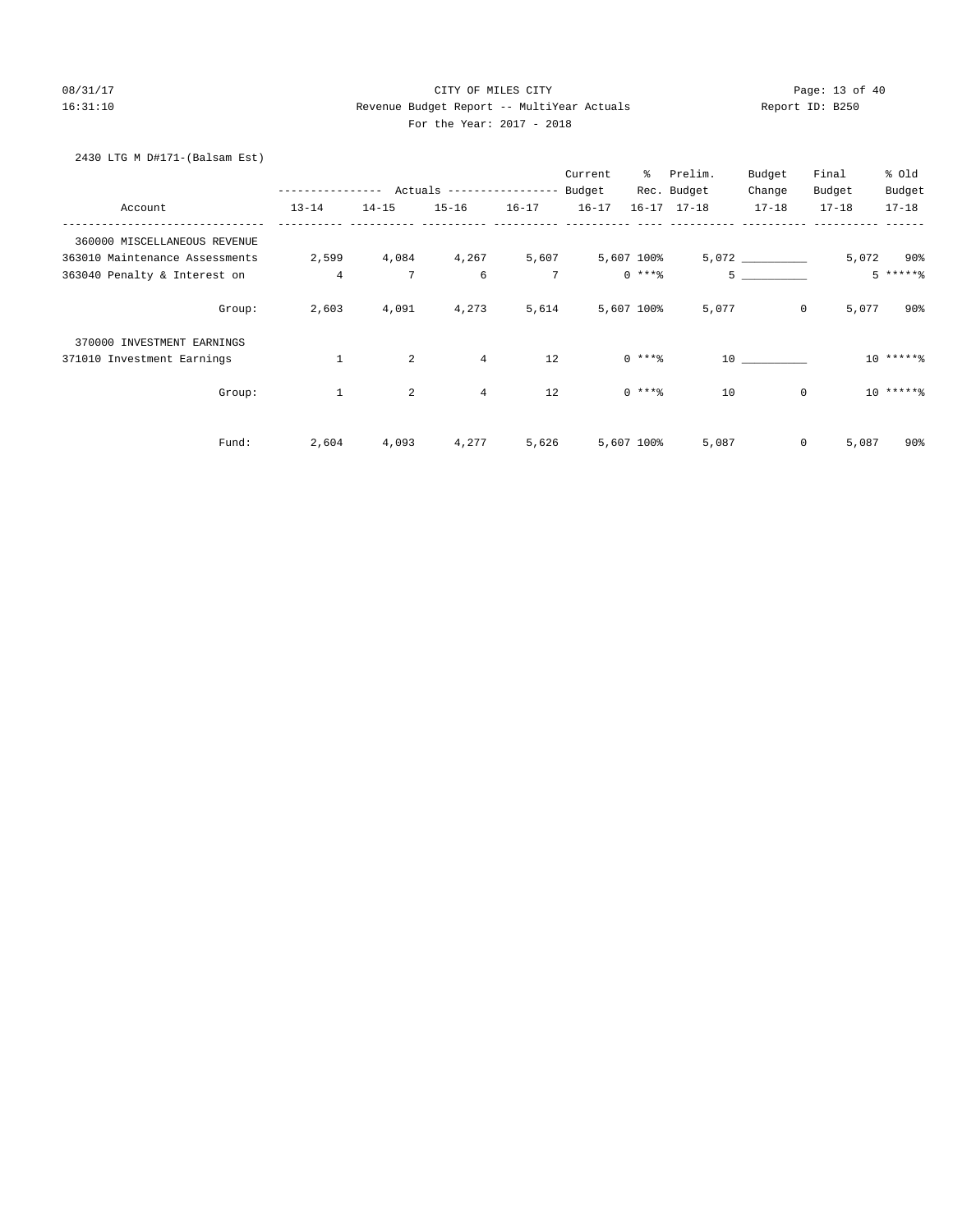#### 08/31/17 Page: 14 of 40 16:31:10 Revenue Budget Report -- MultiYear Actuals Report ID: B250 For the Year: 2017 - 2018

# 2440 LTG M D#172-(Main Str)

|                                |                                                 |           |           |           | Current    | ွေ        | Prelim.             | Budget             | Final     | % Old     |
|--------------------------------|-------------------------------------------------|-----------|-----------|-----------|------------|-----------|---------------------|--------------------|-----------|-----------|
|                                | --------------- Actuals ---------------- Budget |           |           |           |            |           | Rec. Budget         | Change             | Budget    | Budget    |
| Account                        | $13 - 14$                                       | $14 - 15$ | $15 - 16$ | $16 - 17$ | $16 - 17$  |           | $16 - 17$ $17 - 18$ | $17 - 18$          | $17 - 18$ | $17 - 18$ |
| 360000 MISCELLANEOUS REVENUE   |                                                 |           |           |           |            |           |                     |                    |           |           |
| 363010 Maintenance Assessments | 8,949                                           | 19,804    | 17,408    | 17,562    | 18,528 95% |           |                     | 19,255 ___________ | 19,255    | 103%      |
| 363040 Penalty & Interest on   | 152                                             | 43        | 60        | 47        |            | 100 47%   |                     | 100                | 100       | 100%      |
| Group:                         | 9,101                                           | 19,847    | 17,468    | 17,609    | 18,628 95% |           | 19,355              | $\circ$            | 19,355    | 103%      |
| 370000 INVESTMENT EARNINGS     |                                                 |           |           |           |            |           |                     |                    |           |           |
| 371010 Investment Earnings     | 16                                              | 9         | 22        | 36        |            | 72%<br>50 |                     | 50                 | 50        | 100%      |
| Group:                         | 16                                              | 9         | 22        | 36        | 50         | 72%       | 50                  | $\mathbf 0$        | 50        | 100%      |
| Fund:                          | 9,117                                           | 19,856    | 17,490    | 17,645    | 18,678     | 94%       | 19,405              | $\circ$            | 19,405    | 103%      |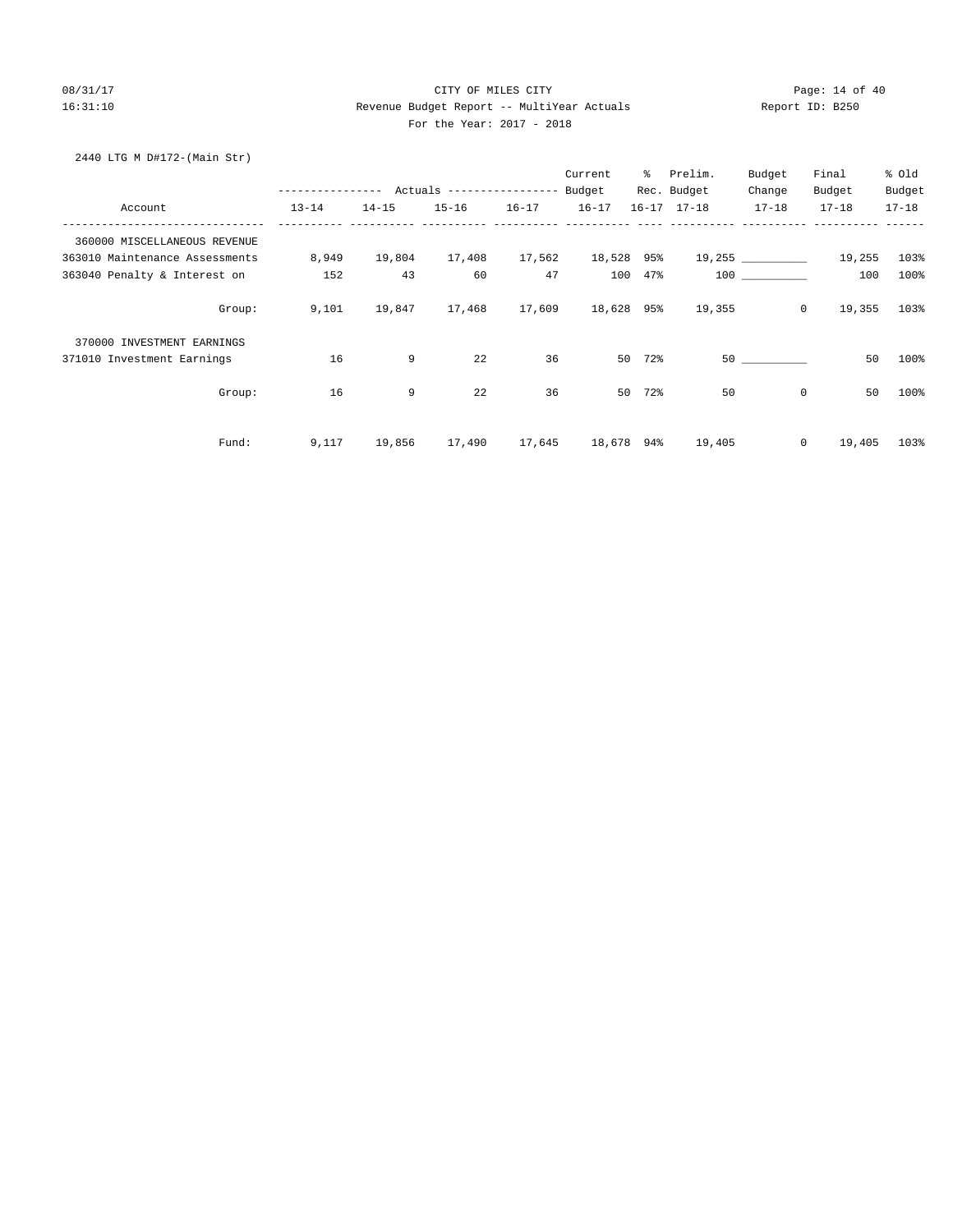# 08/31/17 Page: 15 of 40 16:31:10 Revenue Budget Report -- MultiYear Actuals Report ID: B250 For the Year: 2017 - 2018

# 2450 LTG M D#195-(SG-Trico)

|                                |              |                |                           |           | Current   | ៖          | Prelim.             | Budget          | Final     | % Old     |
|--------------------------------|--------------|----------------|---------------------------|-----------|-----------|------------|---------------------|-----------------|-----------|-----------|
|                                | ------------ |                | Actuals ----------------- |           | Budget    |            | Rec. Budget         | Change          | Budget    | Budget    |
| Account                        | $13 - 14$    | $14 - 15$      | $15 - 16$                 | $16 - 17$ | $16 - 17$ |            | $16 - 17$ $17 - 18$ | $17 - 18$       | $17 - 18$ | $17 - 18$ |
| 360000 MISCELLANEOUS REVENUE   |              |                |                           |           |           |            |                     |                 |           |           |
| 363010 Maintenance Assessments | 5,761        | 7,229          | 5,282                     | 5,937     |           | 5,889 101% |                     | 5,745           | 5,745     | 97%       |
| 363040 Penalty & Interest on   | 8            | 109            | 8                         | 14        |           | $0$ ****   |                     | 10              |           | $10****$  |
| Group:                         | 5,769        | 7,338          | 5,290                     | 5,951     |           | 5,889 101% | 5,755               | $\circ$         | 5,755     | 97%       |
| 370000 INVESTMENT EARNINGS     |              |                |                           |           |           |            |                     |                 |           |           |
| 371010 Investment Earnings     | 2            | 3              | 8                         | 12        |           | $0***8$    |                     | $10$ and $\sim$ |           | $10****$  |
| Group:                         | 2            | $\overline{3}$ | 8                         | 12        |           | $0***8$    | 10                  | $\mathbf{0}$    |           | $10****$  |
| Fund:                          | 5,771        | 7,341          | 5,298                     | 5,963     |           | 5,889 101% | 5,765               | $\mathsf{O}$    | 5,765     | 97%       |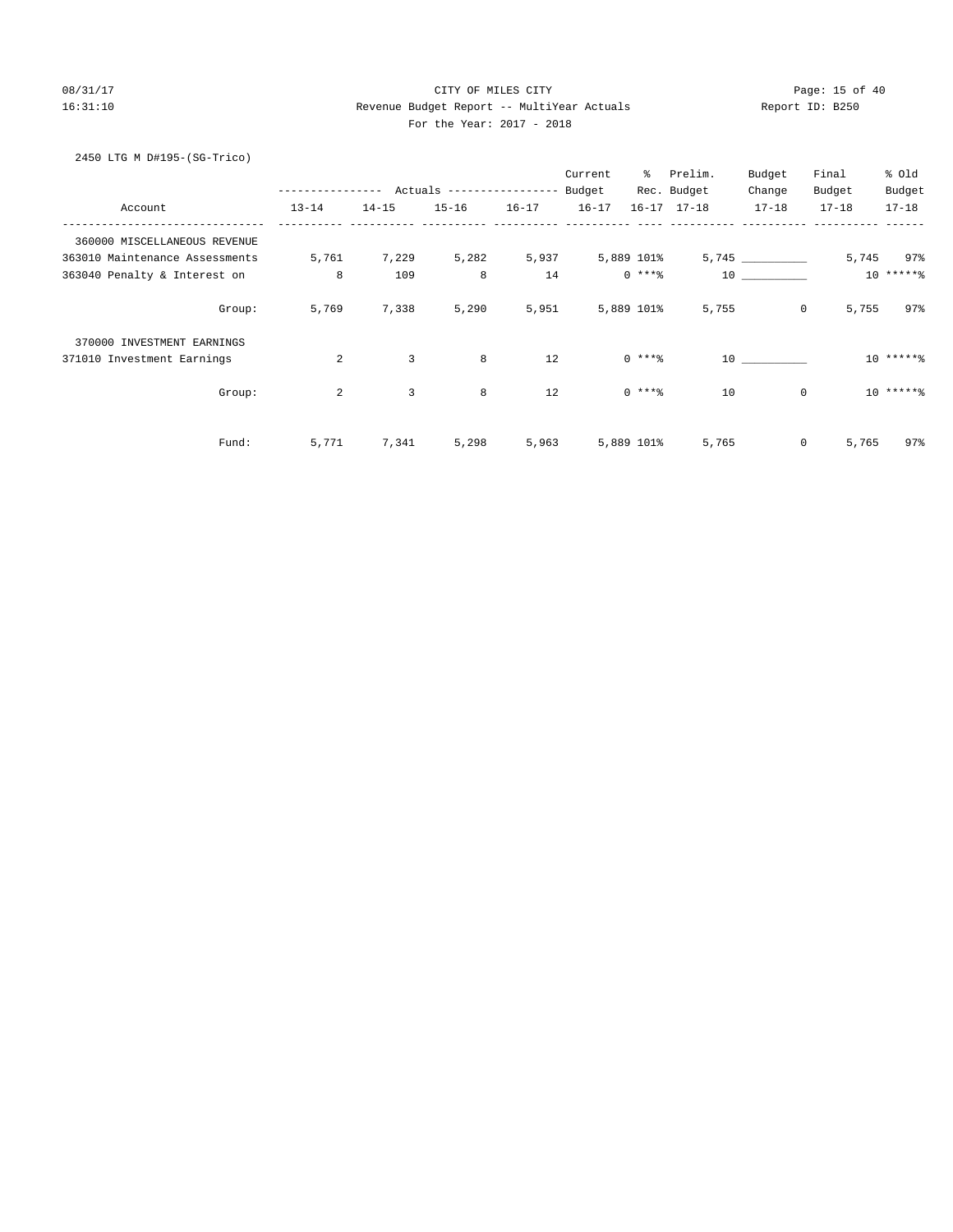# 08/31/17 Page: 16 of 40 16:31:10 Revenue Budget Report -- MultiYear Actuals Report ID: B250 For the Year: 2017 - 2018

2470 LTG M D#202-(SG-MDU&NV)

|                                |                |           |                           |           | Current   | $\approx$  | Prelim.             | Budget                                                                   | Final     | % Old     |
|--------------------------------|----------------|-----------|---------------------------|-----------|-----------|------------|---------------------|--------------------------------------------------------------------------|-----------|-----------|
|                                | -------------  |           | Actuals ----------------- |           | Budget    |            | Rec. Budget         | Change                                                                   | Budget    | Budget    |
| Account                        | $13 - 14$      | $14 - 15$ | $15 - 16$                 | $16 - 17$ | $16 - 17$ |            | $16 - 17$ $17 - 18$ | $17 - 18$                                                                | $17 - 18$ | $17 - 18$ |
| 360000 MISCELLANEOUS REVENUE   |                |           |                           |           |           |            |                     |                                                                          |           |           |
| 363010 Maintenance Assessments | 7,730          | 7,616     | 7,589                     | 7,659     |           | 7,678 100% |                     |                                                                          | 6,984     | 90%       |
| 363040 Penalty & Interest on   | 43             | 14        | 39                        | 24        |           | 10 240%    |                     | 20                                                                       | 20        | 200%      |
| Group:                         | 7,773          | 7,630     | 7,628                     | 7,683     |           | 7,688 100% | 7,004               | $\overline{0}$                                                           | 7,004     | 91%       |
| 370000 INVESTMENT EARNINGS     |                |           |                           |           |           |            |                     |                                                                          |           |           |
| 371010 Investment Earnings     | 3              | 4         | 8                         | 13        |           | $0***8$    |                     | $\begin{tabular}{c} 10 & \textcolor{red}{\textbf{---}} \\ \end{tabular}$ |           | $10*****$ |
| Group:                         | $\overline{3}$ | 4         | 8                         | 13        |           | $0***8$    | 10                  | $\mathbb O$                                                              |           | $10*****$ |
| Fund:                          | 7,776          | 7,634     | 7,636                     | 7,696     |           | 7,688 100% | 7,014               | $\mathsf{O}$                                                             | 7,014     | 91%       |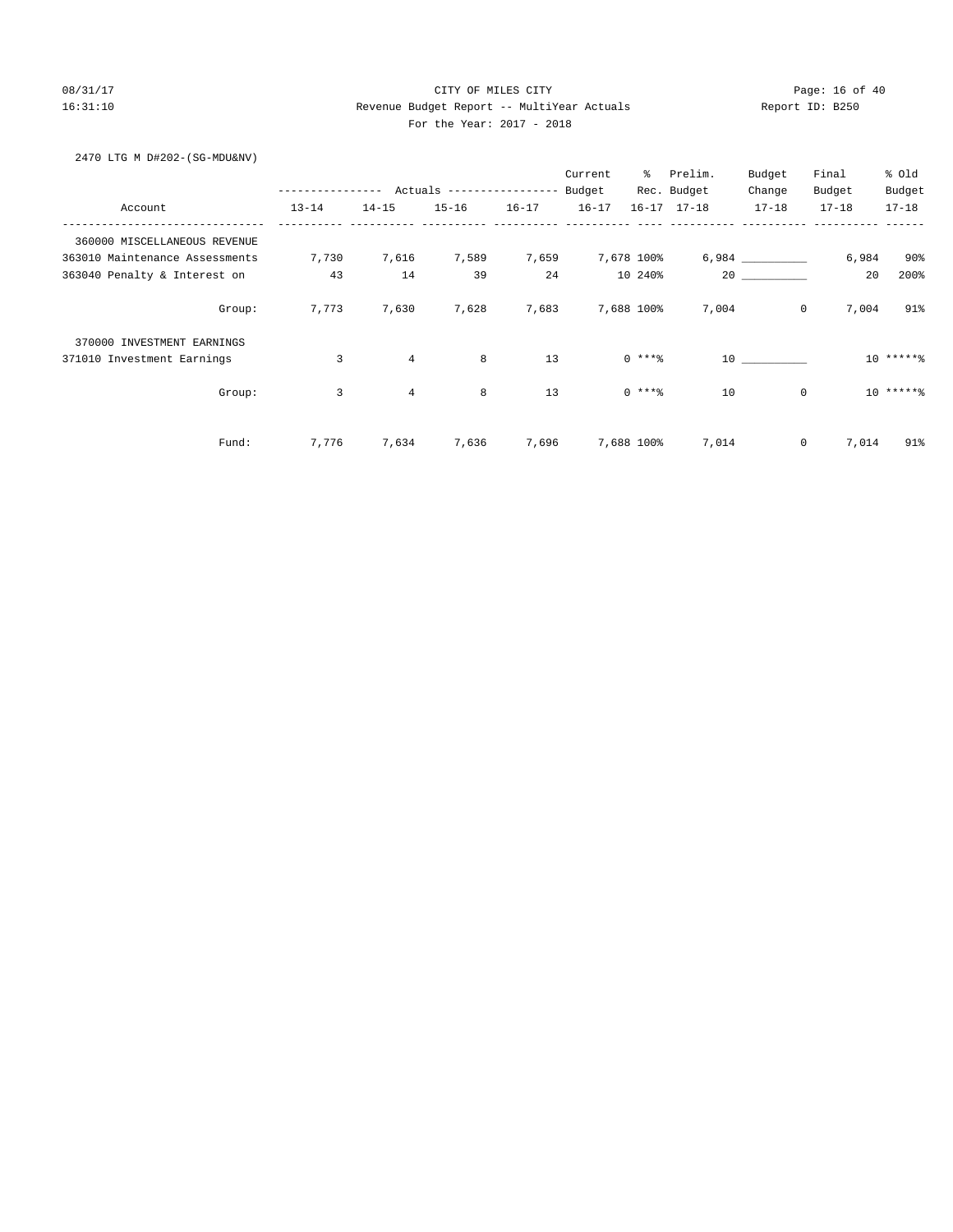## 08/31/17 Page: 17 of 40 16:31:10 Revenue Budget Report -- MultiYear Actuals Report ID: B250 For the Year: 2017 - 2018

#### 2480 LTG M M#173-(Milestown Estates)

|                                |                |                |                                         |                | Current   | ွေ         | Prelim.                                                                                                                                                                                                                                                                                                                  | Budget      | Final       | % old     |
|--------------------------------|----------------|----------------|-----------------------------------------|----------------|-----------|------------|--------------------------------------------------------------------------------------------------------------------------------------------------------------------------------------------------------------------------------------------------------------------------------------------------------------------------|-------------|-------------|-----------|
|                                |                |                | ------------- Actuals ----------------- |                | Budget    |            | Rec. Budget                                                                                                                                                                                                                                                                                                              | Change      | Budget      | Budget    |
| Account                        | $13 - 14$      | $14 - 15$      | $15 - 16$                               | $16 - 17$      | $16 - 17$ |            | $16 - 17$ $17 - 18$                                                                                                                                                                                                                                                                                                      | $17 - 18$   | $17 - 18$   | $17 - 18$ |
| 360000 MISCELLANEOUS REVENUE   |                |                |                                         |                |           |            |                                                                                                                                                                                                                                                                                                                          |             |             |           |
| 363010 Maintenance Assessments | 888            | 1,612          |                                         |                |           |            | $1,817$ $1,431$ $1,431$ $100$ $1,431$ $1,431$                                                                                                                                                                                                                                                                            |             | 1,431       | 100%      |
| 363040 Penalty & Interest on   | 15             | $\overline{4}$ | 7                                       | $\overline{1}$ |           |            | $0***$ $\frac{1}{2}$ $\frac{1}{2}$ $\frac{1}{2}$ $\frac{1}{2}$ $\frac{1}{2}$ $\frac{1}{2}$ $\frac{1}{2}$ $\frac{1}{2}$ $\frac{1}{2}$ $\frac{1}{2}$ $\frac{1}{2}$ $\frac{1}{2}$ $\frac{1}{2}$ $\frac{1}{2}$ $\frac{1}{2}$ $\frac{1}{2}$ $\frac{1}{2}$ $\frac{1}{2}$ $\frac{1}{2}$ $\frac{1}{2}$ $\frac{1}{2}$ $\frac{1}{$ |             | $\mathbf 0$ | 0%        |
| Group:                         | 903            | 1,616          | 1,824                                   |                |           |            | 1,432 1,431 100% 1,431                                                                                                                                                                                                                                                                                                   | $\circ$     | 1,431       | $100\%$   |
| 370000 INVESTMENT EARNINGS     |                |                |                                         |                |           |            |                                                                                                                                                                                                                                                                                                                          |             |             |           |
| 371010 Investment Earnings     | 2              | 2              | 5                                       | 9              |           | $0$ ****   |                                                                                                                                                                                                                                                                                                                          | 10          |             | $10****$  |
| Group:                         | $\overline{a}$ | 2              | 5                                       | 9              |           | $0$ ****   | 10                                                                                                                                                                                                                                                                                                                       | $\mathbf 0$ |             | $10****$  |
| Fund:                          | 905            | 1,618          | 1,829                                   | 1,441          |           | 1,431 101% | 1,441                                                                                                                                                                                                                                                                                                                    | 0           | 1,441       | 100%      |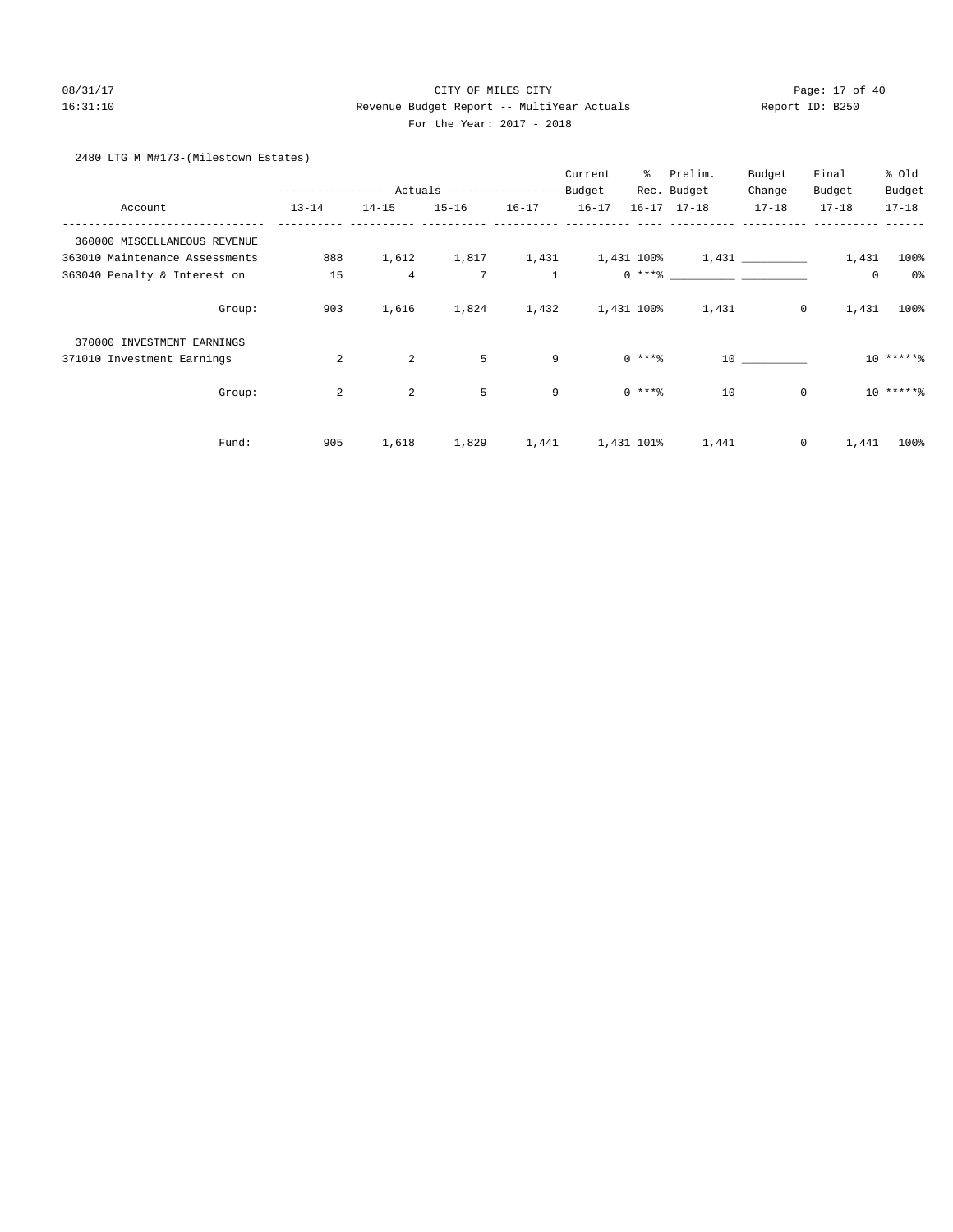## 08/31/17 Page: 18 of 40 16:31:10 Revenue Budget Report -- MultiYear Actuals Report ID: B250 For the Year: 2017 - 2018

# 2510 STR MAINT DIST #204

|                                                                                                            |                                                                                     |           |        | Current        | ႜႜႜၟ | Prelim.                                                                                                                                                                                                                                                                                                                                                            | Budget   | Final                    | % old     |
|------------------------------------------------------------------------------------------------------------|-------------------------------------------------------------------------------------|-----------|--------|----------------|------|--------------------------------------------------------------------------------------------------------------------------------------------------------------------------------------------------------------------------------------------------------------------------------------------------------------------------------------------------------------------|----------|--------------------------|-----------|
|                                                                                                            | --------------- Actuals ---------------- Budget                                     |           |        |                |      | Rec. Budget                                                                                                                                                                                                                                                                                                                                                        | Change   | Budget                   | Budget    |
| Account                                                                                                    | $13 - 14$                                                                           | $14 - 15$ |        |                |      | 15-16 16-17 16-17 16-17 17-18 17-18 17-18                                                                                                                                                                                                                                                                                                                          |          |                          | $17 - 18$ |
| 360000 MISCELLANEOUS REVENUE                                                                               |                                                                                     |           |        |                |      |                                                                                                                                                                                                                                                                                                                                                                    |          |                          |           |
| 362020 MISC REVENUE                                                                                        |                                                                                     |           |        |                |      |                                                                                                                                                                                                                                                                                                                                                                    |          | $^{\circ}$               | 0%        |
| 363010 Maintenance Assessments 966,653 958,252 1,025,110 1,136,318 1,365,950 83% 747,361 481,057 1,228,418 |                                                                                     |           |        |                |      |                                                                                                                                                                                                                                                                                                                                                                    |          |                          | 89%       |
| 363040 Penalty & Interest on 5,810                                                                         |                                                                                     |           |        |                |      | $3,904$ $3,650$ $2,475$ $1,000$ $248\%$ $1,000$ $\qquad \qquad$                                                                                                                                                                                                                                                                                                    |          | 1,000                    | 100%      |
| Group:                                                                                                     | 972,463                                                                             |           |        |                |      | 962,156 1,028,760 1,142,303 1,426,653 80% 748,361 481,057 1,229,418                                                                                                                                                                                                                                                                                                |          |                          | 86%       |
| 370000 INVESTMENT EARNINGS                                                                                 |                                                                                     |           |        |                |      |                                                                                                                                                                                                                                                                                                                                                                    |          |                          |           |
| 371010 Investment Earnings                                                                                 | 775                                                                                 | 731       | 1,139  | 3,077 400 769% |      |                                                                                                                                                                                                                                                                                                                                                                    | 400 000  | 400                      | 100%      |
| Group:                                                                                                     | 775                                                                                 | 731       | 1,139  | 3,077 400 769% |      | 400                                                                                                                                                                                                                                                                                                                                                                | $\Omega$ | 400                      | 100%      |
| 380000 OTHER FINANCING SOURCES                                                                             |                                                                                     |           |        |                |      |                                                                                                                                                                                                                                                                                                                                                                    |          |                          |           |
| 381012 Intercap Operating Loan                                                                             |                                                                                     |           | 59,703 |                |      | $\begin{picture}(180,10) \put(0,0){\vector(1,0){100}} \put(15,0){\vector(1,0){100}} \put(15,0){\vector(1,0){100}} \put(15,0){\vector(1,0){100}} \put(15,0){\vector(1,0){100}} \put(15,0){\vector(1,0){100}} \put(15,0){\vector(1,0){100}} \put(15,0){\vector(1,0){100}} \put(15,0){\vector(1,0){100}} \put(15,0){\vector(1,0){100}} \put(15,0){\vector(1,0){100}}$ |          | $^{\circ}$               | 0%        |
| 383000 Interfund Operating 88,212 87,274 87,133 86,220 86,220 100%                                         |                                                                                     |           |        |                |      |                                                                                                                                                                                                                                                                                                                                                                    |          |                          | 100%      |
|                                                                                                            | Group: 88,212 87,274 146,836 86,220 86,220 100% 86,420                              |           |        |                |      |                                                                                                                                                                                                                                                                                                                                                                    |          | $\overline{0}$<br>86,420 | 100%      |
| Fund:                                                                                                      | 1,061,450 1,050,161 1,176,735 1,231,600 1,513,273 81% 835,181 481,057 1,316,238 86% |           |        |                |      |                                                                                                                                                                                                                                                                                                                                                                    |          |                          |           |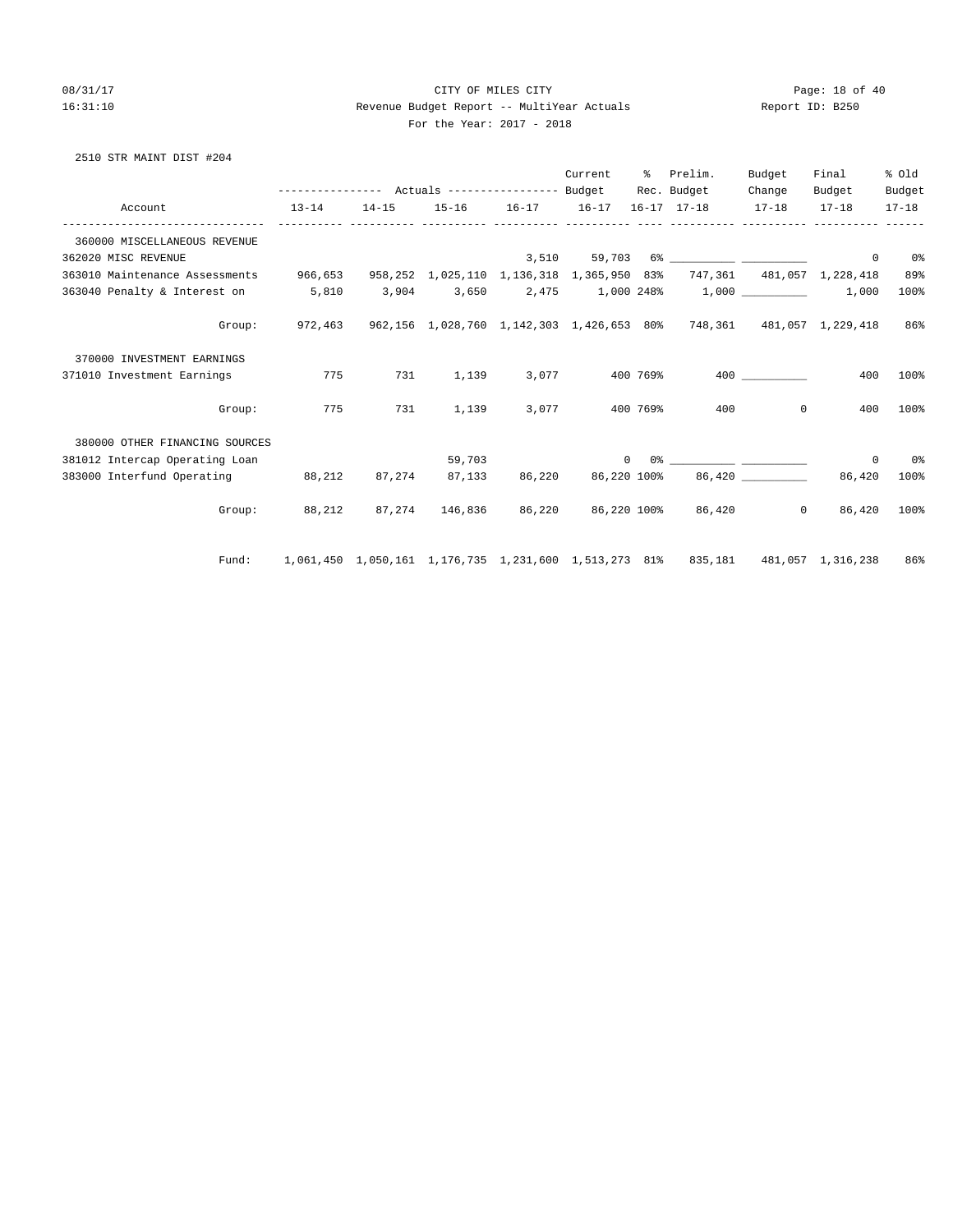2520 STR MAINT DIST #205

#### 08/31/17 Page: 19 of 40 16:31:10 Revenue Budget Report -- MultiYear Actuals Report ID: B250 For the Year: 2017 - 2018

 Current % Prelim. Budget Final % Old ---------------- Actuals ----------------- Budget Rec. Budget Change Budget Budget Account 13-14 14-15 15-16 16-17 16-17 16-17 17-18 17-18 17-18 17-18 ------------------------------- ---------- ---------- ---------- ---------- ---------- ---- ---------- ---------- ---------- ------ 330000 INTERGOVERNMENTAL REVENUES 334001 CTEP-SRTS- Safe route to 30,489 264,905 0 0% \_\_\_\_\_\_\_\_ \_\_\_\_\_\_\_\_\_ 0 0% Group: 30,489 264,905 0 0% 0 0 0 0% 360000 MISCELLANEOUS REVENUE 362020 MISC REVENUE 878 0 \*\*\*% \_\_\_\_\_\_\_\_\_\_ \_\_\_\_\_\_\_\_\_\_ 0 0% 363010 Maintenance Assessments 268,245 253,398 242,321 239,681 473,419 51% 64,391 \_\_\_\_\_\_\_\_\_\_ 64,391 13% 363040 Penalty & Interest on 3,291 1,694 1,585 1,105 1,000 111% 1,000 \_\_\_\_\_\_\_\_\_\_ 1,000 100% Group: 271,536 255,092 243,906 241,664 474,419 51% 65,391 0 65,391 13% 370000 INVESTMENT EARNINGS 371010 Investment Earnings **445** 471 716 1,781 400 445% 400 200 400 400 100% Group: 445 471 716 1,781 400 445% 400 0 400 100% 380000 OTHER FINANCING SOURCES 383000 Interfund Operating 88,212 87,274 87,133 86,221 86,219 100% 86,419 \_\_\_\_\_\_\_\_\_\_ 86,419 100% Group: 88,212 87,274 87,133 86,221 86,219 100% 86,419 0 86,419 100% Fund: 360,193 373,326 596,660 329,666 561,038 59% 152,210 0 152,210 27%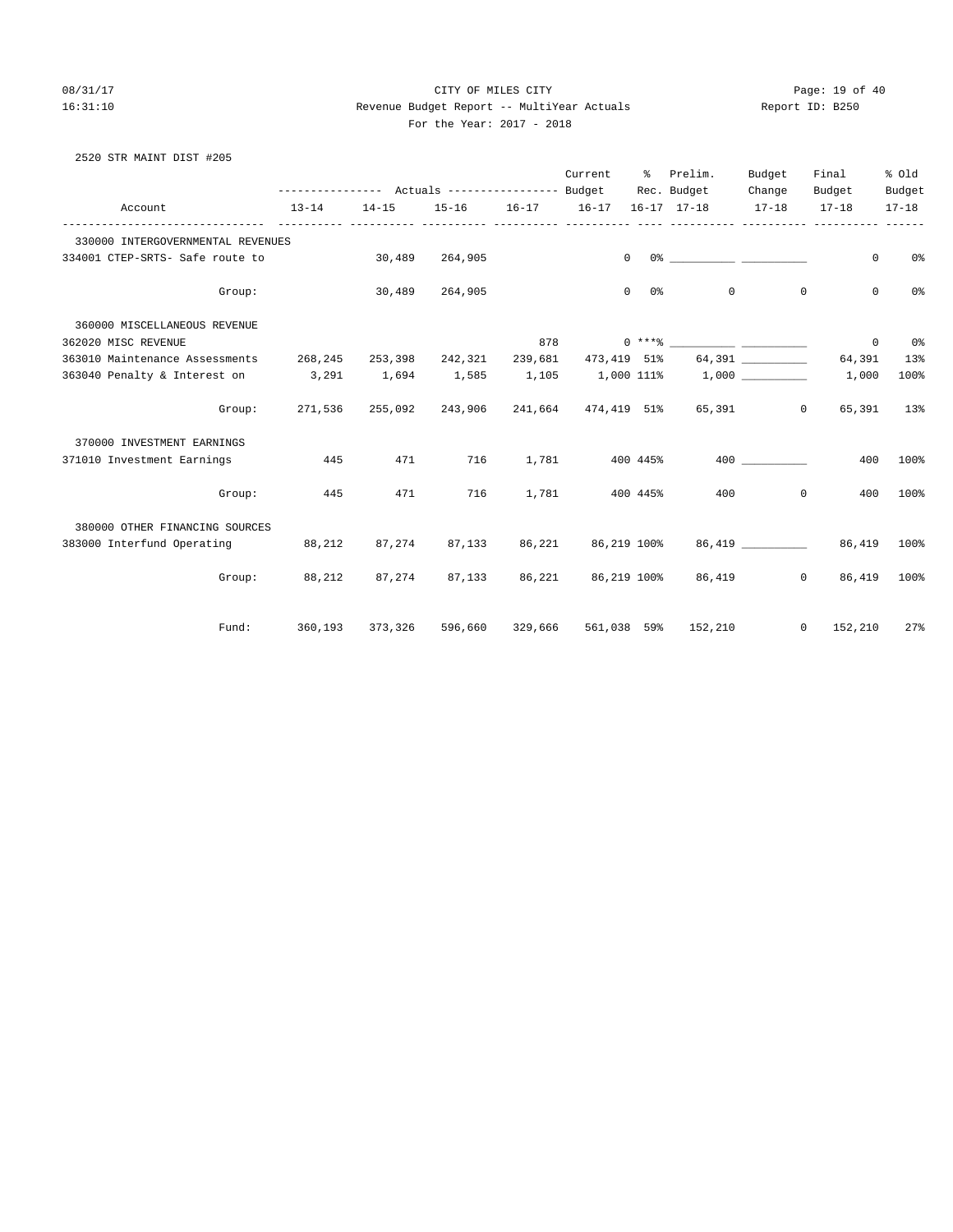# 08/31/17 Page: 20 of 40 16:31:10 Revenue Budget Report -- MultiYear Actuals Report ID: B250 For the Year: 2017 - 2018

#### 2540 STR MAINT DIST#207-(MILESTOWN ESTATES)

|                                |                |                |                                         |           | Current   | ွေ         | Prelim.                                                                                                                                                                                                                                                                                                                                                                                                                                                                                                             | Budget       | Final       | % Old       |
|--------------------------------|----------------|----------------|-----------------------------------------|-----------|-----------|------------|---------------------------------------------------------------------------------------------------------------------------------------------------------------------------------------------------------------------------------------------------------------------------------------------------------------------------------------------------------------------------------------------------------------------------------------------------------------------------------------------------------------------|--------------|-------------|-------------|
|                                |                |                | ------------- Actuals ----------------- |           | Budget    |            | Rec. Budget                                                                                                                                                                                                                                                                                                                                                                                                                                                                                                         | Change       | Budget      | Budget      |
| Account                        | $13 - 14$      | $14 - 15$      | $15 - 16$                               | $16 - 17$ | $16 - 17$ |            | $16 - 17$ $17 - 18$                                                                                                                                                                                                                                                                                                                                                                                                                                                                                                 | $17 - 18$    | $17 - 18$   | $17 - 18$   |
| 360000 MISCELLANEOUS REVENUE   |                |                |                                         |           |           |            |                                                                                                                                                                                                                                                                                                                                                                                                                                                                                                                     |              |             |             |
| 363010 Maintenance Assessments | 4,352          | 4,283          | 6,745                                   | 5,251     |           |            | $5,251$ 100% 7,850 _________                                                                                                                                                                                                                                                                                                                                                                                                                                                                                        |              | 7,850       | 149%        |
| 363040 Penalty & Interest on   | 170            | 19             | 64                                      | 19        |           |            | $0 \xrightarrow{***\text{\texttt{\%}}}\xrightarrow{\hspace*{1.5cm}}\xrightarrow{\hspace*{1.5cm}}\xrightarrow{\hspace*{1.5cm}}\xrightarrow{\hspace*{1.5cm}}\xrightarrow{\hspace*{1.5cm}}\xrightarrow{\hspace*{1.5cm}}\xrightarrow{\hspace*{1.5cm}}\xrightarrow{\hspace*{1.5cm}}\xrightarrow{\hspace*{1.5cm}}\xrightarrow{\hspace*{1.5cm}}\xrightarrow{\hspace*{1.5cm}}\xrightarrow{\hspace*{1.5cm}}\xrightarrow{\hspace*{1.5cm}}\xrightarrow{\hspace*{1.5cm}}\xrightarrow{\hspace*{1.5cm}}\xrightarrow{\hspace*{1.5$ |              | $\mathbf 0$ | 0%          |
| Group:                         | 4,522          | 4,302          | 6,809                                   | 5,270     |           | 5,251 100% | 7,850                                                                                                                                                                                                                                                                                                                                                                                                                                                                                                               | 0            | 7,850       | 149%        |
| 370000 INVESTMENT EARNINGS     |                |                |                                         |           |           |            |                                                                                                                                                                                                                                                                                                                                                                                                                                                                                                                     |              |             |             |
| 371010 Investment Earnings     | $\overline{4}$ | $\overline{4}$ | 10                                      | 22        |           | $0***8$    |                                                                                                                                                                                                                                                                                                                                                                                                                                                                                                                     | 20           |             | $20$ ****** |
| Group:                         | $\overline{4}$ | $\overline{4}$ | 10                                      | 22        |           | $0***8$    | 20                                                                                                                                                                                                                                                                                                                                                                                                                                                                                                                  | $\mathbf 0$  |             | $20*****$   |
| Fund:                          | 4,526          | 4,306          | 6,819                                   | 5,292     |           | 5,251 101% | 7,870                                                                                                                                                                                                                                                                                                                                                                                                                                                                                                               | $\mathbf{0}$ | 7,870       | 149%        |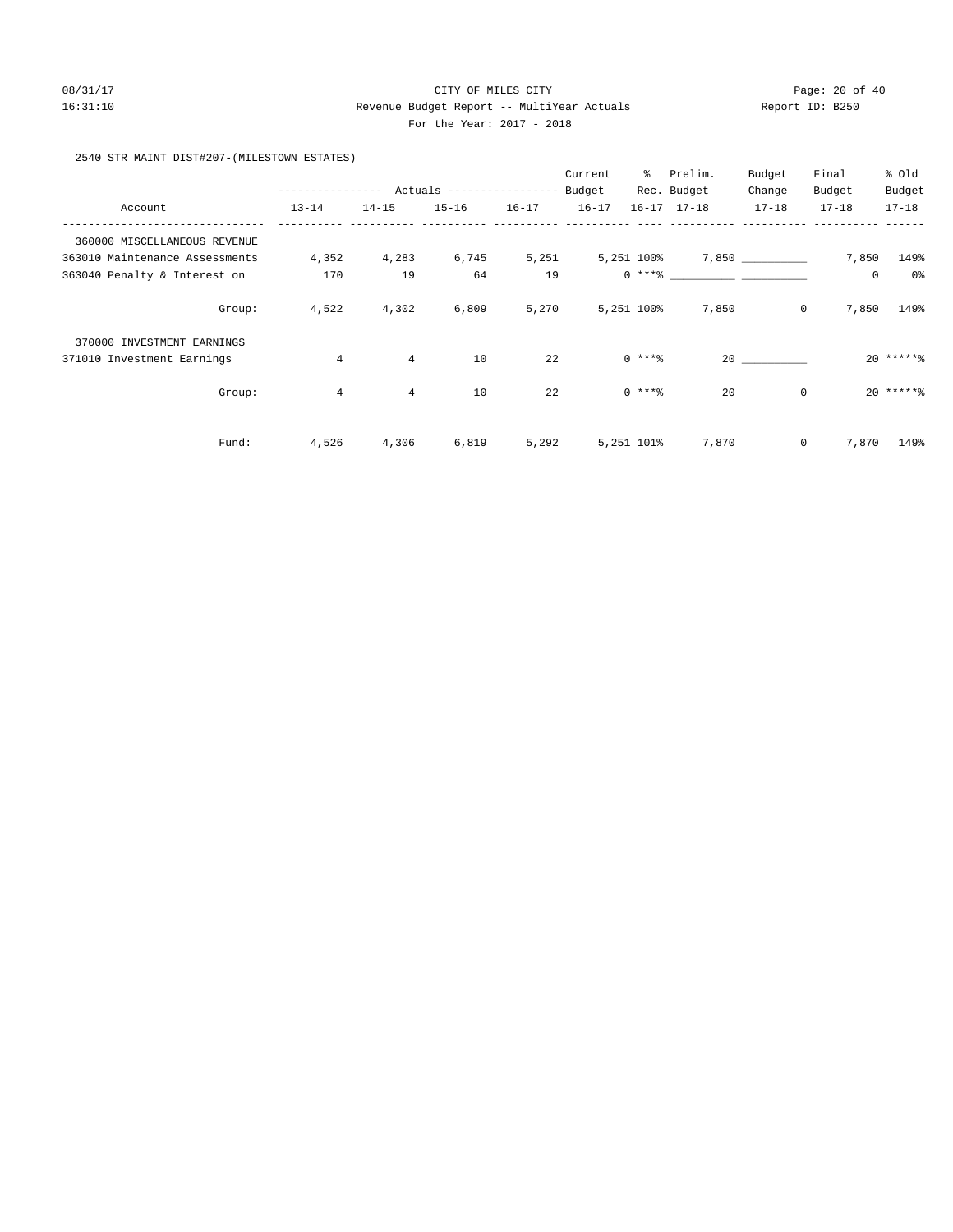# 08/31/17 Page: 21 of 40 16:31:10 Revenue Budget Report -- MultiYear Actuals Report ID: B250 For the Year: 2017 - 2018

### 2701 Fire Grants

|                              |           | --------- | Actuals ----------------- Budget |              | Current      | ိ       | Prelim.<br>Rec. Budget                 | Budget<br>Change | Final<br>Budget | % Old<br>Budget |
|------------------------------|-----------|-----------|----------------------------------|--------------|--------------|---------|----------------------------------------|------------------|-----------------|-----------------|
| Account                      | $13 - 14$ | $14 - 15$ | $15 - 16$                        | $16 - 17$    | $16 - 17$    |         | $16 - 17$ $17 - 18$                    | $17 - 18$        | $17 - 18$       | $17 - 18$       |
| 340000 Charges for Services  |           |           |                                  |              |              |         |                                        |                  |                 |                 |
| 342025 Fire Dept Equip       |           |           | 225                              |              | $\mathbf{0}$ |         | $0$ 왕 아이는 아이들은 아이들의 사람들은 아이들이 아이들이 있다. |                  | $\mathsf 0$     | 0%              |
| Group:                       |           |           | 225                              |              | $\mathbf{0}$ | $0\,$ s | $\mathbb O$                            | 0                | $\mathsf 0$     | $0\,$           |
| 360000 MISCELLANEOUS REVENUE |           |           |                                  |              |              |         |                                        |                  |                 |                 |
| 362020 MISC REVENUE          |           | 500       |                                  | $\mathbf{1}$ |              |         |                                        |                  | $\mathbb O$     | 0%              |
| 365040 DONATIONS-FIRE/AMB    |           | 200       |                                  | 350          | 1,000 35%    |         |                                        | 300              | 300             | 30%             |
| Group:                       |           | 700       |                                  | 351          | 1,000 35%    |         | 300                                    | $\mathbf 0$      | 300             | 30%             |
| Fund:                        |           | 700       | 225                              | 351          | 1,000        | 35%     | 300                                    | $\mathbf 0$      | 300             | 30%             |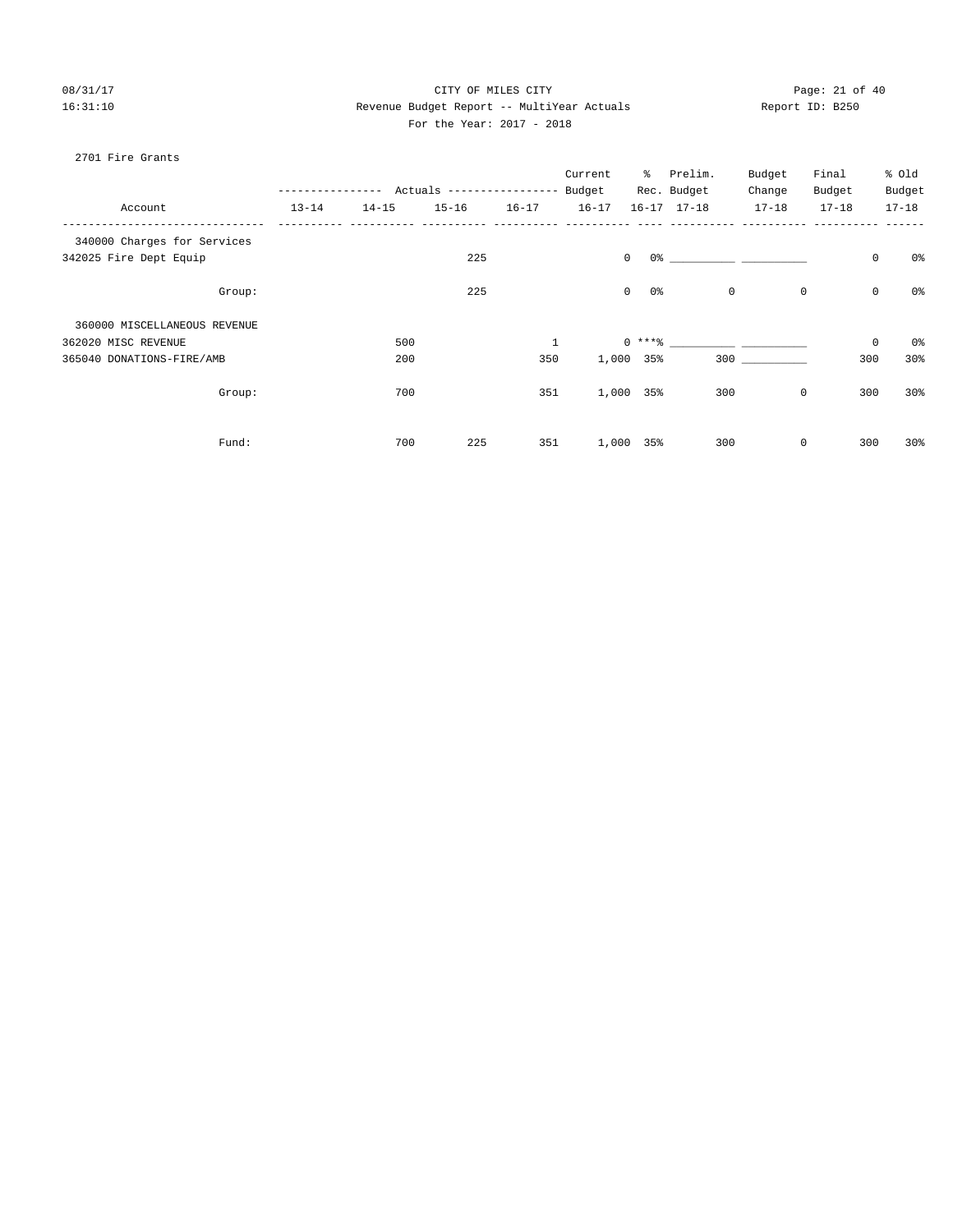#### 08/31/17 Page: 22 of 40 16:31:10 Revenue Budget Report -- MultiYear Actuals Report ID: B250 For the Year: 2017 - 2018

| 2820 GAS TAX                      |        |                  |           |                                  |           |              |    |                     |           |          |           |           |  |
|-----------------------------------|--------|------------------|-----------|----------------------------------|-----------|--------------|----|---------------------|-----------|----------|-----------|-----------|--|
|                                   |        |                  |           |                                  |           | Current      | ႜၟ | Prelim.             | Budget    | Final    |           | % old     |  |
|                                   |        | ---------------- |           | Actuals ----------------- Budget |           |              |    | Rec. Budget         | Change    | Budget   |           | Budget    |  |
| Account                           |        | $13 - 14$        | $14 - 15$ | $15 - 16$                        | $16 - 17$ | $16 - 17$    |    | $16 - 17$ $17 - 18$ | $17 - 18$ |          | $17 - 18$ | $17 - 18$ |  |
| 330000 INTERGOVERNMENTAL REVENUES |        |                  |           |                                  |           |              |    |                     |           |          |           |           |  |
| 335040 Gasoline Tax               |        | 182,188          | 180,677   | 180,654                          | 179,125   | 179,125 100% |    |                     | 176,877   |          | 176,877   | 98%       |  |
|                                   | Group: | 182,188          | 180,677   | 180,654                          | 179,125   | 179,125 100% |    | 176,877             |           | $\Omega$ | 176,877   | 98%       |  |
|                                   | Fund:  | 182,188          | 180,677   | 180,654                          | 179,125   | 179,125 100% |    | 176,877             |           | $\Omega$ | 176,877   | 98%       |  |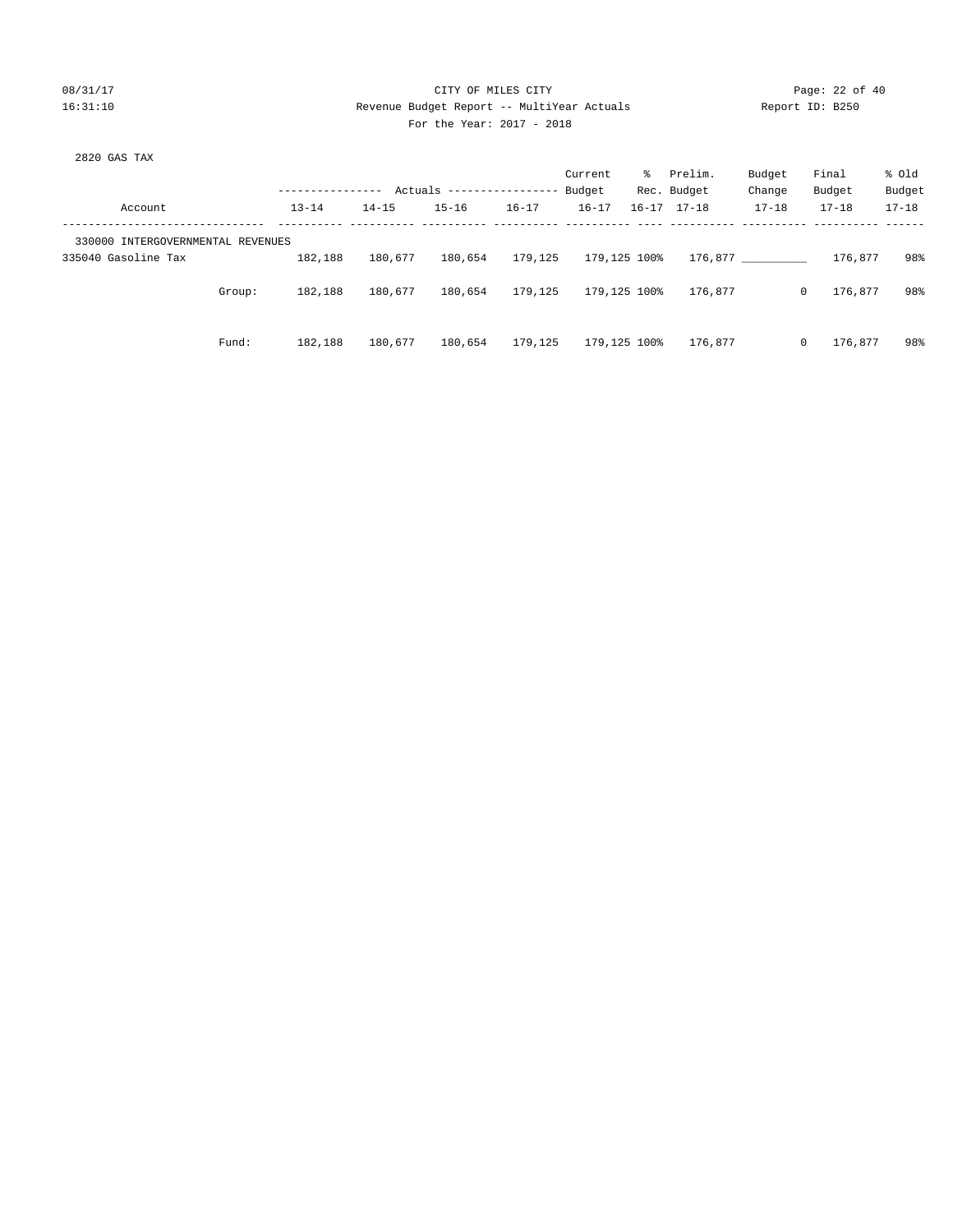#### 08/31/17 Page: 23 of 40 16:31:10 Revenue Budget Report -- MultiYear Actuals Report ID: B250 For the Year: 2017 - 2018

#### 2821 HB473- Fuel Tax

|                                   |           |           |           |           | Current   |                    | % Prelim.   | Budget         | Final     | % Old           |
|-----------------------------------|-----------|-----------|-----------|-----------|-----------|--------------------|-------------|----------------|-----------|-----------------|
|                                   |           |           |           |           |           |                    | Rec. Budget | Change         | Budget    | Budget          |
| Account                           | $13 - 14$ | $14 - 15$ | $15 - 16$ | $16 - 17$ | $16 - 17$ |                    | 16-17 17-18 | $17 - 18$      | $17 - 18$ | $17 - 18$       |
| 330000 INTERGOVERNMENTAL REVENUES |           |           |           |           |           |                    |             |                |           |                 |
| 335041 HB473                      |           |           |           |           |           | $\circ$<br>0 %     |             | 67,816         |           | 67,816 ******   |
| Group:                            |           |           |           |           |           | $\circ$<br>0 %     | 67,816      | $\overline{0}$ |           | 67,816 *****%   |
| 380000 OTHER FINANCING SOURCES    |           |           |           |           |           |                    |             |                |           |                 |
| 383000 Interfund Operating        |           |           |           |           |           | $\circ$<br>0 %     |             | 3,391          |           | $3,391$ ***** % |
| Group:                            |           |           |           |           |           | $\circ$<br>0%      | 3,391       | $\circ$        |           | $3,391$ *****%  |
| Fund:                             |           |           |           |           |           | $\mathbf{0}$<br>0% | 71,207      | $\overline{0}$ |           | $71.207$ *****% |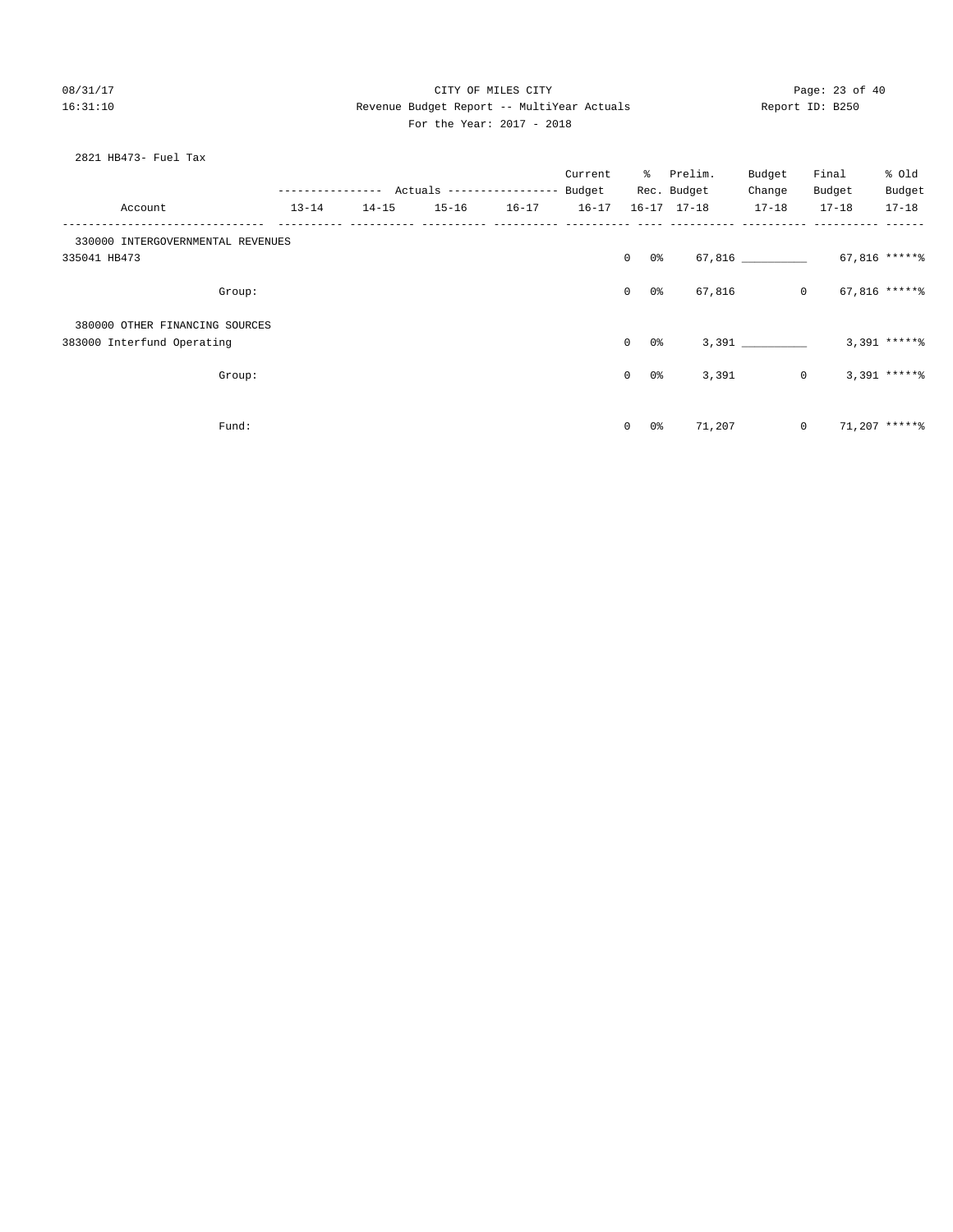#### 08/31/17 Page: 24 of 40 16:31:10 Revenue Budget Report -- MultiYear Actuals Report ID: B250 For the Year: 2017 - 2018

|  |  |  | 2850 911 EMERGENCY |
|--|--|--|--------------------|
|--|--|--|--------------------|

|                                   |                                                 |           |           |           | Current      | ిం       | Prelim.             | Budget                  | Final                   | % old     |
|-----------------------------------|-------------------------------------------------|-----------|-----------|-----------|--------------|----------|---------------------|-------------------------|-------------------------|-----------|
|                                   | --------------- Actuals ---------------- Budget |           |           |           |              |          | Rec. Budget         | Change                  | Budget                  | Budget    |
| Account                           | $13 - 14$                                       | $14 - 15$ | $15 - 16$ | $16 - 17$ | $16 - 17$    |          | $16 - 17$ $17 - 18$ | $17 - 18$               | $17 - 18$               | $17 - 18$ |
| 330000 INTERGOVERNMENTAL REVENUES |                                                 |           |           |           |              |          |                     |                         |                         |           |
| 334014 Homeland Security Grant    |                                                 |           |           | 105,000   |              |          |                     |                         | $\mathbf 0$             | 0%        |
| 335080 Basic 911 Funds            | 62,849                                          | 63,226    | 63,547    | 89,981    | 63,000 143%  |          |                     | $63,000$ ______________ | 63,000                  | 100%      |
| 335081 Enhanced 911 Funds         | 62,849                                          | 63,226    | 63,547    | 61,354    | 63,000 97%   |          |                     |                         | 63,000                  | 100%      |
| 335082 911 - WIRELESS FUNDS       | 105,834                                         | 105,179   | 98,807    | 74,307    | 75,000 99%   |          |                     | 75,000                  | 75,000                  | 100%      |
| Group:                            | 231,532                                         | 231,631   | 225,901   | 330,642   | 306,000 108% |          | 201,000             |                         | 201,000<br>$\mathbf{0}$ | 65%       |
| 370000 INVESTMENT EARNINGS        |                                                 |           |           |           |              |          |                     |                         |                         |           |
| 371010 Investment Earnings        | 147                                             | 220       | 406       | 844       |              | 200 422% |                     | 200                     | 200                     | 100%      |
| Group:                            | 147                                             | 220       | 406       | 844       |              | 200 422% | 200                 |                         | $\mathbf 0$<br>200      | 100%      |
|                                   |                                                 |           |           |           |              |          |                     |                         |                         |           |
| Fund:                             | 231,679                                         | 231,851   | 226,307   | 331,486   | 306,200 108% |          | 201,200             |                         | $\mathbf 0$<br>201,200  | 65%       |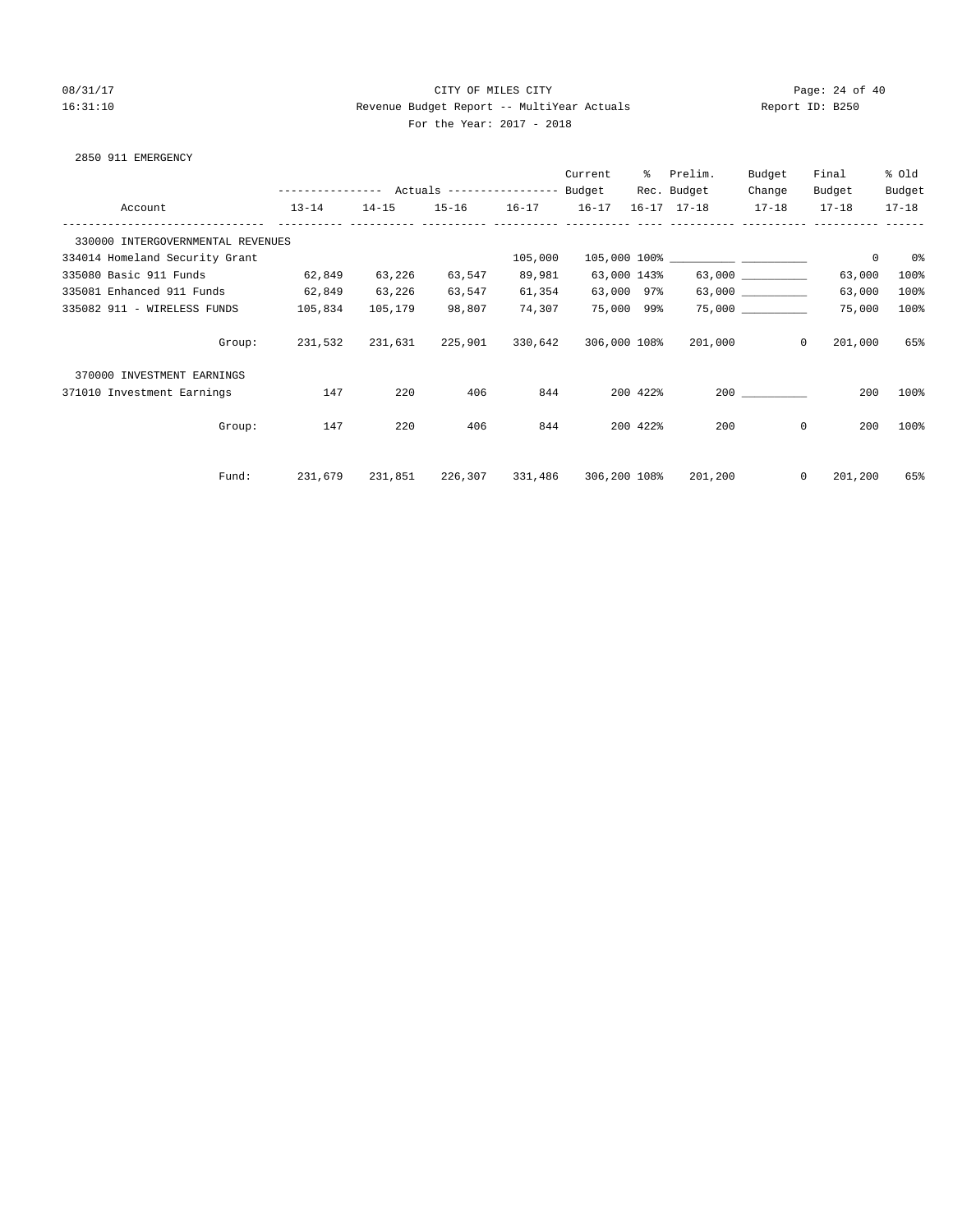## 08/31/17 Page: 25 of 40 16:31:10 Revenue Budget Report -- MultiYear Actuals Report ID: B250 For the Year: 2017 - 2018

#### 2880 LIBRARY GRANTS

|                                   |                  |           |                                  |           | Current    | ွေ                         | Prelim.             | Budget      | Final               | % old          |
|-----------------------------------|------------------|-----------|----------------------------------|-----------|------------|----------------------------|---------------------|-------------|---------------------|----------------|
|                                   | ---------------- |           | Actuals ----------------- Budget |           |            |                            | Rec. Budget         | Change      | Budget              | Budget         |
| Account                           | $13 - 14$        | $14 - 15$ | $15 - 16$                        | $16 - 17$ | $16 - 17$  |                            | $16 - 17$ $17 - 18$ | $17 - 18$   | $17 - 18$           | $17 - 18$      |
| 330000 INTERGOVERNMENTAL REVENUES |                  |           |                                  |           |            |                            |                     |             |                     |                |
| 334100 Library - State Aid        | 5,399            | 5,399     | 5,399                            | 5,399     |            | 5,399 100%                 |                     | 5,399       | 5,399               | 100%           |
| 334101 HB#193-Interlibrary Loan   |                  |           |                                  |           | 5,000      | 0%                         |                     | 5,000       | 5,000               | 100%           |
| 334105 Sagebrush Fed/Coal Sev     | 6,161            | 6,159     | 4,793                            | 4,897     |            | 4,793 102%                 |                     | 4,793       | 4,793               | 100%           |
| Group:                            | 11,560           | 11,558    | 10,192                           | 10,296    | 15,192 68% |                            | 15,192              | $\circ$     | 15,192              | 100%           |
| 360000 MISCELLANEOUS REVENUE      |                  |           |                                  |           |            |                            |                     |             |                     |                |
| 362900 Partners Program           | 49,498           |           |                                  |           |            | $\Omega$                   | $0$ %               |             | $\mathsf{O}\xspace$ | 0 <sup>o</sup> |
| Group:                            | 49,498           |           |                                  |           |            | $\Omega$<br>0 <sup>°</sup> | $\mathbf 0$         | $\mathbf 0$ | $\mathbf 0$         | 0 <sup>o</sup> |
| Fund:                             | 61,058           | 11,558    | 10,192                           | 10,296    | 15,192 68% |                            | 15,192              | $\circ$     | 15,192              | 100%           |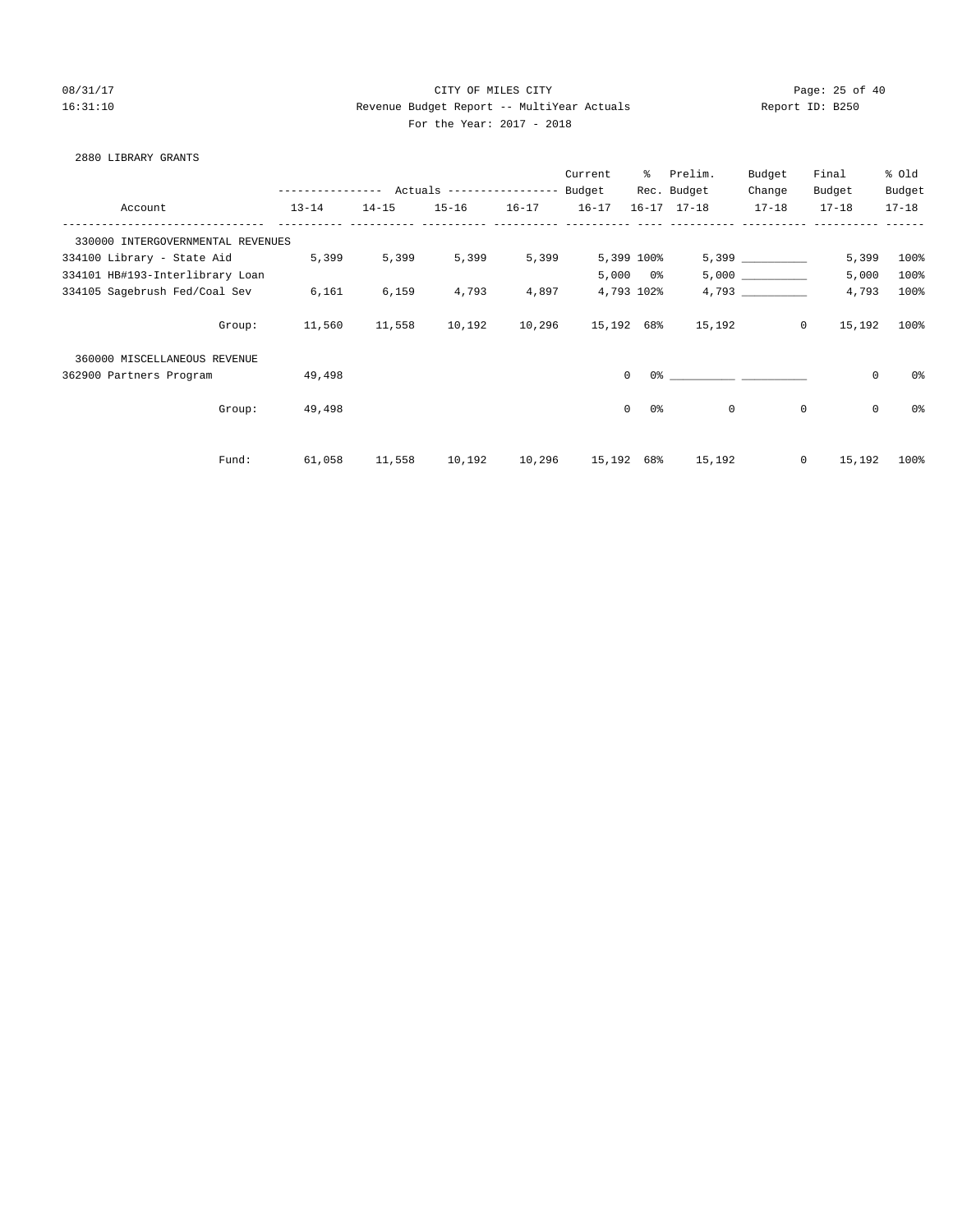2935 Historic Preservation

#### 08/31/17 Page: 26 of 40 16:31:10 Revenue Budget Report -- MultiYear Actuals Report ID: B250 For the Year: 2017 - 2018

|                                   | --------------- Actuals ---------------- Budget |           |           |       | Current    |                         | % Prelim.<br>Rec. Budget                                                                                                                                                                                                                                                                                                                                           | Budget              | Final               | % old               |
|-----------------------------------|-------------------------------------------------|-----------|-----------|-------|------------|-------------------------|--------------------------------------------------------------------------------------------------------------------------------------------------------------------------------------------------------------------------------------------------------------------------------------------------------------------------------------------------------------------|---------------------|---------------------|---------------------|
| Account                           | $13 - 14$                                       | $14 - 15$ | $15 - 16$ |       |            |                         |                                                                                                                                                                                                                                                                                                                                                                    | Change<br>$17 - 18$ | Budget<br>$17 - 18$ | Budget<br>$17 - 18$ |
| 330000 INTERGOVERNMENTAL REVENUES |                                                 |           |           |       |            |                         |                                                                                                                                                                                                                                                                                                                                                                    |                     |                     |                     |
| 331171 HP-CDBG-ED Grant           | 2,750                                           | 9,464     |           |       |            | $\mathbf{0}$            |                                                                                                                                                                                                                                                                                                                                                                    |                     | $\Omega$            | 0%                  |
| 331172 Montana Main St Grant      |                                                 | 10,000    |           |       |            |                         | $\begin{picture}(150,10) \put(0,0){\vector(1,0){100}} \put(15,0){\vector(1,0){100}} \put(15,0){\vector(1,0){100}} \put(15,0){\vector(1,0){100}} \put(15,0){\vector(1,0){100}} \put(15,0){\vector(1,0){100}} \put(15,0){\vector(1,0){100}} \put(15,0){\vector(1,0){100}} \put(15,0){\vector(1,0){100}} \put(15,0){\vector(1,0){100}} \put(15,0){\vector(1,0){100}}$ |                     | 0                   | 0%                  |
| 334000 State Grants               | 6,548                                           | 5,225     | 5,500     | 5,500 |            | 5,500 100%              |                                                                                                                                                                                                                                                                                                                                                                    |                     | 5,500               | 100%                |
| 334121 DNRC GRANTS                | 6,000                                           |           |           |       |            |                         | $\begin{picture}(150,10) \put(0,0){\vector(1,0){100}} \put(15,0){\vector(1,0){100}} \put(15,0){\vector(1,0){100}} \put(15,0){\vector(1,0){100}} \put(15,0){\vector(1,0){100}} \put(15,0){\vector(1,0){100}} \put(15,0){\vector(1,0){100}} \put(15,0){\vector(1,0){100}} \put(15,0){\vector(1,0){100}} \put(15,0){\vector(1,0){100}} \put(15,0){\vector(1,0){100}}$ |                     | $\Omega$            | 0%                  |
| Group:                            | 15,298                                          | 24,689    | 5,500     | 5,500 |            | 5,500 100%              |                                                                                                                                                                                                                                                                                                                                                                    | 5,500<br>$\circ$    | 5,500               | 100%                |
| 340000 Charges for Services       |                                                 |           |           |       |            |                         |                                                                                                                                                                                                                                                                                                                                                                    |                     |                     |                     |
| 346080 Preservation Service Fees  | 795                                             |           |           | 525   |            | 1,200 44%               |                                                                                                                                                                                                                                                                                                                                                                    |                     | 1,200               | 100%                |
| Group:                            | 795                                             |           |           | 525   |            |                         | 1,200 44% 1,200 0                                                                                                                                                                                                                                                                                                                                                  |                     | 1,200               | 100%                |
| 360000 MISCELLANEOUS REVENUE      |                                                 |           |           |       |            |                         |                                                                                                                                                                                                                                                                                                                                                                    |                     |                     |                     |
| 362020 MISC REVENUE               | 2                                               |           |           | 1,268 |            |                         |                                                                                                                                                                                                                                                                                                                                                                    |                     | $\Omega$            | 0 <sup>°</sup>      |
| 365000 Contributions and          | 100                                             |           | 1,100     |       | 1,000      |                         | $0\%$ 1,000                                                                                                                                                                                                                                                                                                                                                        |                     | 1,000               | 100%                |
| 365020 Private Grant              | 5,400                                           |           |           |       | $^{\circ}$ |                         |                                                                                                                                                                                                                                                                                                                                                                    |                     | $\Omega$            | 0%                  |
| 365050 Preservation-LPAnderson    | 7,258                                           |           |           |       | $\circ$    |                         |                                                                                                                                                                                                                                                                                                                                                                    |                     | $\circ$             | 0 <sup>°</sup>      |
| 365070 Custer Co. Historical      |                                                 | 1,000     |           |       |            | $\mathbf 0$             | $0$ $\frac{1}{2}$ $\frac{1}{2}$ $\frac{1}{2}$ $\frac{1}{2}$ $\frac{1}{2}$ $\frac{1}{2}$ $\frac{1}{2}$ $\frac{1}{2}$ $\frac{1}{2}$ $\frac{1}{2}$ $\frac{1}{2}$ $\frac{1}{2}$ $\frac{1}{2}$ $\frac{1}{2}$ $\frac{1}{2}$ $\frac{1}{2}$ $\frac{1}{2}$ $\frac{1}{2}$ $\frac{1}{2}$ $\frac{1}{2}$ $\frac{1}{2}$ $\frac{1}{2$                                             |                     | 0                   | $0\,$ s             |
|                                   | Group: 12,760                                   | 1,000     | 1,100     | 1,268 |            |                         | 1,000 127% 1,000                                                                                                                                                                                                                                                                                                                                                   | $\circ$             | 1,000               | 100%                |
| 380000 OTHER FINANCING SOURCES    |                                                 |           |           |       |            |                         |                                                                                                                                                                                                                                                                                                                                                                    |                     |                     |                     |
| 383000 Interfund Operating        | 8,585                                           | 3,457     | 3,858     | 2,200 |            | 2,200 100%              |                                                                                                                                                                                                                                                                                                                                                                    | 2,200               | 2,200               | 100%                |
| Group:                            | 8,585                                           | 3,457     | 3,858     | 2,200 |            | 2,200 100%              | 2,200                                                                                                                                                                                                                                                                                                                                                              | $\mathbf{0}$        | 2,200               | 100%                |
| Fund:                             | 37,438 29,146 10,458                            |           |           | 9,493 |            | $9,900$ $96\frac{8}{3}$ |                                                                                                                                                                                                                                                                                                                                                                    | 9,900<br>$\circ$    | 9,900               | 100%                |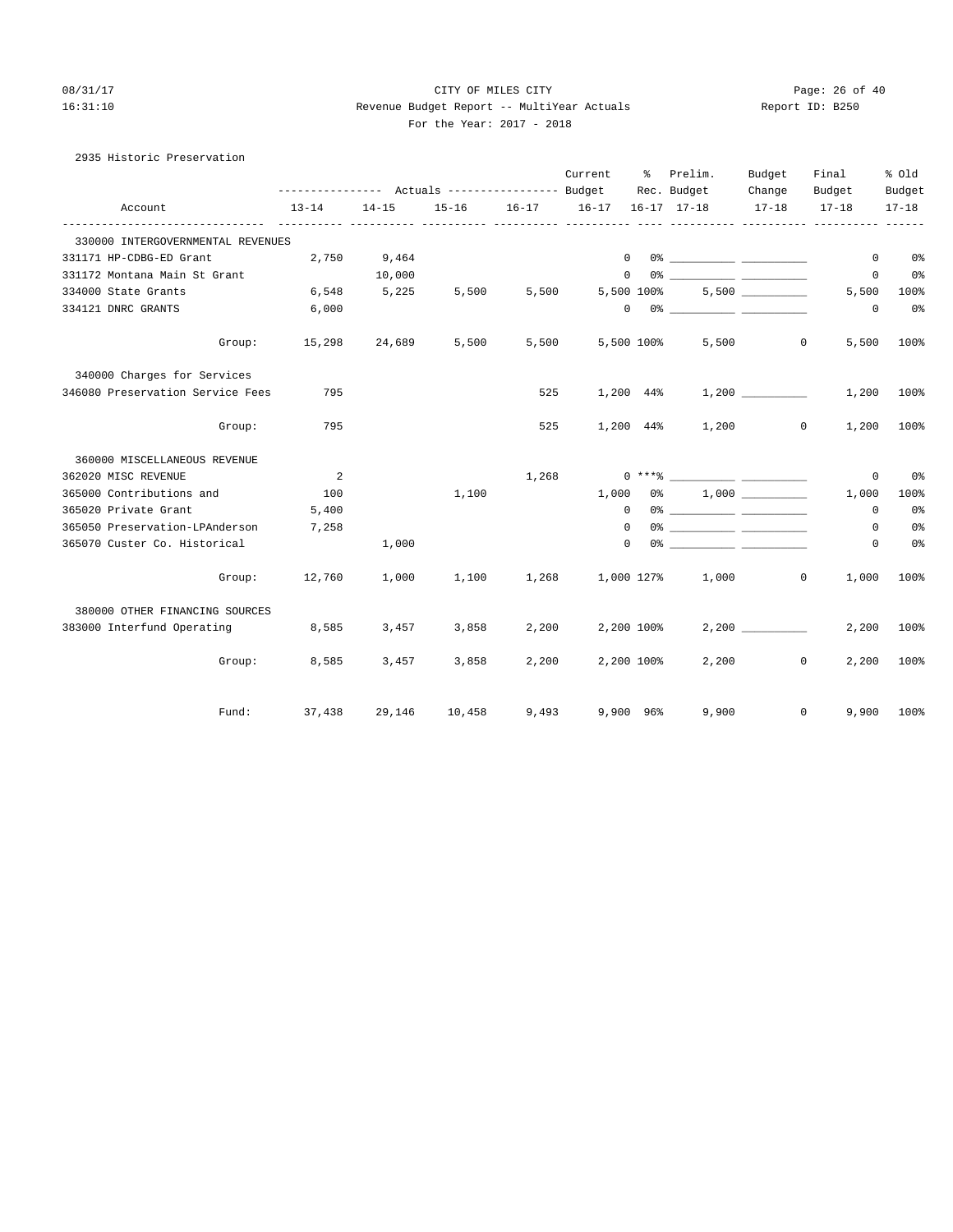## 08/31/17 Page: 27 of 40 16:31:10 Revenue Budget Report -- MultiYear Actuals Report ID: B250 For the Year: 2017 - 2018

| 2940 HOUSING AUTHORITY            |        |           |           |                           |           |           |                   |                     |           |             |   |                |
|-----------------------------------|--------|-----------|-----------|---------------------------|-----------|-----------|-------------------|---------------------|-----------|-------------|---|----------------|
|                                   |        |           |           |                           |           | Current   | ႜႜၟ               | Prelim.             | Budget    | Final       |   | % Old          |
|                                   |        |           |           | Actuals ----------------- |           | Budget    |                   | Rec. Budget         | Change    | Budget      |   | Budget         |
| Account                           |        | $13 - 14$ | $14 - 15$ | $15 - 16$                 | $16 - 17$ | $16 - 17$ |                   | $16 - 17$ $17 - 18$ | $17 - 18$ | $17 - 18$   |   | $17 - 18$      |
| 330000 INTERGOVERNMENTAL REVENUES |        |           |           |                           |           |           |                   |                     |           |             |   |                |
| 331010 CDBG/HOME GRANTS           |        |           |           | 245,000                   |           |           | $\mathbf 0$<br>0% |                     |           |             | 0 | 0%             |
|                                   | Group: |           |           | 245,000                   |           |           | $\mathbf 0$<br>0% |                     | 0         | $\mathbf 0$ | 0 | 0%             |
|                                   | Fund:  |           |           | 245,000                   |           |           | $\Omega$<br>0 %   |                     | 0         | $\mathbf 0$ | 0 | 0 <sup>°</sup> |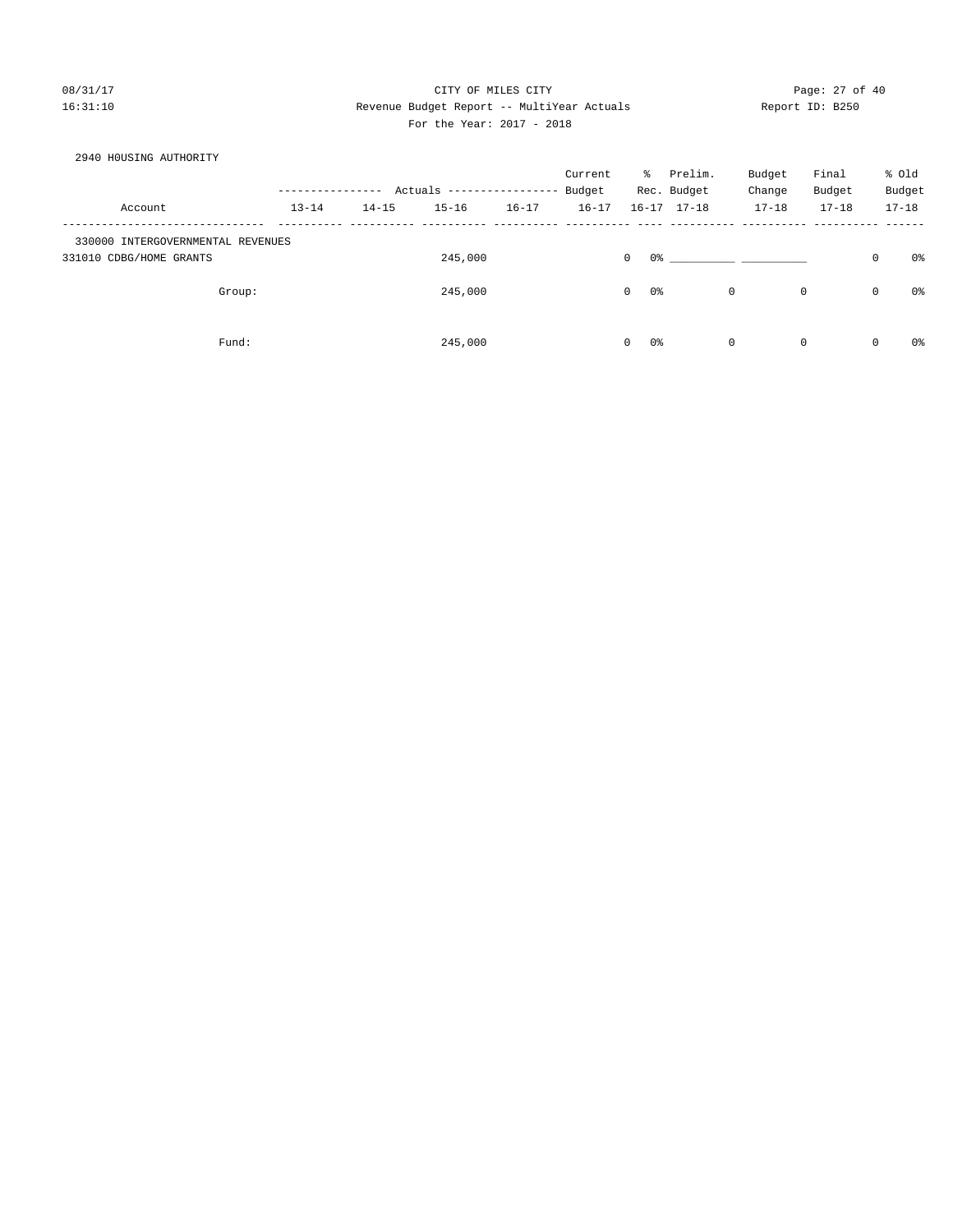#### 08/31/17 Page: 28 of 40 16:31:10 Revenue Budget Report -- MultiYear Actuals Report ID: B250 For the Year: 2017 - 2018

|  | 2985 RETIRED SENIOR VOLUNTEER PROG (RSVP) |  |
|--|-------------------------------------------|--|

|                                   |                                                                                    |           |    |    | Current |          | % Prelim.                                                                                                                                                                                                                                                                                                                                                          | Budget  | Final         | % Old          |
|-----------------------------------|------------------------------------------------------------------------------------|-----------|----|----|---------|----------|--------------------------------------------------------------------------------------------------------------------------------------------------------------------------------------------------------------------------------------------------------------------------------------------------------------------------------------------------------------------|---------|---------------|----------------|
|                                   |                                                                                    |           |    |    |         |          | Rec. Budget                                                                                                                                                                                                                                                                                                                                                        | Change  | Budget        | Budget         |
| Account                           | $13 - 14$                                                                          | $14 - 15$ |    |    |         |          | 15-16 16-17 16-17 16-17 17-18 17-18                                                                                                                                                                                                                                                                                                                                |         | $17 - 18$     | 17-18          |
| 330000 INTERGOVERNMENTAL REVENUES |                                                                                    |           |    |    |         |          |                                                                                                                                                                                                                                                                                                                                                                    |         |               |                |
| 331165 RSVP FEDERAL GRANTS        | 63,744   54,663   12,679    8,606      0 ***%   78,912 ___________   78,912 *****% |           |    |    |         |          |                                                                                                                                                                                                                                                                                                                                                                    |         |               |                |
| 331166 RSVP-Fallon/Custer         | $12,223$ 61,922                                                                    |           |    |    |         |          | 71,595 82,412 87%                                                                                                                                                                                                                                                                                                                                                  |         | $\circ$       | 0%             |
|                                   | Group: 63,744 66,886 74,601 80,201 82,412 97% 78,912 0                             |           |    |    |         |          |                                                                                                                                                                                                                                                                                                                                                                    |         | 78,912        | 95%            |
| 360000 MISCELLANEOUS REVENUE      |                                                                                    |           |    |    |         |          |                                                                                                                                                                                                                                                                                                                                                                    |         |               |                |
| 362020 MISC REVENUE               | 7,622                                                                              | 15,099    |    |    |         |          | $13,770$ $19,654$ $17,808$ $110$ $17,400$ $17,400$ $17,400$                                                                                                                                                                                                                                                                                                        |         |               | 97%            |
| 362021 Misc. Rev- Fallon          |                                                                                    | 1,455     |    |    |         |          | $\begin{picture}(180,10) \put(0,0){\vector(1,0){100}} \put(15,0){\vector(1,0){100}} \put(15,0){\vector(1,0){100}} \put(15,0){\vector(1,0){100}} \put(15,0){\vector(1,0){100}} \put(15,0){\vector(1,0){100}} \put(15,0){\vector(1,0){100}} \put(15,0){\vector(1,0){100}} \put(15,0){\vector(1,0){100}} \put(15,0){\vector(1,0){100}} \put(15,0){\vector(1,0){100}}$ |         | 0             | 0 <sup>°</sup> |
| 365000 Contributions and          | 4,525                                                                              | 3,738     |    |    |         | $\Omega$ |                                                                                                                                                                                                                                                                                                                                                                    |         | $\mathbf{0}$  | 0 <sup>°</sup> |
|                                   | Group: 12,147 20,292 13,770 19,654 17,808 110% 17,400 0 17,400                     |           |    |    |         |          |                                                                                                                                                                                                                                                                                                                                                                    |         |               | 97%            |
| 370000 INVESTMENT EARNINGS        |                                                                                    |           |    |    |         |          |                                                                                                                                                                                                                                                                                                                                                                    |         |               |                |
| 371010 Investment Earnings        | 23                                                                                 | 23        | 17 | 80 |         |          |                                                                                                                                                                                                                                                                                                                                                                    |         | $\circ$       | 0%             |
| Group:                            | 23                                                                                 | 23        | 17 | 80 |         |          | $0 \times 10^{-10}$                                                                                                                                                                                                                                                                                                                                                | $\circ$ | $\mathbf{0}$  | 0%             |
| Fund:                             | 75,914 87,201 88,388 99,935 100,220 100% 96,312                                    |           |    |    |         |          |                                                                                                                                                                                                                                                                                                                                                                    |         | $0 \t 96,312$ | 96%            |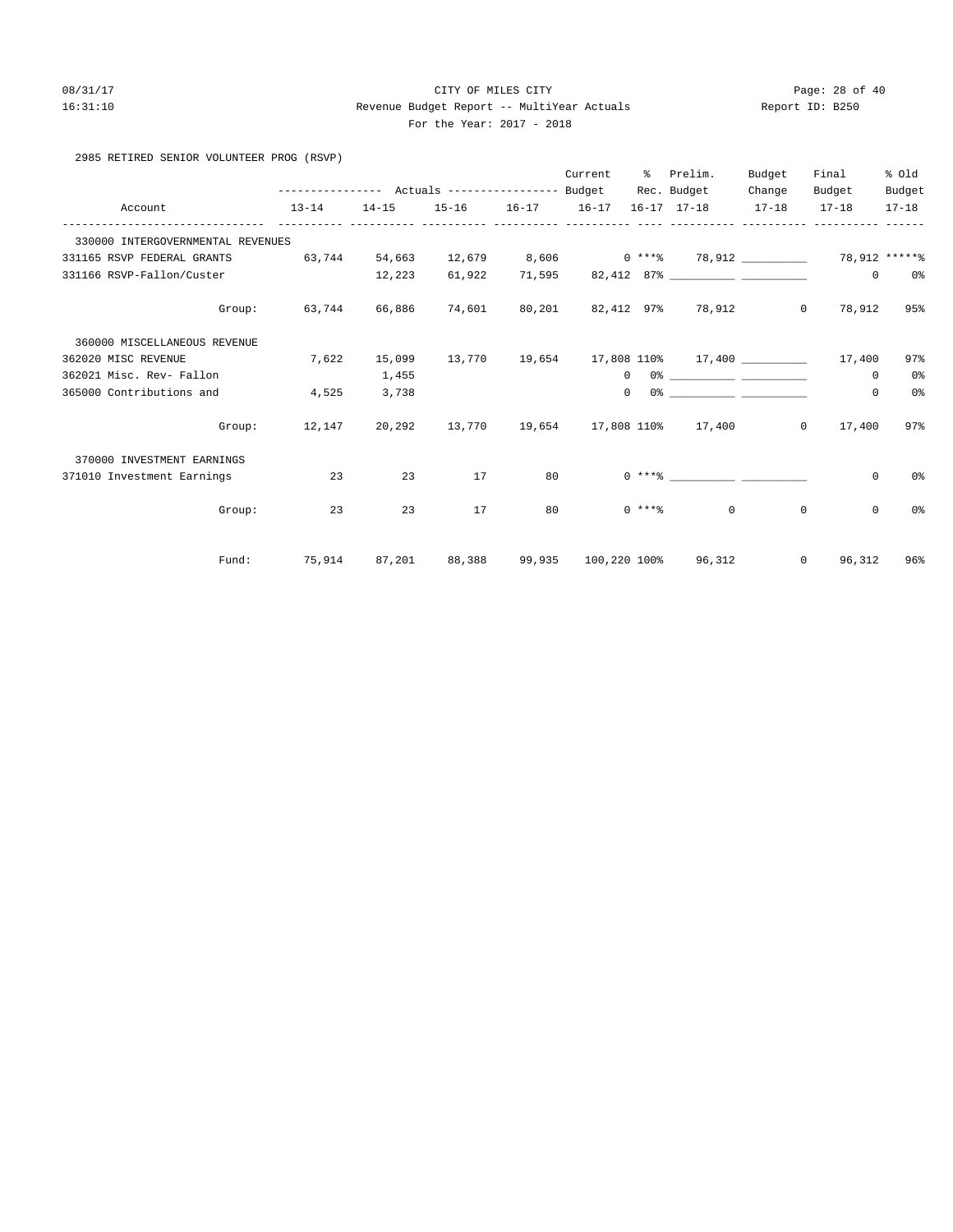## 08/31/17 Page: 29 of 40 16:31:10 Revenue Budget Report -- MultiYear Actuals Report ID: B250 For the Year: 2017 - 2018

## 3300 Judgement & Losses-Power Settlement

|                                |              |           |                           |           | Current   | ိ             | Prelim.             | Budget       | Final        |              | % Old     |
|--------------------------------|--------------|-----------|---------------------------|-----------|-----------|---------------|---------------------|--------------|--------------|--------------|-----------|
|                                | . <u>.</u> . |           | Actuals ----------------- |           | Budget    |               | Rec. Budget         | Change       | Budget       |              | Budget    |
| Account                        | $13 - 14$    | $14 - 15$ | $15 - 16$                 | $16 - 17$ | $16 - 17$ |               | $16 - 17$ $17 - 18$ | $17 - 18$    | $17 - 18$    |              | $17 - 18$ |
| 380000 OTHER FINANCING SOURCES |              |           |                           |           |           |               |                     |              |              |              |           |
| 383000 Interfund Operating     | 222          |           |                           |           |           | $\mathbf{0}$  | 0 왕                 |              |              | $\mathbf 0$  | 0%        |
| Group:                         | 222          |           |                           |           |           | 0%<br>$\circ$ |                     | $\mathbf{0}$ | $\mathsf{O}$ | $\mathbf{0}$ | 0%        |
| Fund:                          | 222          |           |                           |           |           | $\circ$<br>0% |                     | $\mathbf 0$  | 0            | $\mathbf 0$  | 0%        |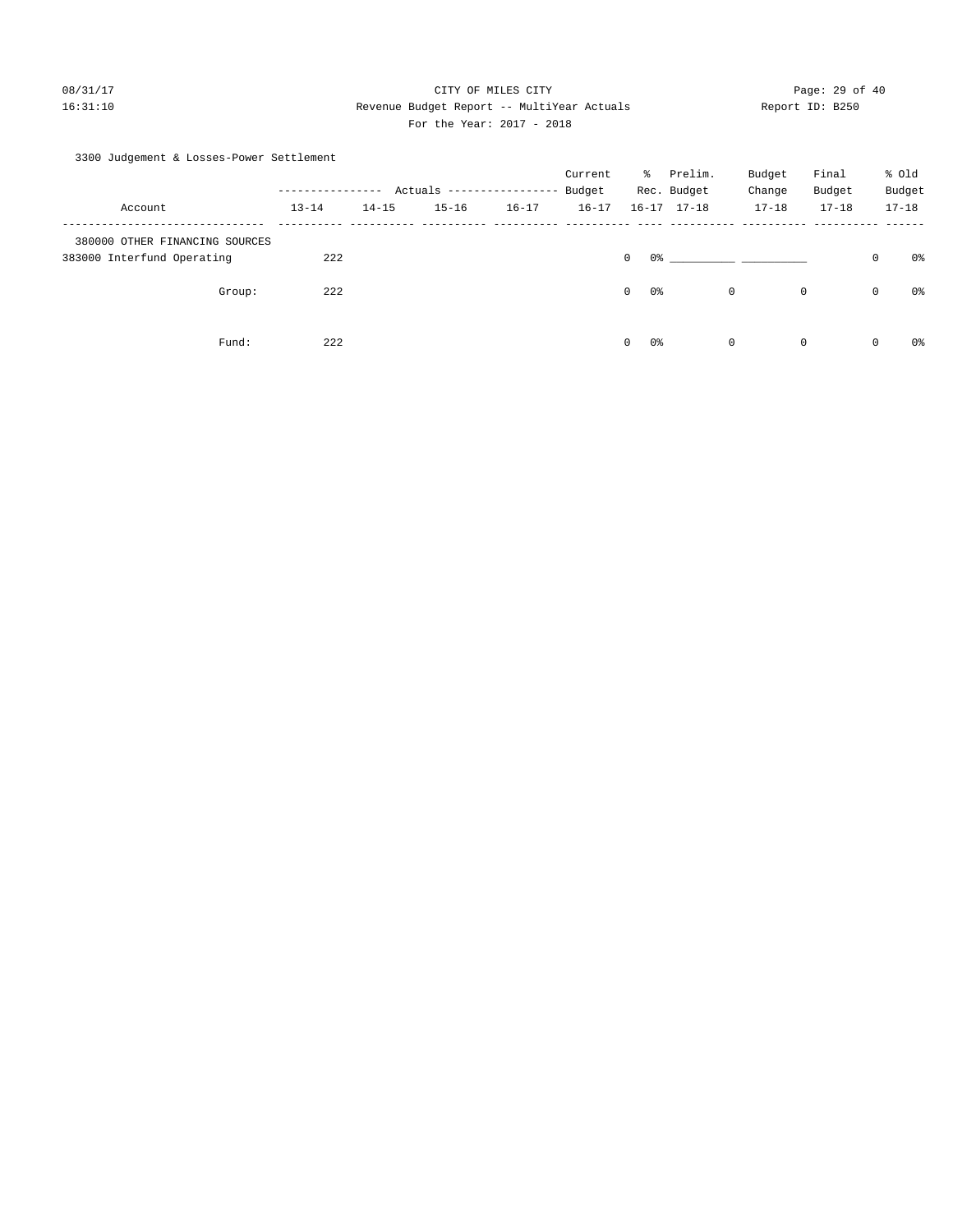## 08/31/17 Page: 30 of 40 16:31:10 Revenue Budget Report -- MultiYear Actuals Report ID: B250 For the Year: 2017 - 2018

| 3400 SID REVOLVING FUND        |           |           |           |                            |           |            |                     |             |             |         |                |
|--------------------------------|-----------|-----------|-----------|----------------------------|-----------|------------|---------------------|-------------|-------------|---------|----------------|
|                                |           |           |           |                            | Current   | ႜႜၟ        | Prelim.             | Budget      | Final       |         | % old          |
|                                |           |           |           | Actuals ------------------ | Budget    |            | Rec. Budget         | Change      | Budget      |         | Budget         |
| Account                        | $13 - 14$ | $14 - 15$ | $15 - 16$ | $16 - 17$                  | $16 - 17$ |            | $16 - 17$ $17 - 18$ | $17 - 18$   | $17 - 18$   |         | $17 - 18$      |
| 380000 OTHER FINANCING SOURCES |           |           |           |                            |           |            |                     |             |             |         |                |
| 383000 Interfund Operating     |           |           |           | 2,985                      |           |            |                     | 2,985 100%  |             | $\circ$ | 0%             |
| Group:                         |           |           |           | 2,985                      |           | 2,985 100% |                     | $\mathbf 0$ | $\mathbf 0$ | 0       | 0%             |
| Fund:                          |           |           |           | 2,985                      |           | 2,985 100% |                     | $\mathbf 0$ | $\mathbf 0$ | 0       | 0 <sup>o</sup> |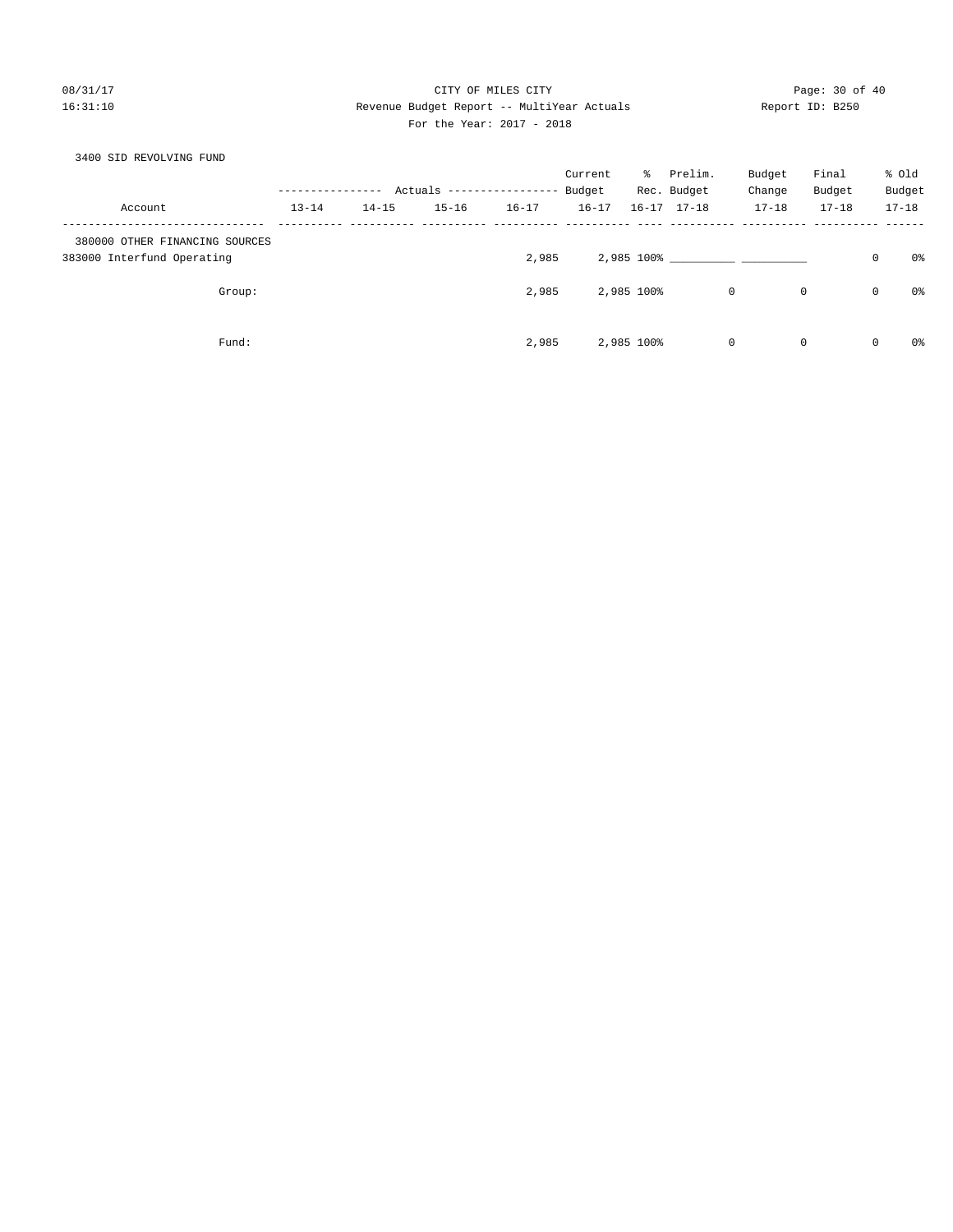## 08/31/17 Page: 31 of 40 16:31:10 Revenue Budget Report -- MultiYear Actuals Report ID: B250 For the Year: 2017 - 2018

# 3670 SID 211

| Account                                                   | ----------------<br>$13 - 14$ | $14 - 15$ | Actuals ----------------- Budget<br>$15 - 16$ | $16 - 17$ | Current<br>$16 - 17$ |            | % Prelim.<br>Rec. Budget<br>$16 - 17$ $17 - 18$ | Budget<br>Change<br>$17 - 18$ | Final<br>Budget<br>$17 - 18$ | % old<br>Budget<br>$17 - 18$ |
|-----------------------------------------------------------|-------------------------------|-----------|-----------------------------------------------|-----------|----------------------|------------|-------------------------------------------------|-------------------------------|------------------------------|------------------------------|
| 360000 MISCELLANEOUS REVENUE<br>363020 Bond Principal and |                               |           | 4,926                                         | 18,872    |                      | 4,551 415% |                                                 | 5,044                         | 5,044                        | 110%                         |
| Group:                                                    |                               |           | 4,926                                         | 18,872    |                      | 4,551 415% | 5,044                                           | $\mathbf{0}$                  | 5,044                        | 110%                         |
| Fund:                                                     |                               |           | 4,926                                         | 18,872    |                      | 4,551 415% | 5,044                                           | $\mathbf{0}$                  | 5,044                        | 110%                         |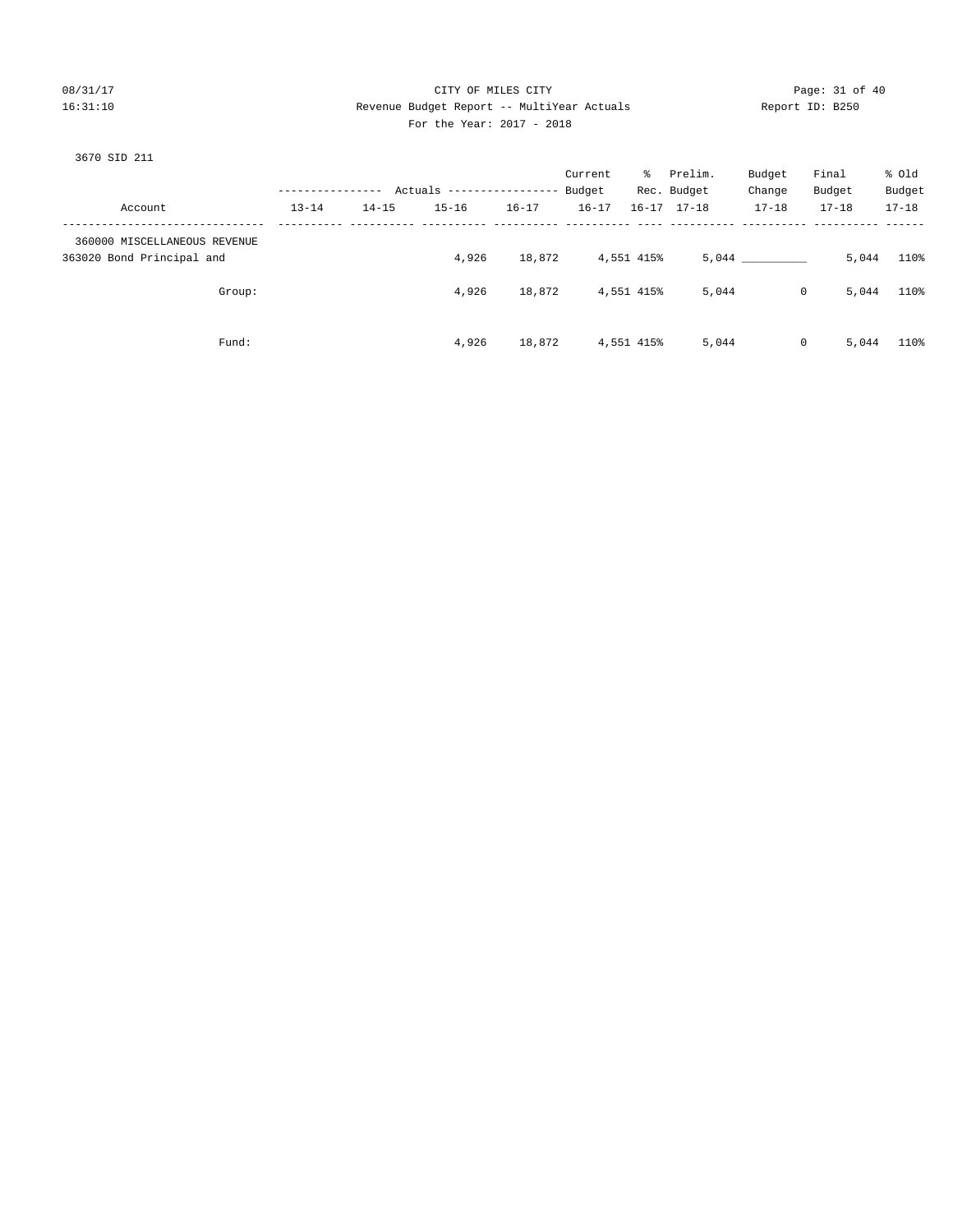## 08/31/17 Page: 32 of 40 16:31:10 Revenue Budget Report -- MultiYear Actuals Report ID: B250 For the Year: 2017 - 2018

## 4000 General Fund Capitol Improvement Fund

|                                |        |           |           |                                  |           | Current   | နွ          | Prelim.             | Budget      | Final               | % Old           |
|--------------------------------|--------|-----------|-----------|----------------------------------|-----------|-----------|-------------|---------------------|-------------|---------------------|-----------------|
|                                |        |           | $------$  | Actuals ----------------- Budget |           |           |             | Rec. Budget         | Change      | Budget              | Budget          |
| Account                        |        | $13 - 14$ | $14 - 15$ | $15 - 16$                        | $16 - 17$ | $16 - 17$ |             | $16 - 17$ $17 - 18$ | $17 - 18$   | $17 - 18$           | $17 - 18$       |
| 370000 INVESTMENT EARNINGS     |        |           |           |                                  |           |           |             |                     |             |                     |                 |
| 371010 Investment Earnings     |        | 328       | 204       | 158                              | 524       |           | $0$ ****    |                     | 400 000     |                     | $400$ ******    |
|                                | Group: | 328       | 204       | 158                              | 524       |           | $0$ ****    | 400                 | $\mathbf 0$ |                     | $400$ ***** $%$ |
| 380000 OTHER FINANCING SOURCES |        |           |           |                                  |           |           |             |                     |             |                     |                 |
| 383000 Interfund Operating     |        | 46,000    |           |                                  | 77,000    |           |             | 77,000 100%         |             | $\mathsf{O}\xspace$ | 0%              |
|                                | Group: | 46,000    |           |                                  | 77,000    |           | 77,000 100% | $\mathbf 0$         | $\mathbf 0$ | $\mathbf 0$         | 0%              |
|                                | Fund:  | 46,328    | 204       | 158                              | 77,524    |           | 77,000 101% | 400                 | $\mathbf 0$ | 400                 | 0%              |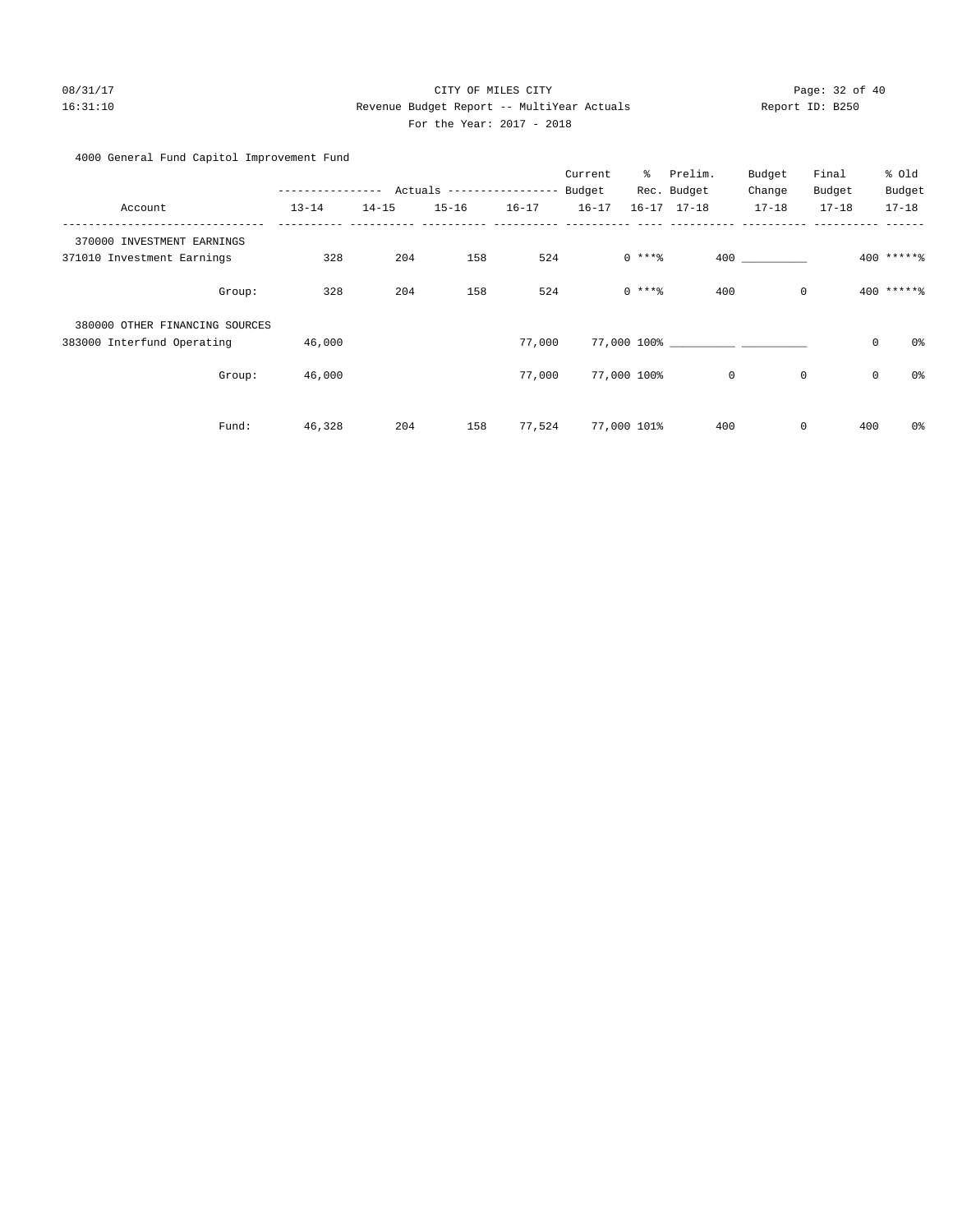## 08/31/17 Page: 33 of 40 16:31:10 Revenue Budget Report -- MultiYear Actuals Report ID: B250 For the Year: 2017 - 2018

## 4050 Ambulance Capital Improvement Fund

|                                                              |           |           |                           |           | Current   | ိ                   | Prelim.             | Budget       |             | Final        | % Old     |    |
|--------------------------------------------------------------|-----------|-----------|---------------------------|-----------|-----------|---------------------|---------------------|--------------|-------------|--------------|-----------|----|
|                                                              |           |           | Actuals ----------------- |           | Budget    |                     | Rec. Budget         | Change       |             | Budget       | Budget    |    |
| Account                                                      | $13 - 14$ | $14 - 15$ | $15 - 16$                 | $16 - 17$ | $16 - 17$ |                     | $16 - 17$ $17 - 18$ | $17 - 18$    |             | $17 - 18$    | $17 - 18$ |    |
| 380000 OTHER FINANCING SOURCES<br>383000 Interfund Operating |           |           | 13,779                    |           |           | 0 %<br>$\mathbf{0}$ |                     |              |             | $\mathbf 0$  |           | 0% |
| Group:                                                       |           |           | 13,779                    |           |           | $\circ$<br>0%       |                     | $\mathsf{O}$ | $\mathbf 0$ | $\mathsf{O}$ |           | 0% |
| Fund:                                                        |           |           | 13,779                    |           |           | 0%<br>$\circ$       |                     | $\mathsf{O}$ | $\mathbf 0$ | $\mathsf{O}$ |           | 0% |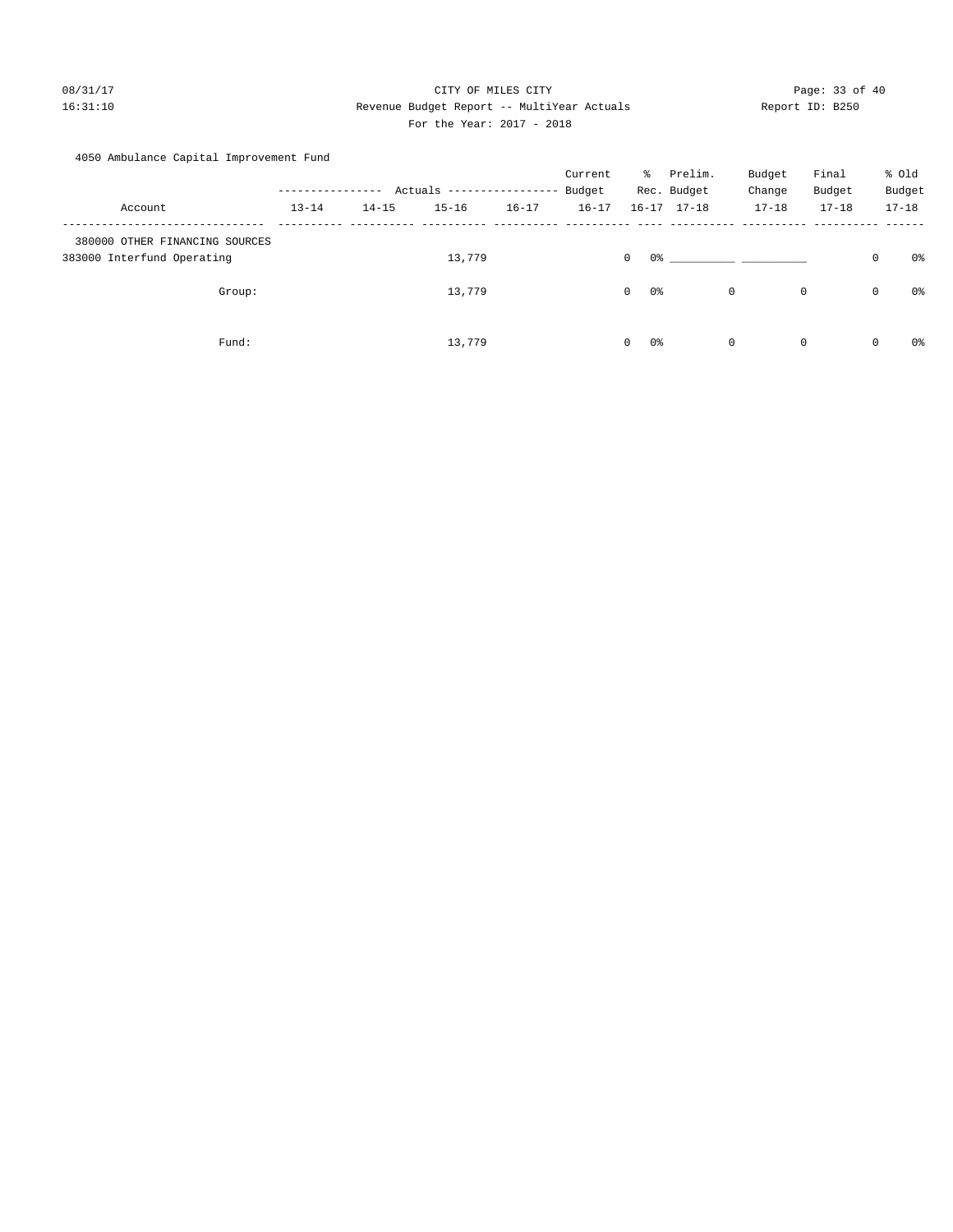## 08/31/17 Page: 34 of 40 16:31:10 Revenue Budget Report -- MultiYear Actuals Report ID: B250 For the Year: 2017 - 2018

4056 Airport- Capital Improvement Plan

|                                 |           |           | --------------- Actuals ----------------- |        | Current<br>Budget | ႜႜၟ | Prelim.<br>Rec. Budget                                                                                                                                                                                                                                                                                                                                                                                                                                                                                              | Budget<br>Change | Final<br>Budget |             | % old<br>Budget |
|---------------------------------|-----------|-----------|-------------------------------------------|--------|-------------------|-----|---------------------------------------------------------------------------------------------------------------------------------------------------------------------------------------------------------------------------------------------------------------------------------------------------------------------------------------------------------------------------------------------------------------------------------------------------------------------------------------------------------------------|------------------|-----------------|-------------|-----------------|
| Account                         | $13 - 14$ | $14 - 15$ | $15 - 16$ $16 - 17$                       |        | $16 - 17$         |     | $16 - 17$ $17 - 18$                                                                                                                                                                                                                                                                                                                                                                                                                                                                                                 | $17 - 18$        | $17 - 18$       |             | $17 - 18$       |
| 340000 Charges for Services     |           |           |                                           |        |                   |     |                                                                                                                                                                                                                                                                                                                                                                                                                                                                                                                     |                  |                 |             |                 |
| 343018 Sale of Street & Roadway |           |           | 31,724                                    |        |                   |     |                                                                                                                                                                                                                                                                                                                                                                                                                                                                                                                     |                  |                 | 0           | 0%              |
| 343065 Building Rentals         |           |           | 10,781                                    |        |                   |     |                                                                                                                                                                                                                                                                                                                                                                                                                                                                                                                     |                  |                 | $\mathbf 0$ | 0%              |
| 343067 Other - Miscellaneous    |           |           | 47,120                                    | 29     |                   |     | $0 \xrightarrow{***\text{\texttt{\%}}}\xrightarrow{\hspace*{1.5cm}}\xrightarrow{\hspace*{1.5cm}}\xrightarrow{\hspace*{1.5cm}}\xrightarrow{\hspace*{1.5cm}}\xrightarrow{\hspace*{1.5cm}}\xrightarrow{\hspace*{1.5cm}}\xrightarrow{\hspace*{1.5cm}}\xrightarrow{\hspace*{1.5cm}}\xrightarrow{\hspace*{1.5cm}}\xrightarrow{\hspace*{1.5cm}}\xrightarrow{\hspace*{1.5cm}}\xrightarrow{\hspace*{1.5cm}}\xrightarrow{\hspace*{1.5cm}}\xrightarrow{\hspace*{1.5cm}}\xrightarrow{\hspace*{1.5cm}}\xrightarrow{\hspace*{1.5$ |                  |                 | 0           | 0%              |
| 343069 Ag Contract              |           |           |                                           | 7,750  |                   |     |                                                                                                                                                                                                                                                                                                                                                                                                                                                                                                                     |                  |                 | $\mathbf 0$ | 0%              |
| Group:                          |           |           | 89,625                                    |        | 8,779 12,200 72%  |     | $\mathbf{0}$                                                                                                                                                                                                                                                                                                                                                                                                                                                                                                        | 0                |                 | $\mathbf 0$ | 0%              |
| 360000 MISCELLANEOUS REVENUE    |           |           |                                           |        |                   |     |                                                                                                                                                                                                                                                                                                                                                                                                                                                                                                                     |                  |                 |             |                 |
| 361010 Land Rental              |           |           |                                           | 2,560  | 50,000            |     | 5% - 2010 - 2011 - 2012 - 2012 - 2012 - 2012 - 2012 - 2012 - 2012 - 2012 - 2012 - 2013                                                                                                                                                                                                                                                                                                                                                                                                                              |                  |                 | $\circ$     | 0%              |
| Group:                          |           |           |                                           | 2,560  | 50,000            | 5%  | $\circ$                                                                                                                                                                                                                                                                                                                                                                                                                                                                                                             | $\mathbb O$      |                 | $\mathsf 0$ | 0%              |
| Fund:                           |           |           | 89,625                                    | 11,339 | 62,200 18%        |     | $\mathbf 0$                                                                                                                                                                                                                                                                                                                                                                                                                                                                                                         | 0                |                 | 0           | 0%              |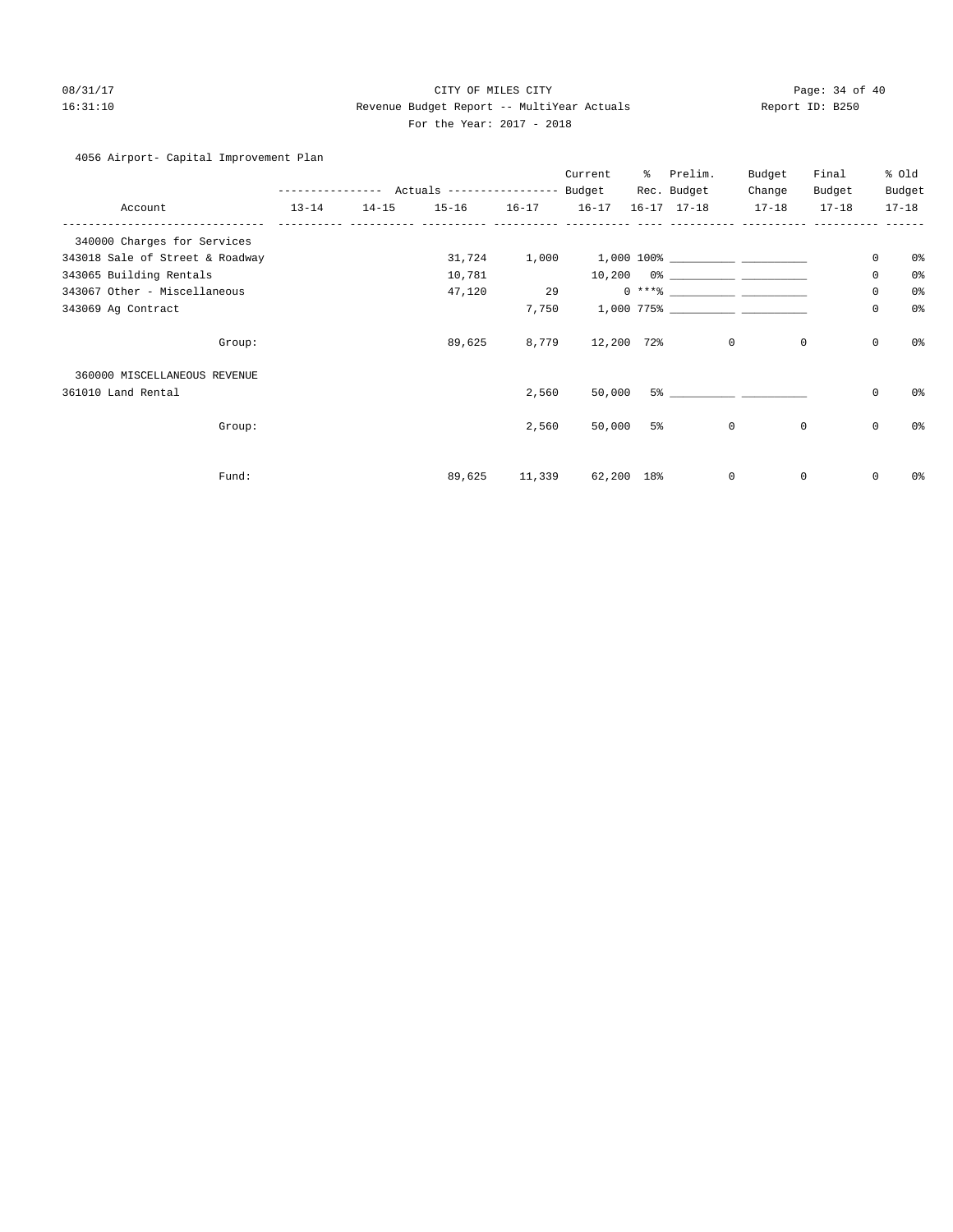#### 08/31/17 Page: 35 of 40 16:31:10 Revenue Budget Report -- MultiYear Actuals Report ID: B250 For the Year: 2017 - 2018

|  | For the Year: 2017 |  |
|--|--------------------|--|
|  |                    |  |

|  |  | 4060 CAPITAL IMPROV-PUBLIC WORKS |  |
|--|--|----------------------------------|--|
|--|--|----------------------------------|--|

|                                 |           |           |         |        | Current           | ి                   | Prelim.             | Budget    | Final                       | % old          |
|---------------------------------|-----------|-----------|---------|--------|-------------------|---------------------|---------------------|-----------|-----------------------------|----------------|
|                                 |           |           |         |        |                   |                     | Rec. Budget         | Change    | Budget                      | Budget         |
| Account                         | $13 - 14$ | $14 - 15$ |         |        | 15-16 16-17 16-17 |                     | $16 - 17$ $17 - 18$ | $17 - 18$ | $17 - 18$                   | $17 - 18$      |
| 320000 LICENSES AND PERMITS     |           |           |         |        |                   |                     |                     |           |                             | -----          |
| 323040 Other Miscellaneous      | 6,651     | 4,847     | 3,600   | 3,838  |                   | 3,000 128%          |                     | 3,000     | 3,000                       | 100%           |
| Group:                          | 6,651     | 4,847     | 3,600   | 3,838  |                   | 3,000 128%          |                     | 3,000     | $\mathbf{0}$<br>3,000       | 100%           |
| 340000 Charges for Services     |           |           |         |        |                   |                     |                     |           |                             |                |
| 343012 Street & Roadway         |           | 166       | 900     | 54     |                   |                     |                     |           | 0                           | 0%             |
| 343014 Street Cleaning          | 9,490     | 1,000     | 8,490   | 9,630  |                   | 8,490 113%          |                     | 8,490     | 8,490                       | 100%           |
| 343016 Prkg Vio/Off Str-Impnd   | 1,359     | 724       | 3,086   | 940    |                   | 500 188%            |                     |           | 500                         | 100%           |
| 343018 Sale of Street & Roadway | 5,363     | 8,490     |         | 2,694  |                   | 1,000 269%          |                     |           | 1,000                       | 100%           |
| Group:                          | 16,212    | 10,380    | 12,476  | 13,318 |                   | 9,990 133%          | 9,990               |           | $\mathbf{0}$<br>9,990       | 100%           |
| 360000 MISCELLANEOUS REVENUE    |           |           |         |        |                   |                     |                     |           |                             |                |
| 362020 MISC REVENUE             | 1,060     |           |         |        | $\mathbf 0$       |                     |                     |           | 0                           | 0%             |
| 367000 Sale of Junk or Salvage  |           | 163       | 7,206   |        | $\circ$           |                     |                     |           | 0                           | 0%             |
| Group:                          | 1,060     | 163       | 7,206   |        |                   | $\mathbf{0}$<br>0 % | $\circ$             |           | $\mathbf{0}$<br>$\mathbf 0$ | 0 <sup>°</sup> |
| 370000 INVESTMENT EARNINGS      |           |           |         |        |                   |                     |                     |           |                             |                |
| 371010 Investment Earnings      | 100       | 211       | 785     | 1,900  |                   | $0***$ $*$          |                     | 1,400     |                             | $1,400****$    |
| Group:                          | 100       | 211       | 785     | 1,900  |                   | $0***8$             | 1,400               |           | $\mathbf{0}$                | $1,400$ *****% |
| 380000 OTHER FINANCING SOURCES  |           |           |         |        |                   |                     |                     |           |                             |                |
| 383000 Interfund Operating      | 20,000    | 208,570   | 244,000 | 75,000 | 139,897 54%       |                     |                     |           | 115,000                     | 82%            |
| Group:                          | 20,000    | 208,570   | 244,000 | 75,000 | 139,897 54%       |                     |                     | 115,000   | $\circ$<br>115,000          | 82%            |
| Fund:                           | 44,023    | 224,171   | 268,067 | 94,056 | 152,887 62%       |                     | 129,390             |           | 129,390<br>$^{\circ}$       | 84%            |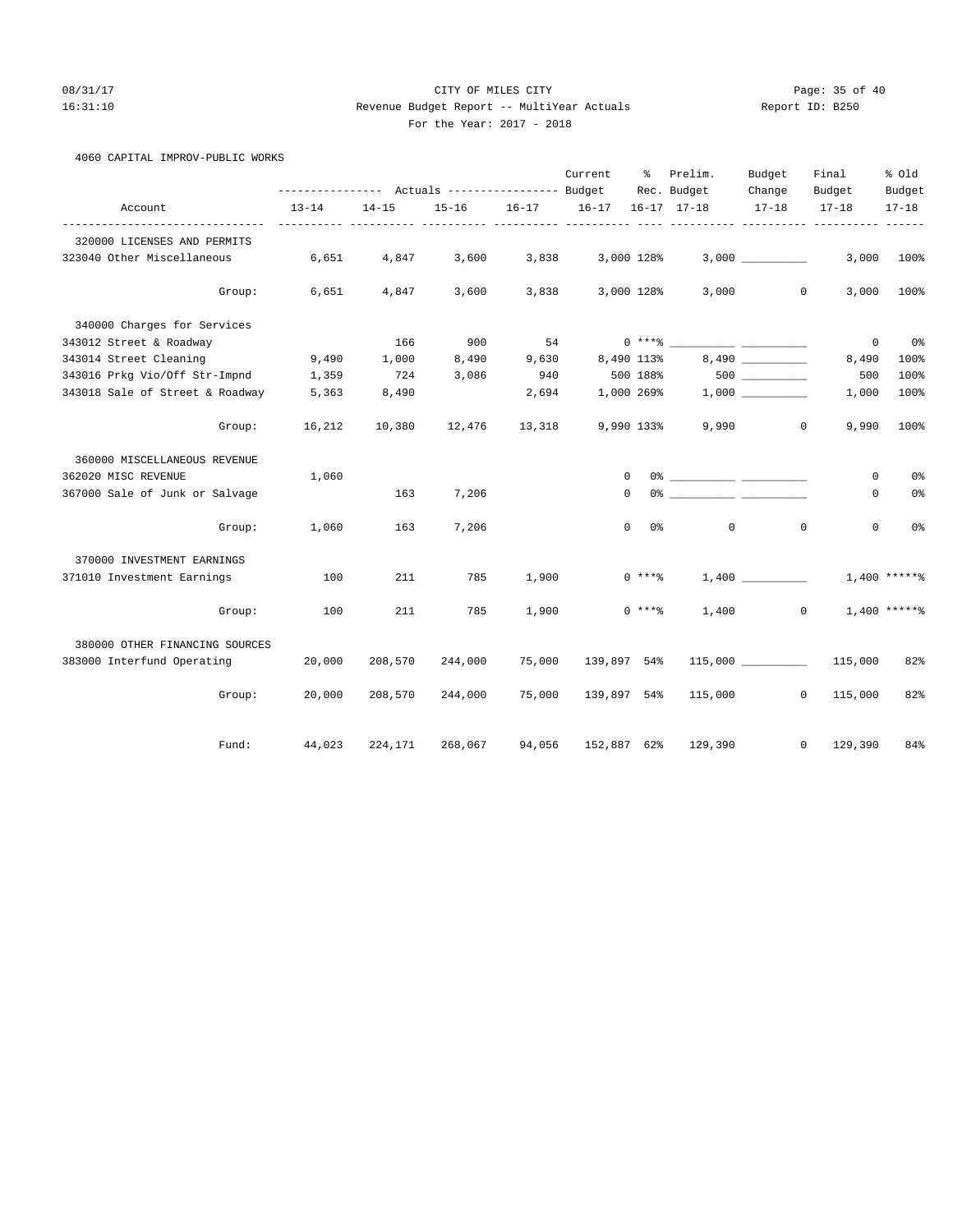#### 08/31/17 Page: 36 of 40 16:31:10 Revenue Budget Report -- MultiYear Actuals Report ID: B250 For the Year: 2017 - 2018

| 5210 WATER UTILITY |  |
|--------------------|--|
|--------------------|--|

|                                         |                               |                                                       |           |           | Current     | ိ            | Prelim.                                 | Budget                                                                                                                 | Final                                                                        | % old          |
|-----------------------------------------|-------------------------------|-------------------------------------------------------|-----------|-----------|-------------|--------------|-----------------------------------------|------------------------------------------------------------------------------------------------------------------------|------------------------------------------------------------------------------|----------------|
|                                         |                               | ---------------    Actuals ----------------    Budget |           |           |             |              | Rec. Budget                             | Change                                                                                                                 | Budget                                                                       | Budget         |
| Account                                 | $13 - 14$                     | $14 - 15$<br>.                                        | $15 - 16$ | $16 - 17$ | $16 - 17$   |              | $16 - 17$ $17 - 18$                     | $17 - 18$                                                                                                              | $17 - 18$                                                                    | $17 - 18$      |
| 330000 INTERGOVERNMENTAL REVENUES       |                               |                                                       |           |           |             |              |                                         |                                                                                                                        |                                                                              |                |
| 331041 Economic Development             |                               |                                                       |           |           | 22,056      |              |                                         |                                                                                                                        | 0                                                                            | 0 <sup>8</sup> |
| 331076 Petro Spill                      | 23,350                        |                                                       |           |           | $\mathbf 0$ |              |                                         |                                                                                                                        | 0                                                                            | 0 <sup>°</sup> |
| 336020 State aid-GASB68                 |                               | 12,154                                                | 11,734    |           | $\mathbf 0$ |              |                                         |                                                                                                                        | 0                                                                            | 0 <sup>°</sup> |
| 339000 County Payments in Lieu          |                               |                                                       | 11,028    |           | $\Omega$    |              |                                         |                                                                                                                        | $\Omega$                                                                     | 0 <sup>8</sup> |
| Group:                                  | 23,350                        | 12,154                                                | 22,762    |           | 22,056      | 0 %          | $\circ$                                 | $\mathbf 0$                                                                                                            | 0                                                                            | 0 <sup>8</sup> |
| 340000 Charges for Services             |                               |                                                       |           |           |             |              |                                         |                                                                                                                        |                                                                              |                |
| 343021 Metered Water Sales              | 1,880,711 1,956,882 2,043,295 |                                                       |           |           |             |              |                                         |                                                                                                                        | 2,096,473 1,843,758 114% 1,926,000 1,926,000                                 | 104%           |
| 343022 Unmetered Water                  | 2,478                         | 1,933                                                 | 1,099     | 708       |             | 1,600 44%    |                                         |                                                                                                                        | 1,000                                                                        | 62%            |
| 343023 Bulk Water Sales                 | 6,585                         | 6,834                                                 | 8,450     | 8,583     | 6,000 143%  |              |                                         |                                                                                                                        | 7,500                                                                        | 125%           |
| 343024 Sales of Water Materials         |                               | 20                                                    | 1,120     | 260       |             | $0***$ $*$   |                                         | <u> 1989 - John Harry Barn, mars and de la partie de la partie de la partie de la partie de la partie de la partie</u> | 0                                                                            | 0%             |
| 343025 Hookup Fee                       | 22,995                        | 13,620                                                | 10,320    | 11,640    |             | 8,000 146%   |                                         |                                                                                                                        | 10,000                                                                       | 125%           |
| 343026 Water Install/Tap                | 3,034                         | 6,558                                                 | 5,853     | 16,623    |             | 4,000 416%   |                                         |                                                                                                                        | 7,000                                                                        | 175%           |
| 343027 Chg for Wtr Dept. Serv 2,809     |                               | 16,813                                                | 15,268    | 14,100    |             | $0***$ $*$   |                                         |                                                                                                                        | $\mathbf 0$                                                                  | 0%             |
| 343029 Curb Stop Replacement Fee 42,782 |                               | 43,532                                                | 43,580    | 43,427    | 42,500 102% |              |                                         | 43,000 _________                                                                                                       | 43,000                                                                       | 101%           |
| 343039 Custer Co w/s District           |                               |                                                       |           | 7,500     |             |              | $0 \xrightarrow{***\,8} \xrightarrow{}$ |                                                                                                                        | $\mathbf 0$                                                                  | 0%             |
| Group:                                  |                               |                                                       |           |           |             |              |                                         |                                                                                                                        | 1,961,394 2,046,192 2,128,985 2,199,314 1,905,858 115% 1,994,500 0 1,994,500 | 104%           |
| 360000 MISCELLANEOUS REVENUE            |                               |                                                       |           |           |             |              |                                         |                                                                                                                        |                                                                              |                |
| 362020 MISC REVENUE                     |                               | 3,342                                                 | 1,444     | 223       |             |              |                                         |                                                                                                                        | 0                                                                            | 0 <sup>°</sup> |
| 362040 \$2.00 State Assessment          | 7,212                         | 72                                                    | 228       |           | $\mathbf 0$ |              |                                         |                                                                                                                        | 0                                                                            | 0 <sup>°</sup> |
| 367000 Sale of Junk or Salvage          |                               |                                                       | 149       | 2,093     |             |              |                                         |                                                                                                                        | 0                                                                            | 0%             |
| Group:                                  | 7,212                         | 3,414                                                 | 1,821     | 2,316     |             | 1,000 232%   | $\mathbf 0$                             | $\mathbf 0$                                                                                                            | 0                                                                            | 0%             |
| 370000 INVESTMENT EARNINGS              |                               |                                                       |           |           |             |              |                                         |                                                                                                                        |                                                                              |                |
| 371010 Investment Earnings              | 6,251                         | 7,352                                                 | 14,920    | 35,220    |             | $6,000$ 587% |                                         | 15,000                                                                                                                 | 15,000                                                                       | 250%           |
| Group:                                  | 6,251                         | 7,352                                                 | 14,920    | 35,220    |             | 6,000 587%   | 15,000                                  |                                                                                                                        | $\circ$<br>15,000                                                            | 250%           |
| 380000 OTHER FINANCING SOURCES          |                               |                                                       |           |           |             |              |                                         |                                                                                                                        |                                                                              |                |
| 382030 Gain or Loss on Sale of          | 16,112                        |                                                       |           |           | 0           |              |                                         |                                                                                                                        | 0                                                                            | 0 <sup>°</sup> |
| 383000 Interfund Operating              | 1,483                         |                                                       |           |           | 0           |              |                                         |                                                                                                                        | 0                                                                            | 0%             |
| Group:                                  | 17,595                        |                                                       |           |           | $\mathbf 0$ | 0%           | $\mathbf 0$                             | $\mathbf{0}$                                                                                                           | 0                                                                            | 0 <sup>°</sup> |
|                                         |                               |                                                       |           |           |             |              |                                         |                                                                                                                        |                                                                              |                |

Fund: 2,015,802 2,069,112 2,168,488 2,236,850 1,934,914 116% 2,009,500 0 2,009,500 103%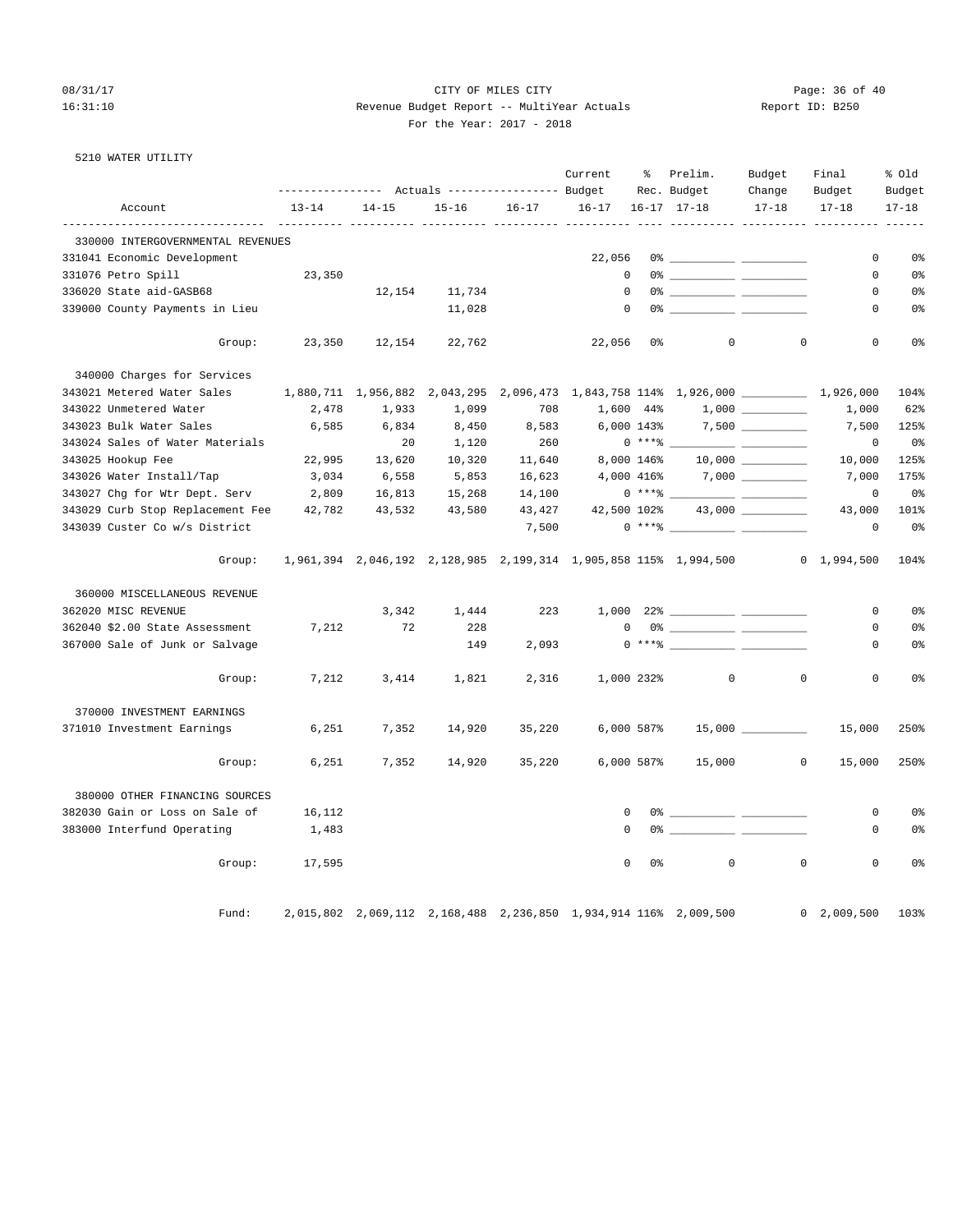5310 SEWER UTILITY

#### 08/31/17 Page: 37 of 40 16:31:10 Revenue Budget Report -- MultiYear Actuals Report ID: B250 For the Year: 2017 - 2018

Current % Prelim. Budget Final % Old

|                                                                       |           |                               | ---------------    Actuals ----------------    Budget                       |           |                       |             | Rec. Budget                                                                                                                                                                                                                                                                                                                                                        | Change                                                                                                                                                                                                                                                                                                              | Budget             | Budget         |
|-----------------------------------------------------------------------|-----------|-------------------------------|-----------------------------------------------------------------------------|-----------|-----------------------|-------------|--------------------------------------------------------------------------------------------------------------------------------------------------------------------------------------------------------------------------------------------------------------------------------------------------------------------------------------------------------------------|---------------------------------------------------------------------------------------------------------------------------------------------------------------------------------------------------------------------------------------------------------------------------------------------------------------------|--------------------|----------------|
| Account                                                               | $13 - 14$ | $14 - 15$                     | $15 - 16$                                                                   | $16 - 17$ | 16-17 16-17 17-18     |             |                                                                                                                                                                                                                                                                                                                                                                    | $17 - 18$                                                                                                                                                                                                                                                                                                           | $17 - 18$          | $17 - 18$      |
| --------------------------------<br>330000 INTERGOVERNMENTAL REVENUES |           |                               |                                                                             |           |                       |             |                                                                                                                                                                                                                                                                                                                                                                    |                                                                                                                                                                                                                                                                                                                     |                    |                |
| 331991 Federal Stimulus                                               |           |                               |                                                                             | 400,000   |                       |             |                                                                                                                                                                                                                                                                                                                                                                    |                                                                                                                                                                                                                                                                                                                     | $\mathbf 0$        | 0 <sub>8</sub> |
| 334120 TSEP Grant                                                     |           |                               | 100,000                                                                     | 340,000   | 500,000               | 68%         |                                                                                                                                                                                                                                                                                                                                                                    |                                                                                                                                                                                                                                                                                                                     | $\mathbf{1}$       | 0 <sub>8</sub> |
| 334121 DNRC GRANTS                                                    |           |                               | 50,000                                                                      |           | 50,000                | 0%          |                                                                                                                                                                                                                                                                                                                                                                    | $50,000$ ___________                                                                                                                                                                                                                                                                                                | 50,000             | 100%           |
| 334122 Renewable Resource Grant                                       |           |                               |                                                                             |           | 50,000                | 0%          |                                                                                                                                                                                                                                                                                                                                                                    | $\frac{1}{2}$ $\frac{1}{2}$ $\frac{1}{2}$ $\frac{1}{2}$ $\frac{1}{2}$ $\frac{1}{2}$ $\frac{1}{2}$ $\frac{1}{2}$ $\frac{1}{2}$ $\frac{1}{2}$ $\frac{1}{2}$ $\frac{1}{2}$ $\frac{1}{2}$ $\frac{1}{2}$ $\frac{1}{2}$ $\frac{1}{2}$ $\frac{1}{2}$ $\frac{1}{2}$ $\frac{1}{2}$ $\frac{1}{2}$ $\frac{1}{2}$ $\frac{1}{2}$ | 1                  | 0 <sub>8</sub> |
| 336020 State aid-GASB68                                               |           | 9,252                         | 9,538                                                                       |           | $\mathbf 0$           |             |                                                                                                                                                                                                                                                                                                                                                                    |                                                                                                                                                                                                                                                                                                                     | $\Omega$           | 0 <sup>°</sup> |
| 339000 County Payments in Lieu                                        |           |                               | 11,028                                                                      |           | $\mathbf 0$           |             |                                                                                                                                                                                                                                                                                                                                                                    |                                                                                                                                                                                                                                                                                                                     | $\mathbf 0$        | 0 <sub>8</sub> |
| Group:                                                                |           | 9,252                         | 170,566                                                                     |           | 740,000 1,000,000 74% |             | 50,002                                                                                                                                                                                                                                                                                                                                                             | $\mathbf{0}$                                                                                                                                                                                                                                                                                                        | 50,002             | 5%             |
| 340000 Charges for Services                                           |           |                               |                                                                             |           |                       |             |                                                                                                                                                                                                                                                                                                                                                                    |                                                                                                                                                                                                                                                                                                                     |                    |                |
| 341075 Serv/Cnty-Interlocal Agmt                                      | 383       | 765                           | 1,530                                                                       | 1,530     |                       |             | $0***$ $****$                                                                                                                                                                                                                                                                                                                                                      |                                                                                                                                                                                                                                                                                                                     | $\Omega$           | 0 <sup>°</sup> |
| 343031 Sewer Service Charges                                          |           | 1,086,530 1,094,142 1,310,565 |                                                                             | 1,985,920 |                       |             | 2,038,010 97% 1,986,000 1, 1,986,000                                                                                                                                                                                                                                                                                                                               |                                                                                                                                                                                                                                                                                                                     |                    | 97%            |
| 343032 Sewer Installation                                             | 1,952     | 1,728                         | 1,098                                                                       | 472       | 1,000 47%             |             |                                                                                                                                                                                                                                                                                                                                                                    | $500$                                                                                                                                                                                                                                                                                                               | 500                | 50%            |
| 343033 Hookup Fee                                                     | 11,800    | 6,270                         | 4,920                                                                       | 2,520     | 4,000 63%             |             |                                                                                                                                                                                                                                                                                                                                                                    |                                                                                                                                                                                                                                                                                                                     | 2,000              | 50%            |
| 343034 Treatment Facilities Fees                                      | 3,007     | 2,200                         | 2,830                                                                       | 2,055     | 2,000 103%            |             |                                                                                                                                                                                                                                                                                                                                                                    |                                                                                                                                                                                                                                                                                                                     | 1,500              | 75%            |
| 343036 Miscellaneous Sewer                                            | 1,106     | 6,026                         | 1,079                                                                       | 5,503     | 1,000 550%            |             |                                                                                                                                                                                                                                                                                                                                                                    |                                                                                                                                                                                                                                                                                                                     | 2,000              | 200%           |
| 343037 Baker Road Etc.                                                | 8,947     | 8,861                         | 7,329                                                                       | 13,515    | 6,200 218%            |             |                                                                                                                                                                                                                                                                                                                                                                    | 12,000                                                                                                                                                                                                                                                                                                              | 12,000             | 193%           |
| 343038 RURAL SWR DIST #1                                              | 23,000    | 11,500                        |                                                                             |           |                       |             | $\begin{picture}(150,10) \put(0,0){\vector(1,0){100}} \put(15,0){\vector(1,0){100}} \put(15,0){\vector(1,0){100}} \put(15,0){\vector(1,0){100}} \put(15,0){\vector(1,0){100}} \put(15,0){\vector(1,0){100}} \put(15,0){\vector(1,0){100}} \put(15,0){\vector(1,0){100}} \put(15,0){\vector(1,0){100}} \put(15,0){\vector(1,0){100}} \put(15,0){\vector(1,0){100}}$ |                                                                                                                                                                                                                                                                                                                     | $\mathbf{0}$       | 0 <sup>°</sup> |
| 343039 Custer Co w/s District                                         |           |                               |                                                                             | 7,500     |                       |             | $0 \times 10^{-10}$                                                                                                                                                                                                                                                                                                                                                |                                                                                                                                                                                                                                                                                                                     | $\mathbf 0$        | 0 <sub>8</sub> |
| Group:                                                                |           |                               | 1, 136, 725 1, 131, 492 1, 329, 351 2, 019, 015 2, 052, 210 98% 2, 004, 000 |           |                       |             |                                                                                                                                                                                                                                                                                                                                                                    |                                                                                                                                                                                                                                                                                                                     | $0\quad 2,004,000$ | 97%            |
| 360000 MISCELLANEOUS REVENUE                                          |           |                               |                                                                             |           |                       |             |                                                                                                                                                                                                                                                                                                                                                                    |                                                                                                                                                                                                                                                                                                                     |                    |                |
| 361010 Land Rental                                                    | 2,576     | 2,576                         |                                                                             | 76        | 1,600 5%              |             |                                                                                                                                                                                                                                                                                                                                                                    |                                                                                                                                                                                                                                                                                                                     | 1,600              | 100%           |
| 362020 MISC REVENUE                                                   |           | 3,772                         | 2,365                                                                       | 440       |                       |             |                                                                                                                                                                                                                                                                                                                                                                    |                                                                                                                                                                                                                                                                                                                     | $\mathbf 0$        | 0 <sub>8</sub> |
| 367000 Sale of Junk or Salvage                                        |           |                               |                                                                             | 2,094     |                       | $0***$ $*$  |                                                                                                                                                                                                                                                                                                                                                                    | $\overline{\phantom{a}}$ . The contract of $\overline{\phantom{a}}$                                                                                                                                                                                                                                                 | $\mathbf 0$        | 0 <sup>°</sup> |
| Group:                                                                | 2,576     | 6,348                         | 2,365                                                                       | 2,610     | 4,600 57%             |             | 1,600                                                                                                                                                                                                                                                                                                                                                              | $\circ$                                                                                                                                                                                                                                                                                                             | 1,600              | 34%            |
| 370000 INVESTMENT EARNINGS                                            |           |                               |                                                                             |           |                       |             |                                                                                                                                                                                                                                                                                                                                                                    |                                                                                                                                                                                                                                                                                                                     |                    |                |
| 371010 Investment Earnings                                            | 1,522     | 1,610                         | 1,779                                                                       | 6,495     |                       | $500$ ****  |                                                                                                                                                                                                                                                                                                                                                                    |                                                                                                                                                                                                                                                                                                                     | 2,000              | 400%           |
| Group:                                                                | 1,522     | 1,610                         | 1,779                                                                       | 6,495     |                       | $500$ *** 8 | 2,000                                                                                                                                                                                                                                                                                                                                                              | $\circ$                                                                                                                                                                                                                                                                                                             | 2,000              | 400%           |
| 380000 OTHER FINANCING SOURCES                                        |           |                               |                                                                             |           |                       |             |                                                                                                                                                                                                                                                                                                                                                                    |                                                                                                                                                                                                                                                                                                                     |                    |                |
| 381070 Proceeds/Loans/Intercap                                        |           |                               |                                                                             |           | 6, 200, 000           |             |                                                                                                                                                                                                                                                                                                                                                                    |                                                                                                                                                                                                                                                                                                                     |                    | 61%            |
| 382030 Gain or Loss on Sale of                                        | 2,146     |                               |                                                                             |           | $\mathbf 0$           |             | $0$ $\frac{1}{2}$ $\frac{1}{2}$ $\frac{1}{2}$ $\frac{1}{2}$ $\frac{1}{2}$ $\frac{1}{2}$ $\frac{1}{2}$ $\frac{1}{2}$ $\frac{1}{2}$ $\frac{1}{2}$ $\frac{1}{2}$ $\frac{1}{2}$ $\frac{1}{2}$ $\frac{1}{2}$ $\frac{1}{2}$ $\frac{1}{2}$ $\frac{1}{2}$ $\frac{1}{2}$ $\frac{1}{2}$ $\frac{1}{2}$ $\frac{1}{2}$ $\frac{1}{2$                                             |                                                                                                                                                                                                                                                                                                                     | $\mathbf 0$        | 0 <sub>8</sub> |
| Group:                                                                | 2,146     |                               |                                                                             |           | 6,200,000             |             | 0% 3,800,000                                                                                                                                                                                                                                                                                                                                                       |                                                                                                                                                                                                                                                                                                                     | 0, 3, 800, 000     | 61%            |
| Fund:                                                                 |           |                               | 1, 142, 969 1, 148, 702 1, 504, 061 2, 768, 120 9, 257, 310 30% 5, 857, 602 |           |                       |             |                                                                                                                                                                                                                                                                                                                                                                    |                                                                                                                                                                                                                                                                                                                     | 0 5,857,602        | 63%            |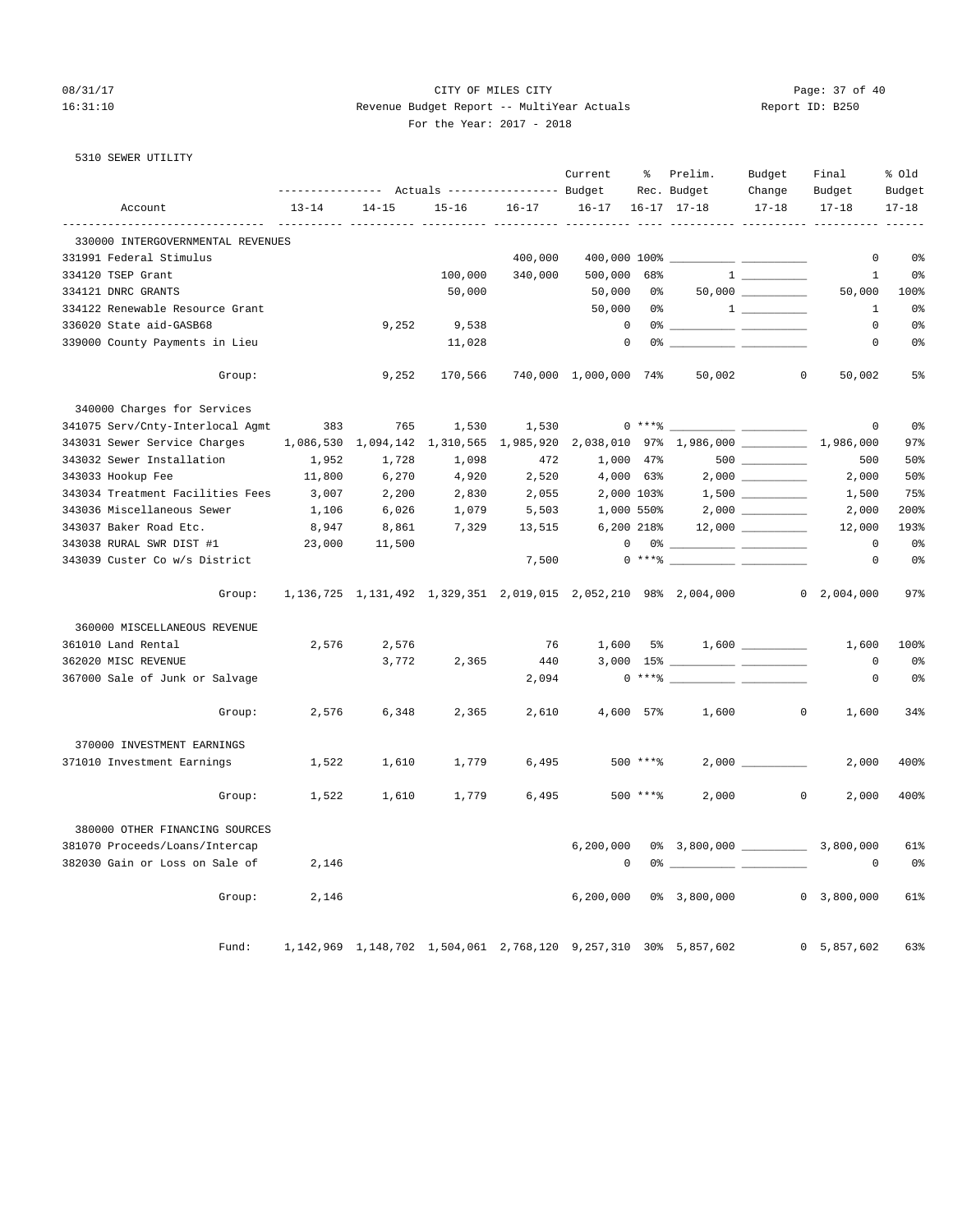5510 AMBULANCE FUND

## 08/31/17 Page: 38 of 40 16:31:10 Revenue Budget Report -- MultiYear Actuals Report ID: B250 For the Year: 2017 - 2018

|                                   |           | ---------------    Actuals ----------------    Budget |           |           | Current     | ႜ             | Prelim.<br>Rec. Budget          | Budget<br>Change    | Final<br>Budget         | % Old<br>Budget |
|-----------------------------------|-----------|-------------------------------------------------------|-----------|-----------|-------------|---------------|---------------------------------|---------------------|-------------------------|-----------------|
| Account                           | $13 - 14$ | $14 - 15$                                             | $15 - 16$ | $16 - 17$ | $16 - 17$   |               | $16 - 17$ $17 - 18$             | $17 - 18$           | $17 - 18$               | $17 - 18$       |
| 310000 TAXES                      |           |                                                       |           |           |             |               |                                 |                     |                         |                 |
| 311010 Real Property Taxes        | 6,787     | 6,839                                                 | 8,295     | 8,334     |             | 8,366 100%    |                                 |                     | 8,366                   | 100%            |
| 311020 Personal Property Taxes    | 267       | 269                                                   | 252       | 233       | 273         | 85%           |                                 | $273$ ________      | 273                     | 100%            |
| 312000 Penalty & Interest on      | 33        | 19                                                    | 21        | 13        | 30          | $43\%$        |                                 | 30                  | 30                      | 100%            |
| Group:                            | 7,087     | 7,127                                                 | 8,568     | 8,580     |             | 8,669 99%     | 8,669                           |                     | $\circ$<br>8,669        | 100%            |
| 330000 INTERGOVERNMENTAL REVENUES |           |                                                       |           |           |             |               |                                 |                     |                         |                 |
| 331040 Medicaid Supplemental      |           | 12,796                                                |           | 12,591    |             | 6,398 197%    |                                 |                     | 6,398                   | 100%            |
| 336020 State aid-GASB68           |           | 31,697                                                | 29,663    |           |             | $0\qquad 0$ % |                                 |                     | 0                       | 0 <sup>8</sup>  |
| Group:                            |           | 44,493                                                | 29,663    | 12,591    |             | 6,398 197%    | 6,398                           |                     | $\circ$<br>6,398        | 100%            |
| 340000 Charges for Services       |           |                                                       |           |           |             |               |                                 |                     |                         |                 |
| 341075 Serv/Cnty-Interlocal Agmt  | 26,200    | 32,005                                                | 27,095    | 36,778    | 72,000 51%  |               |                                 |                     | 72,000                  | 100%            |
| 342026 Ambulance Charges          | 806,392   | 898,445                                               | 732,832   | 752,687   | 830,000 91% |               |                                 | 830,000 __________  | 830,000                 | 100%            |
| 342027 Ambulance Standby          | 7,000     | 7,135                                                 | 4,145     | 5,740     |             | 5,000 115%    |                                 |                     | 5,000                   | 100%            |
| Group:                            | 839,592   | 937,585                                               | 764,072   | 795,205   | 907,000 88% |               | 907,000                         |                     | $\circ$<br>907,000      | 100%            |
| 360000 MISCELLANEOUS REVENUE      |           |                                                       |           |           |             |               |                                 |                     |                         |                 |
| 362020 MISC REVENUE               | 7,825     | 25,152                                                | 4         | 513       |             | $0$ ****      |                                 | 50,000              |                         | 50,000 ******   |
| 366010 Misc- From Charge off      | 1,348     | 8,949                                                 | 1,291     | 5,077     |             | 2,500 203%    |                                 |                     | 6,000                   | 240%            |
| Group:                            | 9,173     | 34,101                                                | 1,295     | 5,590     |             | 2,500 224%    | 56,000                          |                     | $\mathbf{0}$            | 56,000 2240%    |
| 380000 OTHER FINANCING SOURCES    |           |                                                       |           |           |             |               |                                 |                     |                         |                 |
| 381070 Proceeds/Loans/Intercap    |           |                                                       |           |           | 230,000     | 0%            |                                 | $230,000$ _________ | 230,000                 | 100%            |
| 383000 Interfund Operating        |           |                                                       |           |           | $\mathbf 0$ | 0 %           |                                 | 230,000             | 230,000 ******          |                 |
| Group:                            |           |                                                       |           |           | 230,000     | 0%            | 460,000                         |                     | $\mathbf{0}$<br>460,000 | 200%            |
| Fund:                             |           | 855,852 1,023,306                                     | 803,598   |           |             |               | 821,966 1,154,567 71% 1,438,067 |                     | $0 \quad 1,438,067$     | 124%            |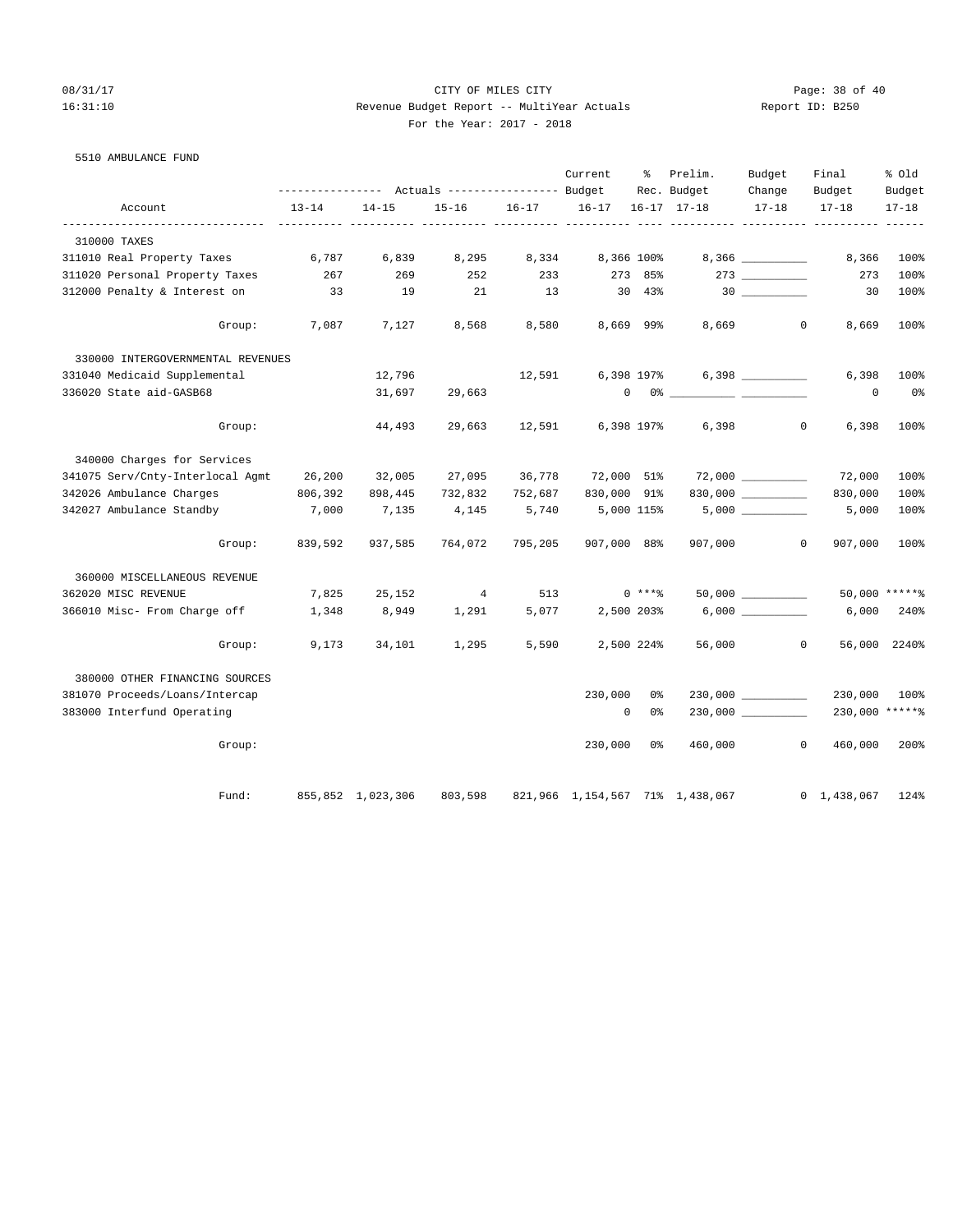## 08/31/17 Page: 39 of 40 16:31:10 Revenue Budget Report -- MultiYear Actuals Report ID: B250 For the Year: 2017 - 2018

| 5610 AIRPORT OPERATING |  |
|------------------------|--|
|------------------------|--|

|                                   |                   |           |                                  |           | Current     | ႜ           | Prelim.               | Budget              | Final                        | % old           |
|-----------------------------------|-------------------|-----------|----------------------------------|-----------|-------------|-------------|-----------------------|---------------------|------------------------------|-----------------|
|                                   | ----------------- |           | Actuals ----------------- Budget |           |             |             | Rec. Budget           | Change              | Budget                       | Budget          |
| Account                           | $13 - 14$         | $14 - 15$ | $15 - 16$                        | $16 - 17$ | $16 - 17$   |             | $16 - 17$ $17 - 18$   | $17 - 18$           | $17 - 18$                    | $17 - 18$       |
| 310000 TAXES                      |                   |           |                                  |           |             |             |                       |                     |                              |                 |
| 311010 Real Property Taxes        | 10,126            | 10,268    | 12,442                           | 12,502    | 14,600      | 86%         |                       | $13,500$ _________  | 13,500                       | 92%             |
| 311020 Personal Property Taxes    | 399               | 404       | 378                              | 350       | 500         | 70%         |                       |                     | 500                          | 100%            |
| 312000 Penalty & Interest on      | 40                | 29        | 31                               | 19        | 40          | 48%         |                       |                     | 40                           | 100%            |
| Group:                            | 10,565            | 10,701    | 12,851                           | 12,871    | 15,140 85%  |             | 14,040                | $\mathbf{0}$        | 14,040                       | 92%             |
| 330000 INTERGOVERNMENTAL REVENUES |                   |           |                                  |           |             |             |                       |                     |                              |                 |
| 331127 FAA AIP17-2017             |                   |           |                                  |           | 99,000      |             |                       |                     | 0                            | 0 <sup>8</sup>  |
| 331129 Federal Aeronautics Admin  | 292,066           |           | 50,166 3,965,788                 | 52,174    | 252,800     | $21\%$      |                       |                     | 391,950                      | 155%            |
| 334032 Aero Grant 016-2015        |                   |           | 81,407                           |           | $^{\circ}$  |             |                       |                     | 0                            | 0%              |
| 334060 Coal Impact                |                   |           | 166,118                          |           | 0           | 0%          |                       | $43,900$ __________ | 43,900                       | $*****$         |
| 336020 State aid-GASB68           |                   | 2,054     | 2,293                            |           | $\circ$     |             |                       |                     | 0                            | 0 <sup>8</sup>  |
| Group:                            | 292,066           |           | 52,220 4,215,606                 | 52,174    | 351,800 15% |             | 435,850               | $\circ$             | 435,850                      | 123%            |
| 340000 Charges for Services       |                   |           |                                  |           |             |             |                       |                     |                              |                 |
| 341075 Serv/Cnty-Interlocal Agmt  | 26,528            | 24,852    | 30,425                           | 28,626    | 30,424 94%  |             |                       |                     | 30,000                       | 98%             |
| 343018 Sale of Street & Roadway   | 2,231             |           |                                  | 2,025     |             | $0***8$     |                       |                     |                              | $1,000$ *****%  |
| 343061 Landing Fees               | 920               | 1,527     | 2,621                            | 2,246     |             | $3,000$ 75% |                       |                     | 1,800                        | 60%             |
| 343062 Aviation Fuel              | 372,566           | 358,822   | 411,474                          | 419,245   | 440,000 95% |             |                       | 420,000 _________   | 420,000                      | 95%             |
| 343064 Hangar Rent                | 37,159            | 50,707    | 58,564                           | 61,393    | 53,376 115% |             |                       |                     | 55,000                       | 103%            |
| 343065 Building Rentals           | 34,907            | 16,276    | 12,875                           | 13,710    | 13,898 99%  |             |                       |                     | 14,000                       | 100%            |
| 343067 Other - Miscellaneous      |                   |           | 2,029                            | 160       | 4,800       | 3%          |                       |                     | 1,000                        | 20%             |
| 343069 Ag Contract                |                   |           |                                  |           | $\circ$     | 0 %         |                       |                     |                              | $10,000$ ****** |
| Group:                            | 474,311           | 452,184   | 517,988                          | 527,405   | 545,498 97% |             | 532,800               | $\mathbf{0}$        | 532,800                      | 97%             |
| 360000 MISCELLANEOUS REVENUE      |                   |           |                                  |           |             |             |                       |                     |                              |                 |
| 361010 Land Rental                | 20,955            | 20,753    | 22,407                           | 16,498    | 24,780 67%  |             |                       | $25,000$ __________ | 25,000                       | 100%            |
| 362020 MISC REVENUE               | 3,008             | 4,925     | 245                              | 217       |             | 200 109%    |                       |                     | 300                          | 150%            |
|                                   |                   |           |                                  |           |             |             |                       |                     |                              |                 |
| Group:                            | 23,963            | 25,678    | 22,652                           | 16,715    | 24,980 67%  |             | 25,300                | $\circ$             | 25,300                       | 101%            |
| 370000 INVESTMENT EARNINGS        |                   |           |                                  |           |             |             |                       |                     |                              |                 |
| 371010 Investment Earnings        | 156               | 42        | 31                               | 233       |             | 150 155%    |                       | $150$ _________     | 150                          | 100%            |
| Group:                            | 156               | 42        | 31                               | 233       |             | 150 155%    | 150                   |                     | $\mathbf{0}$<br>150          | 100%            |
| 380000 OTHER FINANCING SOURCES    |                   |           |                                  |           |             |             |                       |                     |                              |                 |
| 383000 Interfund Operating        |                   |           | 10,621                           | 54,030    |             |             |                       |                     | 0                            | 0 <sup>8</sup>  |
| Group:                            |                   |           | 10,621                           | 54,030    | 54,030 100% |             | $\mathsf 0$           | $\mathsf 0$         | $\mathsf{O}\xspace$          | 0 <sup>°</sup>  |
| Fund:                             |                   |           | 801,061 540,825 4,779,749        | 663,428   |             |             | 991,598 67% 1,008,140 |                     | $0\quad 1,008,140\quad 101\$ |                 |